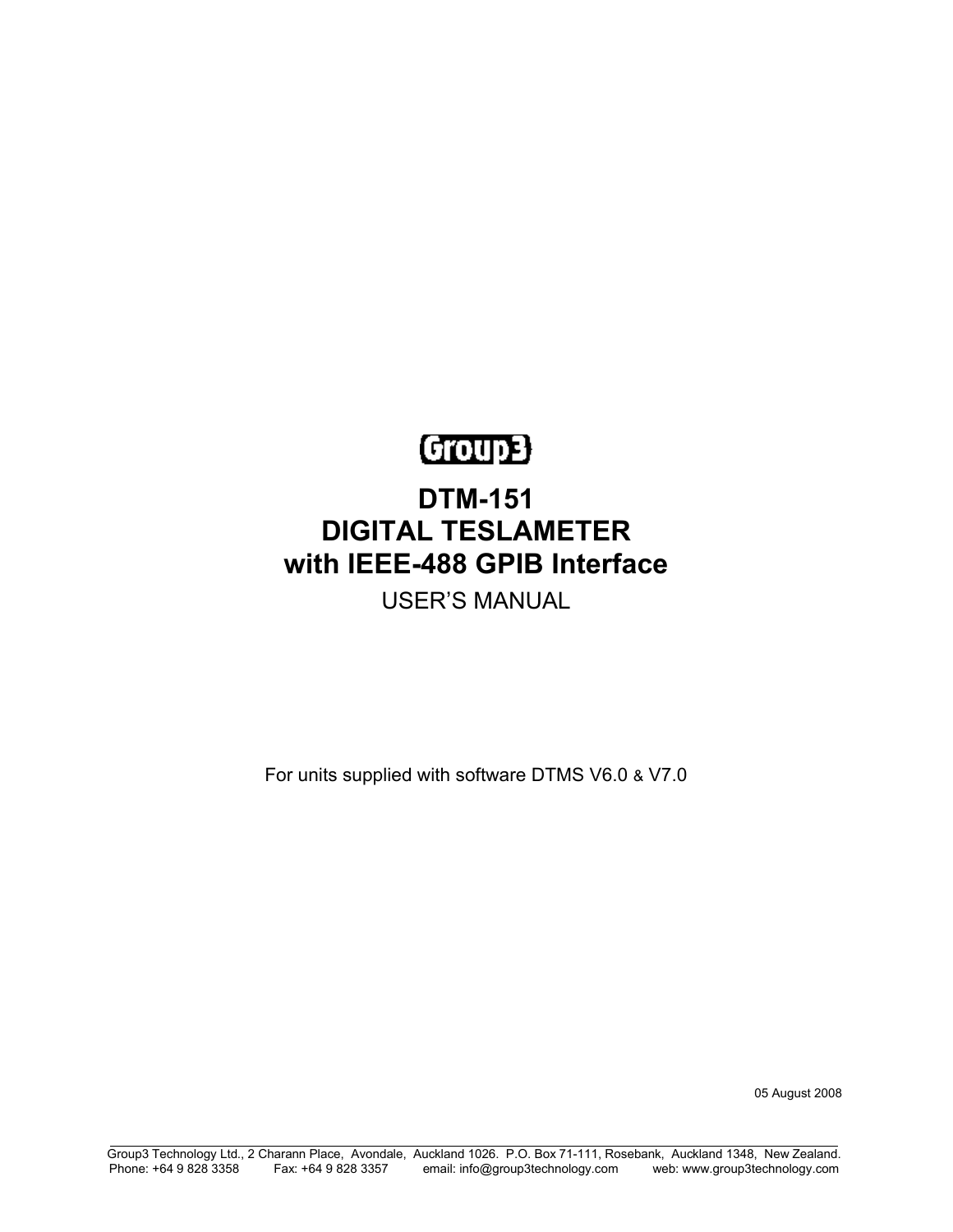Thank you for purchasing and using a Group3 digital teslameter. We hope you will join the many hundreds of users worldwide who are enthusiastic about our products.

Group3 has been designing and building magnetic field measuring equipment since 1983. We are constantly upgrading our products and support documentation. We welcome input from our customers, so if there are aspects of the instrument which you particularly like, or which you would like to see improved, please contact your Group3 supplier (see back page for a complete list) or Group3 directly with your suggestions to **info@group3technology.com**.

The Group3 website, **www.group3technology.com** contains details of all our products. This site is regularly updated, so check it from time to time to learn about recent developments.

> Group3 Technology Ltd. 2 Charann Place, Avondale, Auckland 1026 PO Box 71-111, Rosebank, Auckland 1348, New Zealand. Phone: +64 9 828 3358 Fax: +64 9 828 3357 Email: info@group3technology.com Web: http://www.group3technology.com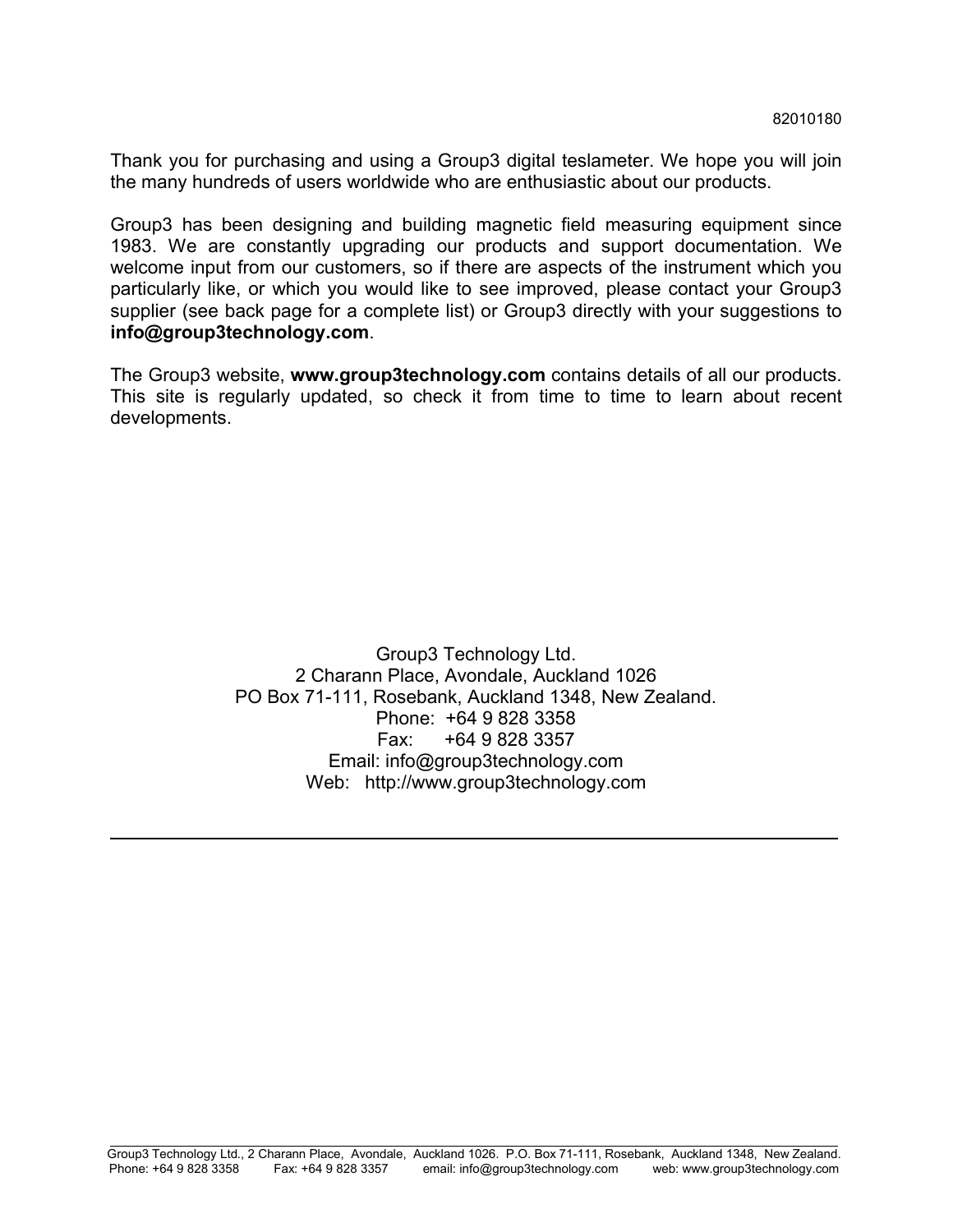# **CONTENTS**

| 1. General Description<br>2. Specifications of DTM-151 System |                                                                                                                                                                                                                                                                                                                                                                                                                                                                                      | $1 - 1$                                                                                                                                |
|---------------------------------------------------------------|--------------------------------------------------------------------------------------------------------------------------------------------------------------------------------------------------------------------------------------------------------------------------------------------------------------------------------------------------------------------------------------------------------------------------------------------------------------------------------------|----------------------------------------------------------------------------------------------------------------------------------------|
|                                                               |                                                                                                                                                                                                                                                                                                                                                                                                                                                                                      | $2 - 1$                                                                                                                                |
| 3. Setting Up                                                 |                                                                                                                                                                                                                                                                                                                                                                                                                                                                                      |                                                                                                                                        |
| 3.1<br>3.2<br>3.3<br>3.4<br>3.5<br>3.6<br>3.7<br>3.8<br>3.9   | Introduction<br><b>Connecting the Hall Probe</b><br><b>Connecting the Power Source</b><br><b>GPIB Connection</b><br>Internal DIP Switch Settings<br><b>Analog Outputs</b><br>Grounding<br>Installing the Panel Mount Option<br>Installation Techniques for Electrically Noisy Environments                                                                                                                                                                                           | $3 - 1$<br>$3 - 1$<br>$3 - 2$<br>$3 - 4$<br>$3-6$<br>$3 - 10$<br>$3 - 11$<br>$3 - 12$<br>$3 - 13$                                      |
|                                                               | <b>4. Operating Instructions</b>                                                                                                                                                                                                                                                                                                                                                                                                                                                     |                                                                                                                                        |
| 4.1<br>4.2<br>4.3<br>4.4<br>4.5<br>4.6<br>4.7                 | Zeroing<br>Installing the Probe<br>Reading the Field Value<br>Display Modes, Using the Front Panel Keys<br>Using the IEEE-488 GPIB Interface<br><b>Digital Filtering</b><br><b>Triggered Operation</b>                                                                                                                                                                                                                                                                               | $4 - 1$<br>$4 - 2$<br>$4 - 3$<br>$4 - 4$<br>$4 - 7$<br>$4 - 20$<br>$4 - 21$                                                            |
|                                                               | <b>5. Technical Diagrams</b>                                                                                                                                                                                                                                                                                                                                                                                                                                                         |                                                                                                                                        |
|                                                               | <b>General Information</b><br><b>Display Board Schematic</b><br><b>Display Board Component Overlay</b><br><b>Display Board Parts List</b><br><b>Probe Plug Board Schematic</b><br>Probe Plug Board Component Overlay<br>Probe Plug Board Parts List<br><b>Processor Board Schematic</b><br><b>Processor Board Component Overlay</b><br><b>Processor Board Parts List</b><br><b>Analog Board Schematic</b><br><b>Analog Board Component Overlay</b><br><b>Analog Board Parts List</b> | $5 - 1$<br>$5-2$<br>$5-3$<br>$5-3$<br>$5 - 4$<br>$5 - 5$<br>$5-5$<br>$5-6$<br>$5 - 7$<br>$5-8$<br>$5-9,10$<br>$5 - 11$<br>$5 - 12, 13$ |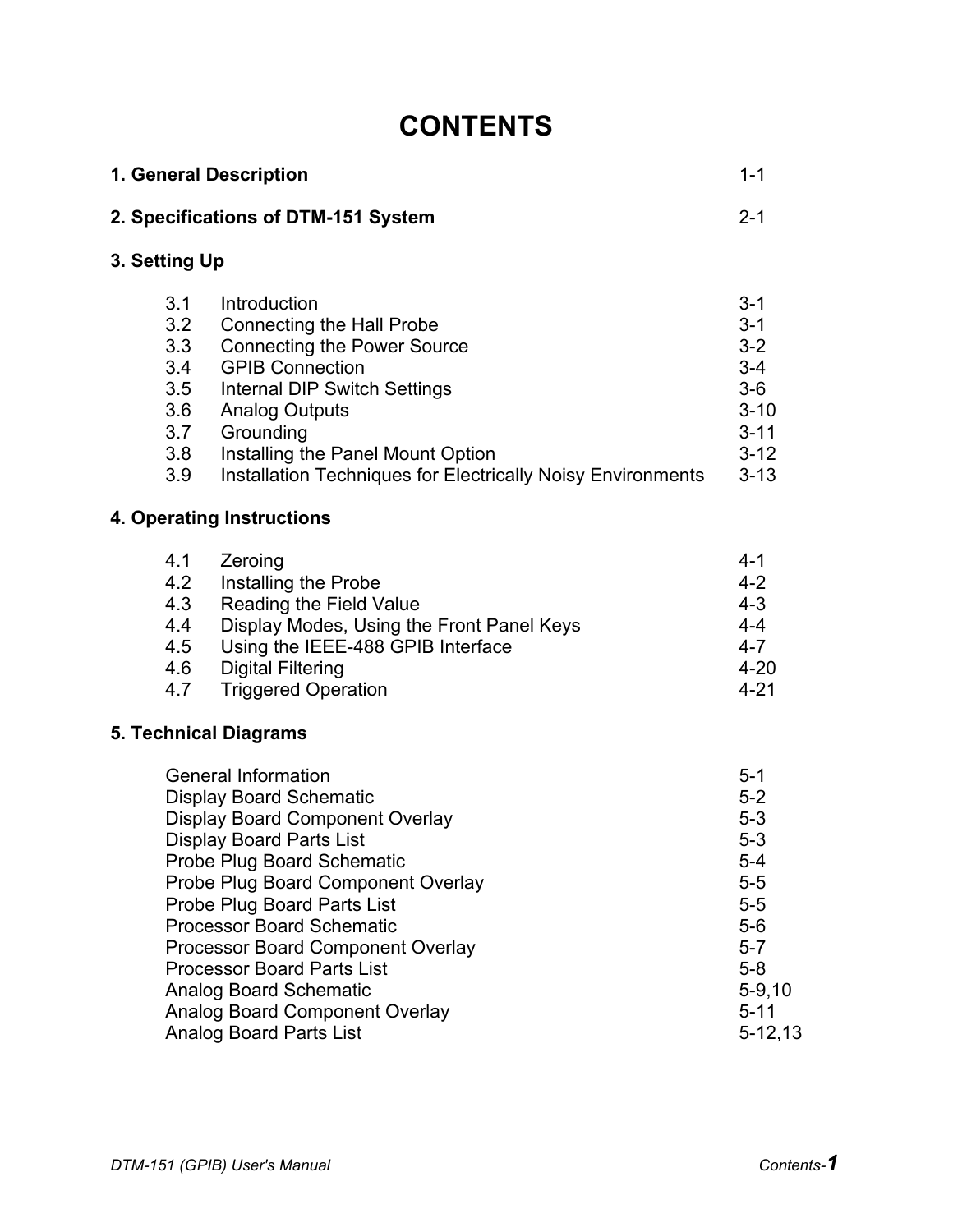## **LIST OF FIGURES**

| Fig. 1 Power Input Connections of the -L option | $3 - 3$      |
|-------------------------------------------------|--------------|
| Fig. 2 IEEE-488 Standard Connector              | $3-5$        |
| Fig. 3 Location of Processor Board Switches     | $3 - 7$      |
| Fig. 4 Panel Cutout Dimensions                  | $3 - 12$     |
| Fig. 5 Probe Dimensions                         | $4 - 3$      |
| Fig. 6 A Typical IEEE-488 System                | $4 - 7$      |
| <b>Display Board Schematic</b>                  | $5-2$        |
| <b>Display Board Component Overlay</b>          | $5-3$        |
| <b>Display Board Parts List</b>                 | $5-3$        |
| Probe Plug Board Schematic                      | $5-4$        |
| Probe Plug Board Component Overlay              | $5-5$        |
| <b>Probe Plug Board Parts List</b>              | $5-5$        |
| <b>Processor Board Schematic</b>                | $5-6$        |
| <b>Processor Board Component Overlay</b>        | $5 - 7$      |
| <b>Processor Board Parts List</b>               | $5 - 8$      |
| <b>Analog Board Schematic</b>                   | $5 - 9,10$   |
| <b>Analog Board Component Overlay</b>           | $5 - 11$     |
| <b>Analog Board Parts List</b>                  | $5 - 12, 13$ |

## **LIST OF TABLES**

| Table 1 GPIB Connector Pin Assignments          | $3 - 4$    |
|-------------------------------------------------|------------|
| Table 2 DIP Switch Functions                    | $3 - 7$    |
| Table 3 String Terminator Switch Settings       | $3-8$      |
| Table 4 Analog Output Connector Pin Assignments | $3 - 10$   |
|                                                 | $4 - 10$   |
| Table 6 DTM-151- G IEEE-488 Command Codes       | $4 - 14$   |
| Table 7 DTM-151- G IEEE-488 Commands            | 4-15,16,17 |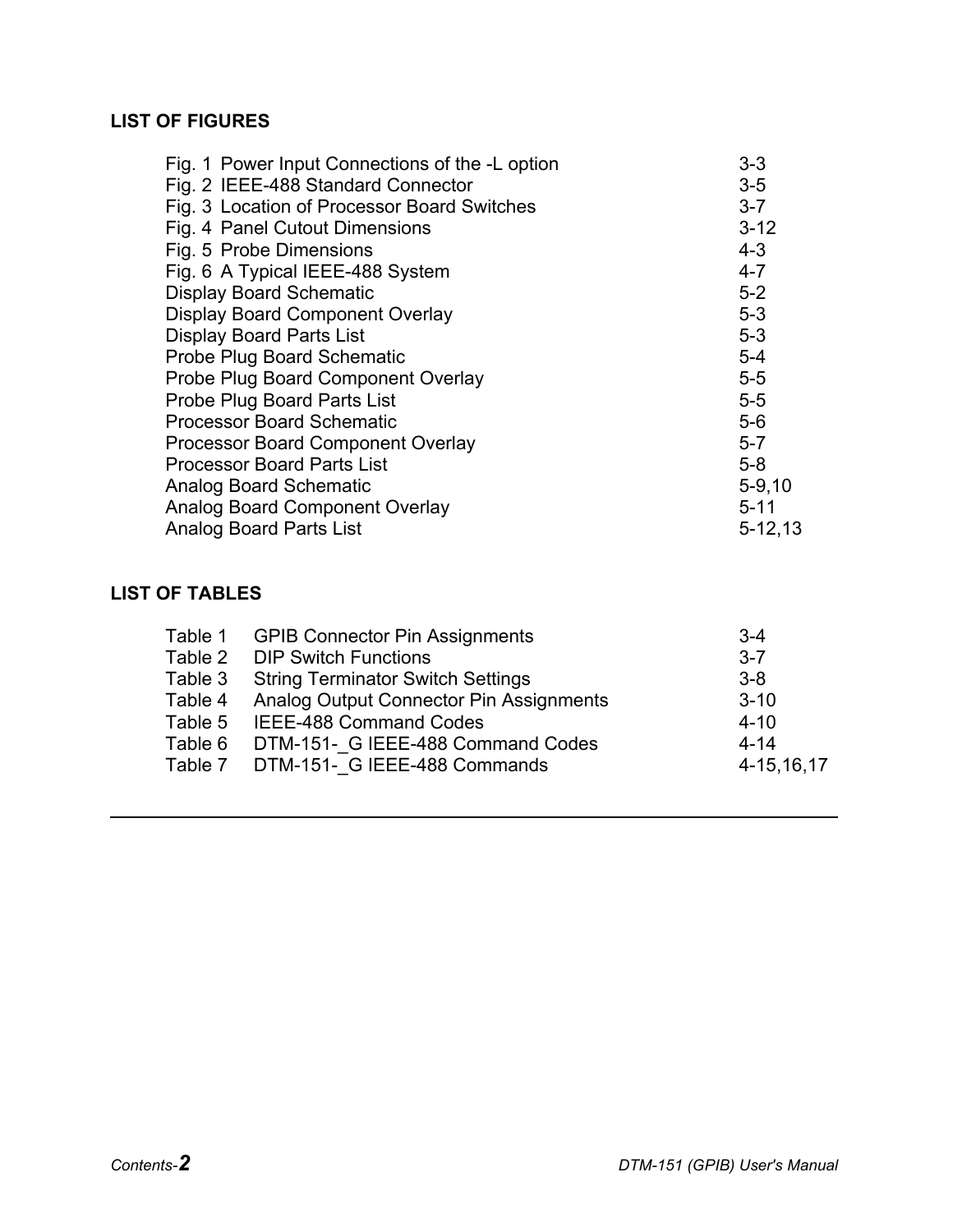# **1 GENERAL DESCRIPTION**

The DTM-151- G Digital Teslameters offer accurate, high resolution measurement of magnetic flux densities, with direct digital readout in tesla or gauss, and IEEE-488 GPIB interfacing for system applications. The instruments are light and compact, and the probes are easy to use. The DTM-151 has been engineered to withstand the severe electrical interference produced by high voltage discharge.

This description includes features of the serial communications option which is an alternative to the IEEE-488 option. If your teslameter is the serial version, refer to the DTM-151- S User's Manual.

#### **FEATURES**

Measures magnetic fields over four ranges up to 3 tesla with polarity indication; resolution up to 1 part in 600,000.

Used with special miniature Hall probe - easy to attach to magnet pole or other hardware. Probe holders are available as optional accessories.

Accuracy and temperature specifications include total system performance, probe and instrument. This is the only meaningful indication of measurement accuracy.

Probe is calibrated, with field and temperature characteristics stored in memory chip contained in cable plug.

Basic accuracy 0.01% of reading + 0.006% of full scale.

Microprocessor reads probe calibration data stored in probe connector and computes corrected field reading.

Temperature coefficient 10ppm/°C overall achieved using temperature sensor in probe. Microprocessor calculates corrected field reading.

Accuracy is verified against nuclear magnetic resonance (NMR) standard.

Probe calibration is verified at many field points, and a printed calibration table is supplied with every probe.

AC mode measures and displays time-varying fields between 8 Hz and 3000 Hz.

Front panel keys set the display to read the desired field range, to read the peak value of the field using the peak hold function, to show the ac field component, and to display the probe temperature.

Peak hold is implemented digitally, has zero sag.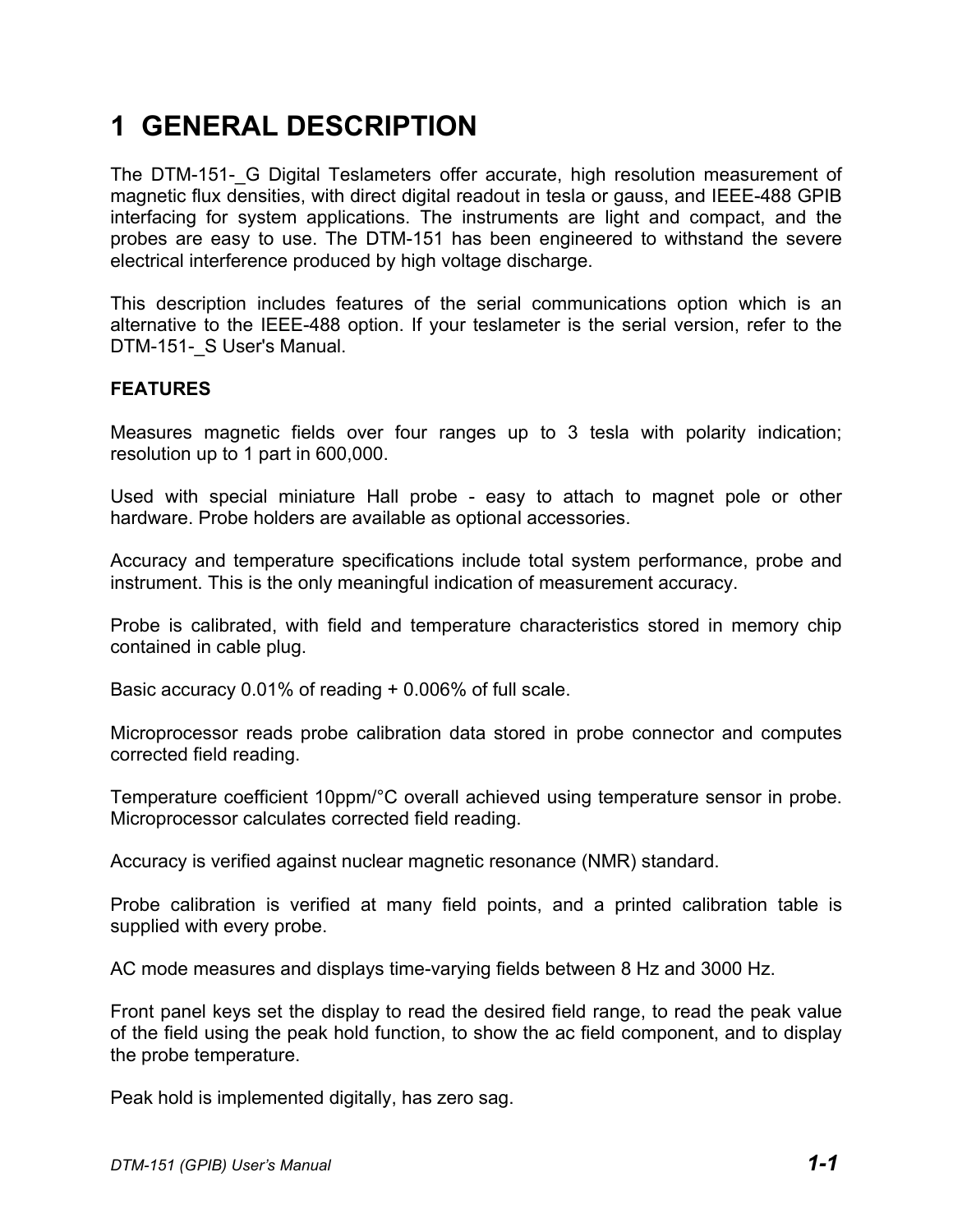Digital filtering of the displayed field reading suppresses short-term fluctuations. The filtering characteristic is non-linear; small field variations within a narrow window centered on the currently displayed value are filtered; large field changes are displayed immediately. Filter window and time-constant may be changed by remote command. Filtering is controlled by an internal switch.

Two digital communication options: *either* serial (RS-232C and fiber optic) *or* IEEE-488 General Purpose Interface Bus.

With the serial option, a single teslameter may be connected to standard RS-232C equipment, or up to 31 units may be interconnected on a Group3 Communication Loop (G3CL) and driven from computer or terminal.

Fiber optic ports duplicate functions of RS-232C signals, for electrical noise immunity and voltage isolation. Fiber optic links may be up to 60 meters in length, using Hewlett-Packard HFBR-3500 series fiber optic cables. Use a Group3 fiber optic repeater to extend communication distance.

The IEEE-488 option fully supports all relevant GPIB functions and commands, including full talker-listener capability, serial and parallel polling, service request, and talker-only.

ASCII control commands are accepted to modify the output data format, to change the rate of data transmission or to request transmission of a single field reading. Other commands set scaling and offset, select the field range, select ac and peak hold functions, turn on and off digital filtering and modify the filter characteristics. System status may be determined remotely.

The system can be operated in triggered mode where field measurements by one or more teslameters are triggered in synchronism with each other by external command.

Internal switches select serial data format and baud rate, device address, string terminators, filtering, field units in gauss or tesla, data format, service request action, EOI action, and perform system reset.

Two analog outputs are available: instantaneous field value (0 to 3 kHz), rectified time-varying (ac) component of field, (8 Hz to 3 kHz).

All model variations are available without display and keys for true 'black box' magneticfield-to-computer interfacing.

A panel mount model with display is available.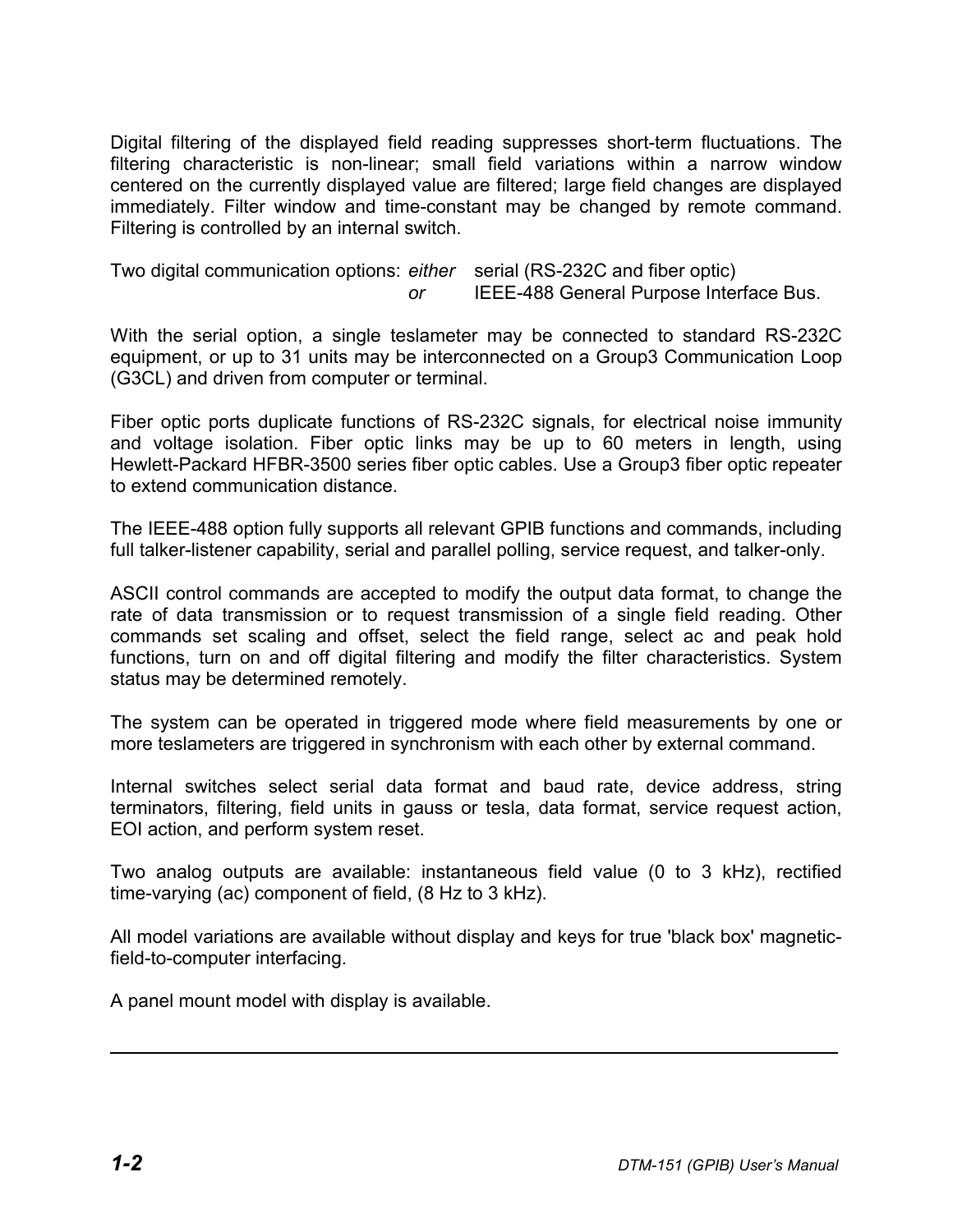# **2 SPECIFICATIONS OF DTM-151 SYSTEM**

### **Specifications include LPT-141 or MPT-141 Hall Probe.**

| field value and time-varying (ac) component of field<br>Measurements |  |
|----------------------------------------------------------------------|--|
|----------------------------------------------------------------------|--|

Field ranges 0.3 0.6 1.2 3.0 tesla full-scale, 3 6 12 30 kilogauss full-scale, with polarity indication maximum calibration field ±2.2 tesla, ±22 kilogauss

Resolution DC mode with digital filtering ON:

1 in 600,000 of bipolar span as shown on front panel display.

| range       |       | display resolution |       | serial/GPIB resolution |
|-------------|-------|--------------------|-------|------------------------|
|             | gauss | tesla              | gauss | tesla                  |
| $0.3$ tesla | 0.01  | 0.000001           | 0.001 | 0.0000001              |
| 0.6 tesla   | 0.02  | 0.000002           | 0.01  | 0.000001               |
| 1.2 tesla   | 0.04  | 0.000004           | 0.01  | 0.000001               |
| 3.0 tesla   | 0 1   | 0.00001            | 0.01  | 0.000001               |

#### Resolution DC mode with digital filtering OFF, and AC mode:

1 in 120,000 of bipolar full-scale span in display:

| range     |       | display resolution |       | serial/GPIB resolution |
|-----------|-------|--------------------|-------|------------------------|
|           | gauss | tesla              | gauss | tesla                  |
| 0.3 tesla | 0.05  | 0.000005           | 0.001 | 0.0000001              |
| 0.6 tesla | 0 1   | 0.00001            | 0 01  | 0.000001               |
| 1.2 tesla | 02    | 0.00002            | 0.01  | 0.000001               |
| 3.0 tesla | 05    | 0.00005            | ი ი1  | 0.000001               |

20-bit digitising of field reading.

Accuracy DTM-151 with LPT-141 or MPT-141 probe: ±0.01% of reading ±0.006% of full-scale max. at 25°C

| Temperature | DTM-151 with LPT-141 or MPT-141 probe:                                     |
|-------------|----------------------------------------------------------------------------|
| Stability   | calibration: $\pm 10$ ppm of reading/°C max.                               |
|             | zero drift: $\pm$ (1 microtesla + 0.0003% of full-scale)/ $\degree$ C max. |

add -3ppm/°C for each meter of probe cable

Time stability ±0.1% max. over 1 year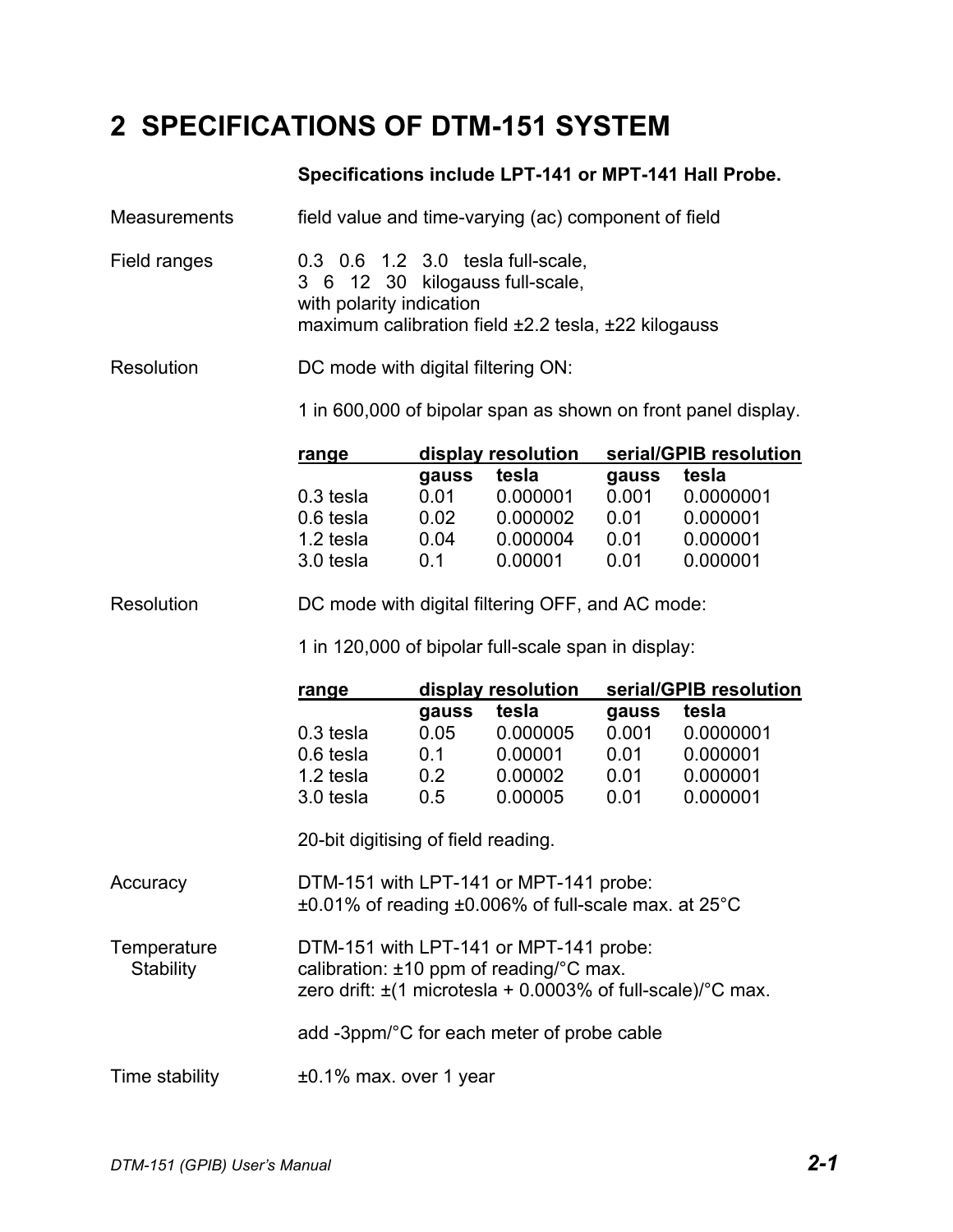| Measurement rate         | 10 measurements per second                                                                                                                                                                                                                                                 |
|--------------------------|----------------------------------------------------------------------------------------------------------------------------------------------------------------------------------------------------------------------------------------------------------------------------|
| Response time            | Full-scale change of displayed field reading settles to within<br>resolution in less than 0.3 second (filtering off - see below)                                                                                                                                           |
| Peak hold mode           | Displays maximum field since mode entered or reset.<br>Peak hold is implemented digitally with zero sag or decay.                                                                                                                                                          |
| AC mode                  | Displays time-varying (ac) component of field;<br>frequency response: 8 Hz to 3 kHz at -3dB points.<br>response time-constant: 0.2 seconds.<br>average responding,<br>reads rms value of sinusoidally-varying field.<br>reading is not linearity or temperature corrected. |
| <b>Display</b>           | 7-character 7-segment alphanumeric display.                                                                                                                                                                                                                                |
| <b>Indicators</b>        | 8 back-lit legends for:<br>0.3 0.6 1.2 3.0 tesla range selected,<br>peak hold mode on, digital filtering on, tesla/gauss field units.                                                                                                                                      |
| Display modes            | magnetic field, peak hold field, ac field, peak ac field                                                                                                                                                                                                                   |
| <b>Digital filtering</b> | field value filtering smoothes out small fluctuations in the reading;<br>large, rapid field changes are not filtered;<br>internally switch selected.                                                                                                                       |
| Keys                     | 2 keys for range selection, access to display modes,<br>zeroing field display, peak hold reset.                                                                                                                                                                            |
| Digital interfacing      | serial option: RS-232C and fiber optic.<br>parallel option: IEEE-488 General Purpose Interface Bus.                                                                                                                                                                        |
| Digital data format      | ASCII input commands and output responses.                                                                                                                                                                                                                                 |
| Commands                 | requests for field values,<br>setting and inspection of display and control modes,<br>field measurement triggering, entry of numerical values,<br>setting units, output data format, and filter characteristics,<br>test commands.                                         |
| Output responses         | field value in tesla or gauss followed by optional T or G<br>and string terminator(s), system status,<br>numerical data requested by commands, messages.                                                                                                                   |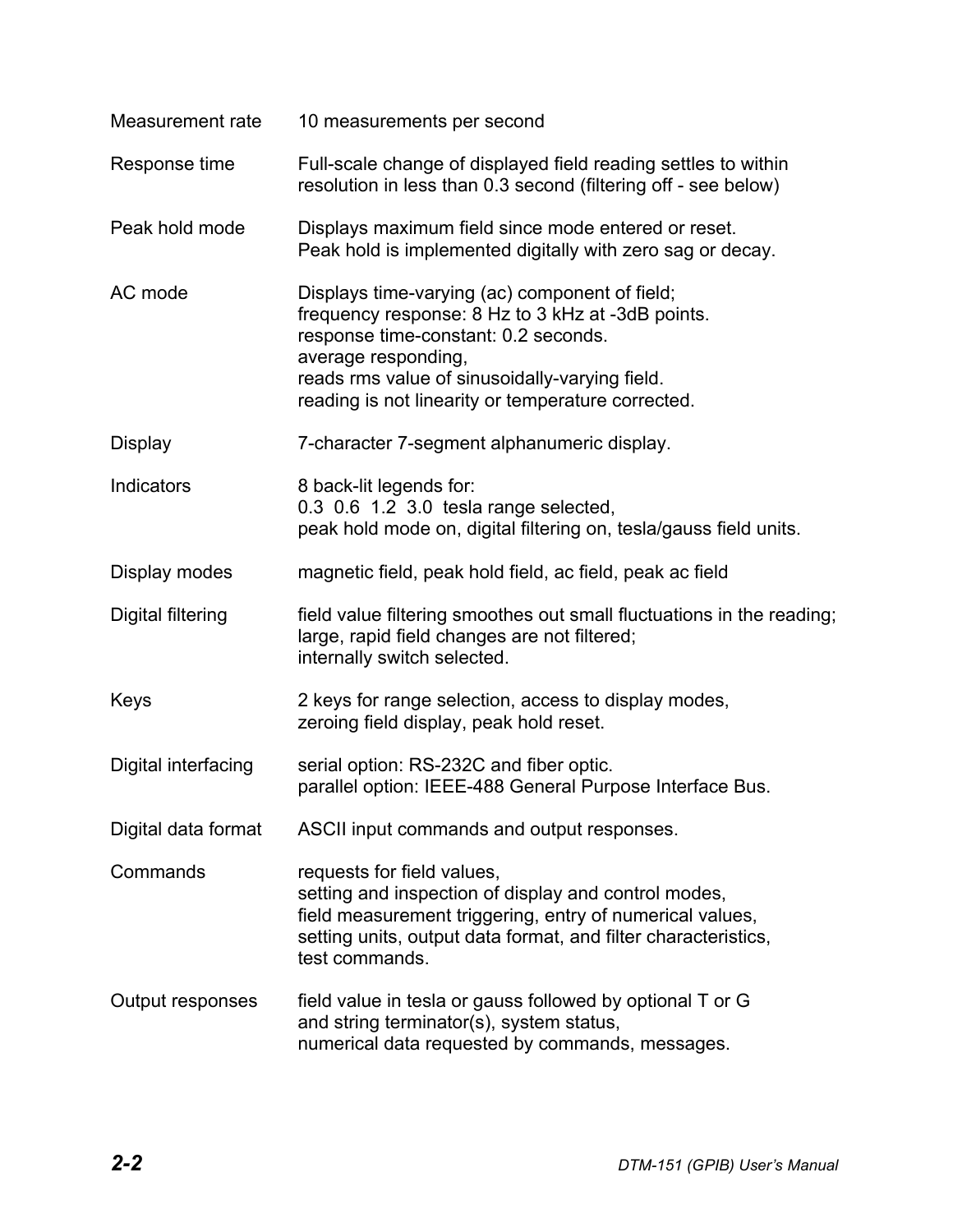| Serial bit rate                             | 16 rates, switch selected, 50, 110, 134.5, 150, 200, 300, 600,<br>900, 1050, 1200, 1800, 2000, 2400, 4800, 9600, 19200 baud.                                                                                                                                                                                                                               |
|---------------------------------------------|------------------------------------------------------------------------------------------------------------------------------------------------------------------------------------------------------------------------------------------------------------------------------------------------------------------------------------------------------------|
| System orientation                          | Group3 Communication Loop (G3CL) using serial ports,<br>simple loop for 31 devices, no multiplexer required;<br>GPIB with IEEE-488 option.                                                                                                                                                                                                                 |
| Fiber optic cable                           | Hewlett-Packard HFBR-3500, 60 meters max.<br>Fiber optic repeater available for extended communications.                                                                                                                                                                                                                                                   |
| On-board switches                           | serial baud bit rate selection, load defaults, device address,<br>filtering, string terminators, data format,<br>service request enable, EOI enable.                                                                                                                                                                                                       |
| Analog outputs                              | dc output - instantaneous field analog:<br>full-scale output: ±3V nominal<br>source impedance: $1000\Omega$<br>accuracy: ±10%<br>bandwidth: 3kHz at -3dB, rolloff 3-pole 60dB/decade                                                                                                                                                                       |
|                                             | ac output - rectified analog of time-varying (ac) field:<br>frequency response: 8Hz to 3kHz at -3dB points<br>time-constant: 0.2 seconds<br>average responding, delivers rms value of sinusoidal field<br>full-scale output: 3V nominal<br>source impedance: $1000\Omega$<br>accuracy: ±12%                                                                |
| IEEE-488 functions                          | SH1 source handshake capability<br>AH1 acceptor handshake capability<br>talker (basic talker, serial poll, talk-only mode,<br>T5                                                                                                                                                                                                                           |
| unaddressed to talk if addressed to listen) |                                                                                                                                                                                                                                                                                                                                                            |
|                                             | TE0 no address extension talker capability<br>listener<br>L4                                                                                                                                                                                                                                                                                               |
|                                             | (basic listener, unaddressed to listen if addressed to talk)<br>LEO no address extension listener capability<br>SR1 service request capability<br>RL0 no remote local capability<br>PP1 parallel poll capability (configured by controller)<br>DC1 device clear capability<br>DT1 device trigger capability<br>CO <sub>2</sub><br>no controller capability |
| <b>GPIB</b> connector                       | standard Amphenol 57-20240 with metric standoffs                                                                                                                                                                                                                                                                                                           |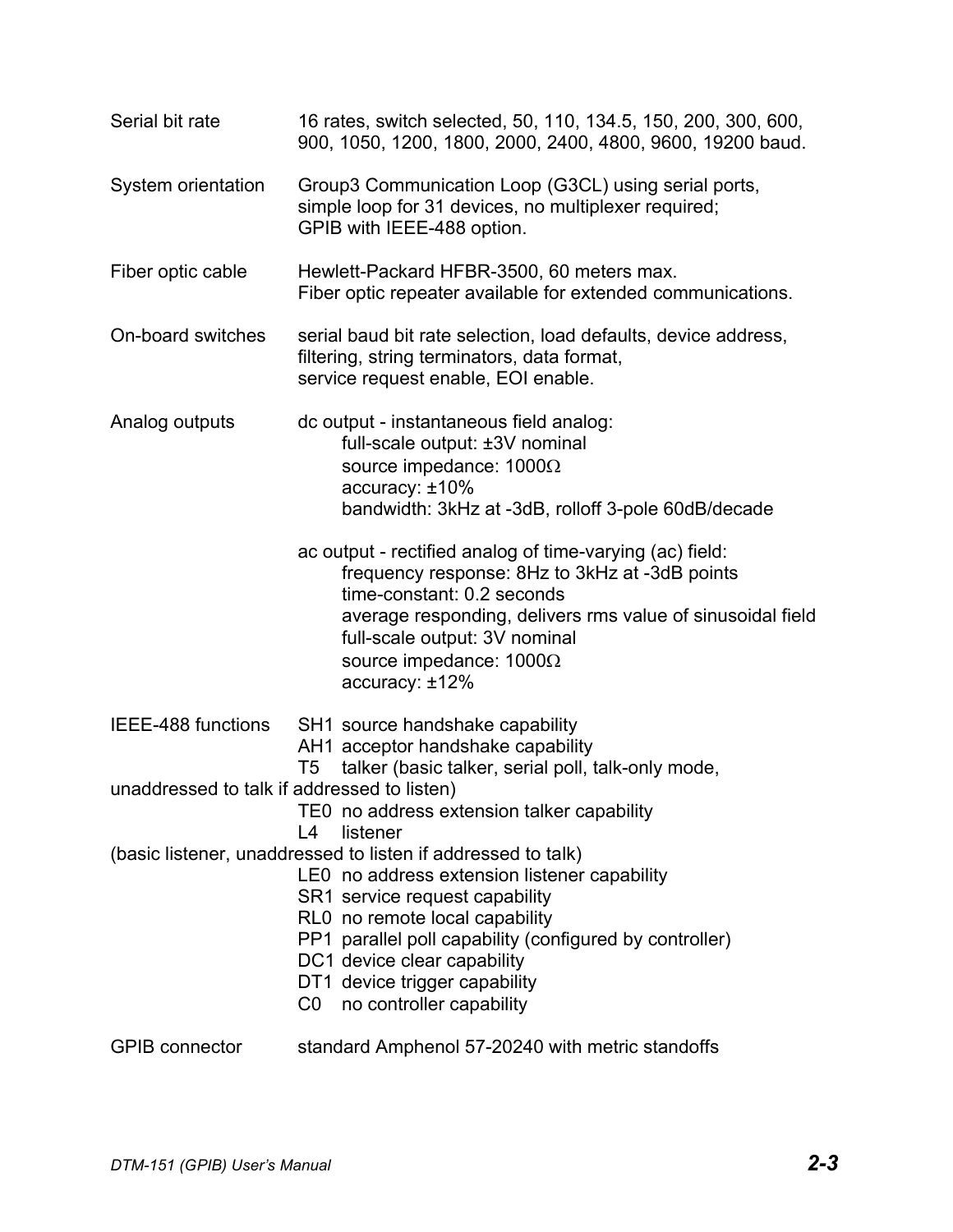| Memory back-up    | user-entered data storage for 30 days with power off.                                                                                        |
|-------------------|----------------------------------------------------------------------------------------------------------------------------------------------|
| Power source      | ac: min 8V at 0.7Arms, max 15V at 0.4Arms<br>dc: min 9V at 0.5A, max 19V at 0.25A                                                            |
|                   | ac line input plugpack supplied.                                                                                                             |
|                   | Power fuse on processor board: 1 amp antisurge 5 x 20mm                                                                                      |
|                   | To obtain maximum spark protection, use PS12D7 power supply<br>and ferrite kit 11000036. See section 3.9.                                    |
|                   | L option: 115/208/230 V ac power input.                                                                                                      |
| Enclosure         | aluminium, 217 x 125 x 50 mm, textured finish,<br>light tan colour, tilt stand fitted to bench models.                                       |
| Ambient field     | Maximum operating field for instrument:<br>10 millitesla with single-range probe,<br>0.5 millitesla with multi-range probe.                  |
| Temperature range | 0 to 50°C operating,<br>absolute maximum temperature of probe 60°C.                                                                          |
| Instrument weight | 1.2 kg, shipping weight 2.5 kg.                                                                                                              |
| Probes            | LPT series, transverse types,<br>sensitive area 4 x 1.6mm,<br>probe head size:<br>LPT-141 and LPT-231: 14 x 14 x 2.5 mm                      |
|                   | MPT series, miniature transverse types,<br>sensitive area 1.0 x 0.5mm,<br>probe head size:<br>MPT-132 MPT-230 MPT-141 MPT-231: 14 x 5 x 2 mm |
|                   | Standard cable length: 2 meters.<br>Special cable lengths to 30 meters.<br>Probe cable is shielded.                                          |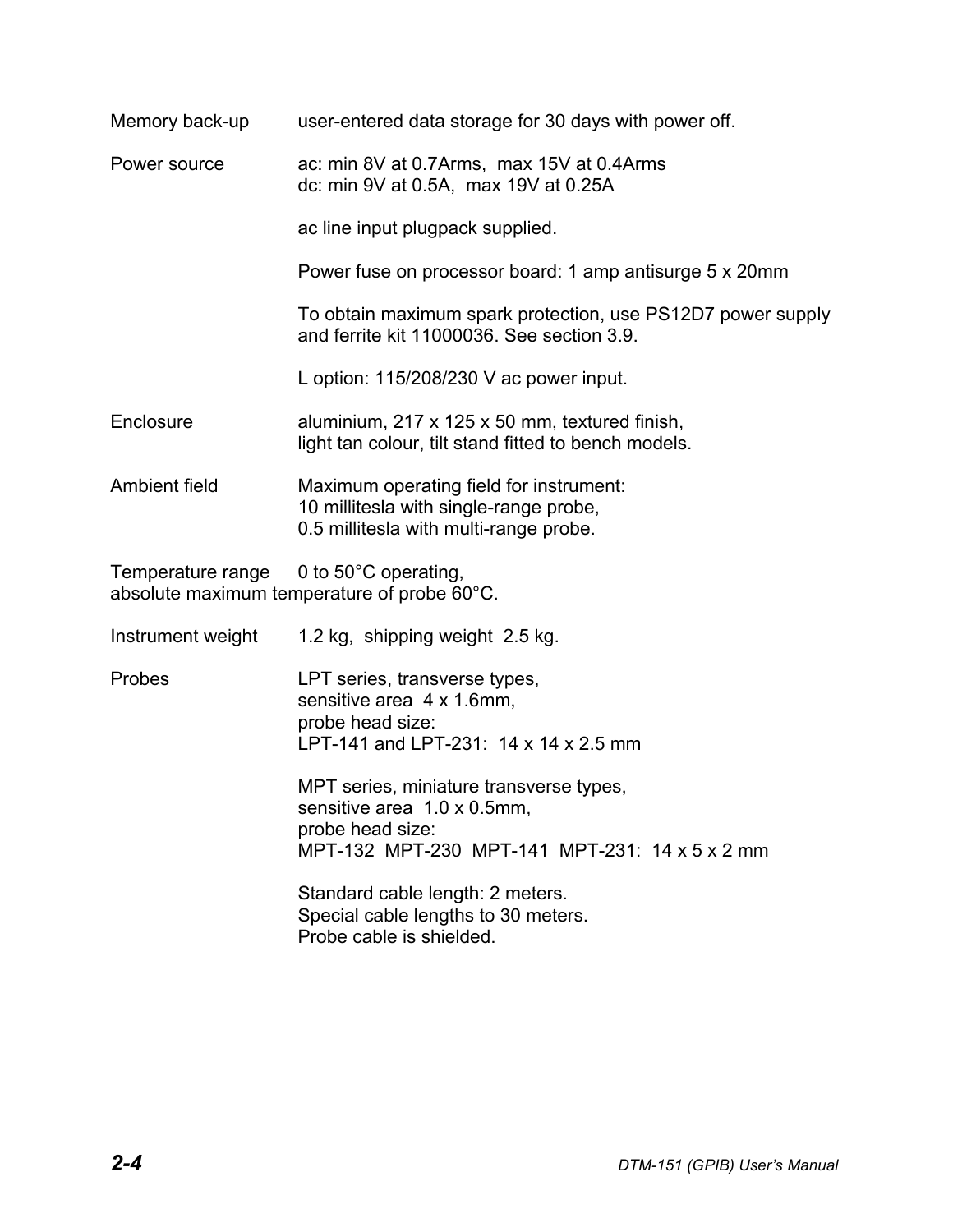## **ORDER CODES**

Basic teslameters,

capable of four measurement ranges 0.3, 0.6, 1.2, 3.0 tesla full scale, support all LPT and MPT series probes, plugpack supplied except for option -L.

**DTM-151** (supports LPT-141, LPT-231, MPT-141, MPT-231 probes)

#### **Options**

Bench style instrument with display: add suffix **-D** | Panel-mount version: add suffix **-P** | one of these options Without display, plugpack powered: add suffix **-N** | must be specified Without display, line voltage power: add suffix **-L** | IEEE-488 GPIB capability: add suffix **G** | must select Serial data input/output, RS-232C & fiber optic: add suffix **S** | one option

Example: DTM-151-DG

#### **Probes**

Four ranges, standard 2 meter shielded cable

|                       | <b>LPT-141-2s</b>   standard sensitivity |                       | <b>LPT-231-2s</b> $\vert$ high sensitivity |
|-----------------------|------------------------------------------|-----------------------|--------------------------------------------|
| $MPT-141-2s$   probes |                                          | $MPT-231-2s$   probes |                                            |

Single range probes: add range suffix -03, -06, -12, -30. Special probe cable lengths: change length suffix to -Xs, where X is the desired cable length in meters, 30 max.

Example: LPT-141-10s for 10 meter cable

#### **Accessories**

fiber optic cable fitted with connectors, 60 meter length maximum. probe holders. fiber optic repeater, bidirectional, model **FOR-2PP.** fiber optic to RS-232C adaptor, model **FTR**. serial/GPIB adaptor, model **COM-488**. digital display for remote control & readout of field values, model **DPM**. rack panels, 3.5 inches high (2U), for rack mounting 1, 2, or 3 DTMs or DPMs. ferrite kit 11000036 for spark protection. power supply PS12D7 for spark protection.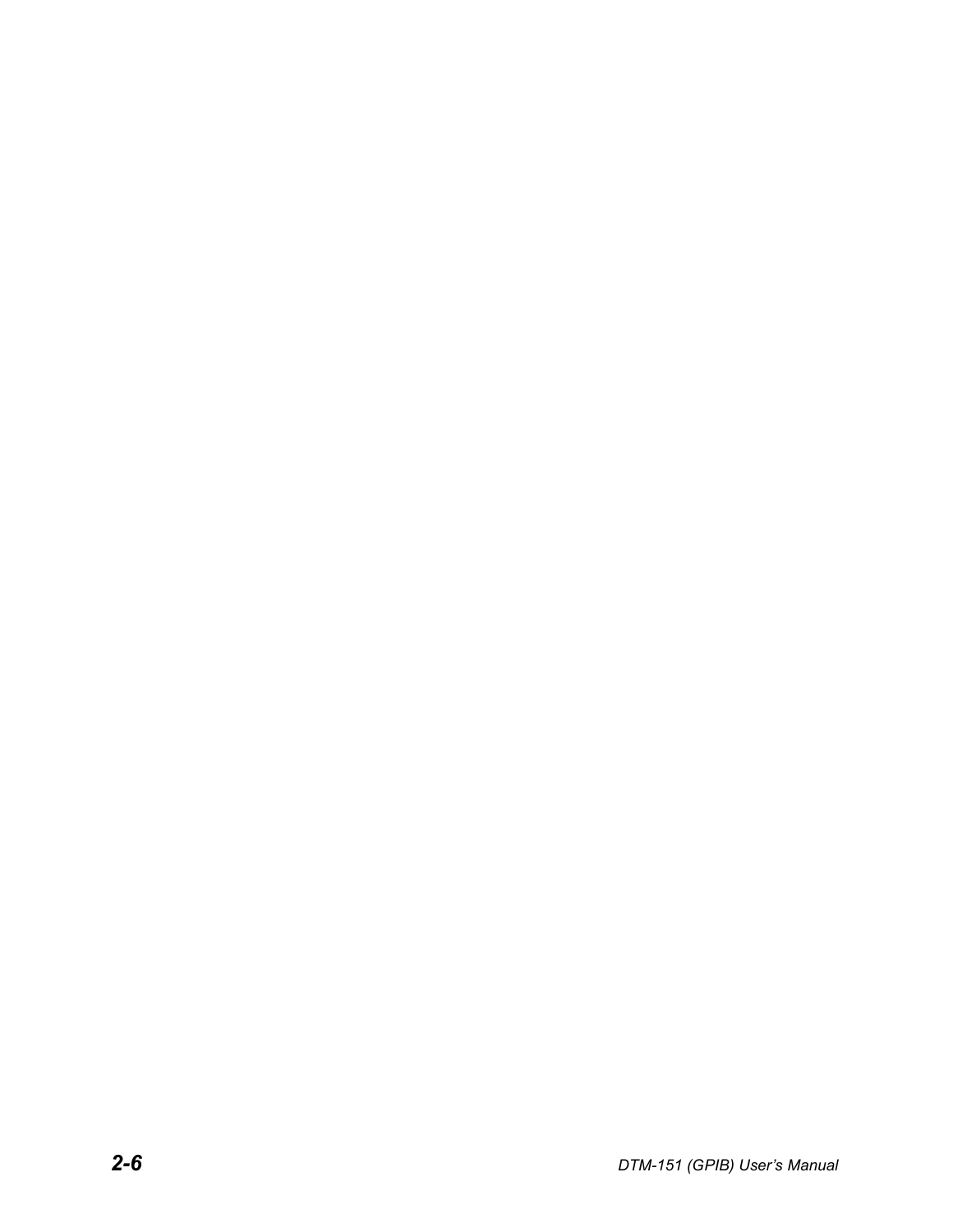# **3 SETTING UP**

# **3.1 INTRODUCTION**

This manual provides operating instructions for all members of the DTM-151 family of digital teslameters with IEEE-488 interfacing, and their companion LPT-141, LPT-231, MPT-141, and MPT-231 series Hall probes. For a summary of all current members of the product family, see page 2-5. These instructions are written for a teslameter with front panel display and keys, DTM-151-DG/PG. Users of teslameters without display and keys should ignore sections of this manual referring to these features. All other aspects of operation are identical. Before using your teslameter for the first time, please read through sections 3.2, 3.3, 4.1, 4.2, and 4.3 of this manual. This will give a quick introduction to basic operation of the instrument. If you have a teslameter without display, DTM-151-NG/LG, also read sections 3.4, 3.5, and 4.5. If you have the panel-mount version, DTM-151-PG, mounting instructions are to be found in section 3.8. For help regarding operation in electrically noisy areas, see section 3.9.

## **3.2 CONNECTING THE HALL PROBE**

#### **Before handling the probe, please read the following:**

Group3 Hall probes are built to be as robust as possible for a small, precision device. However, it is most important that certain precautions be taken when handling and installing probes so that they are not damaged or destroyed, and to preserve their accurate calibration.

Mount the probe head so there is no pressure which will tend to bend or depress its ceramic rear surface. If the probe head is clamped, make sure the surface in contact with the ceramic is flat and covers the whole of the ceramic surface. Do not apply more force than is required to hold the probe in place. Any strain on the ceramic will alter the probe's calibration, and excessive force will destroy the Hall element inside.

When the probe head is mounted, the cable should be clamped firmly nearby so it cannot be torn away from the probe head if accidentally pulled. The flexible section adjacent to the probe head can be carefully folded to allow the cable to come away in any direction, but avoid repeated flexing of this section.

Keep the cable out of the way of foot traffic. Do not pinch the cable, or drop sharp or heavy objects on it. A severed cable cannot be re-joined without altering the probe's performance, and requires factory repair and re-calibration.

Your DTM must be used with a Group3 Hall probe. The probe may be one supplied with your teslameter, or it may have been obtained separately. In any case, calibration is preserved when probes are exchanged between instruments. In order to obtain specified performance, the DTM-151 should be used only with a -141 and -231 series probes.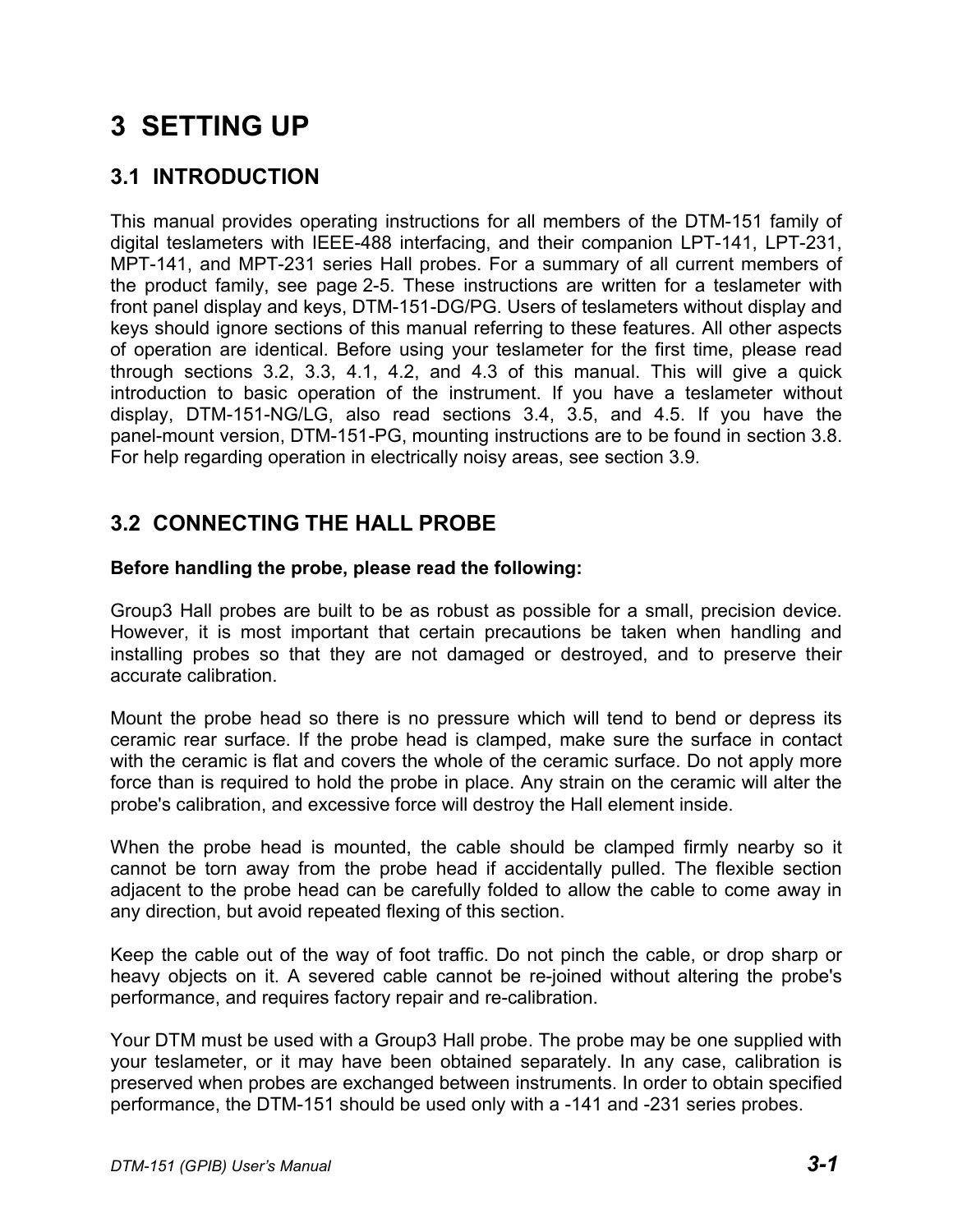The standard probe cable length is 2 meters. Probes with non-standard cable lengths up to 30 meters may be ordered from your Group3 supplier. The cable used for Group3 probes is shielded to reduce pickup of induced noise from external sources. Such noise may reduce the accuracy of the instrument, cause malfunctioning, or in extreme circumstances even result in damage to the internal circuitry. See section 3.9.

With the DTM unpowered, plug the probe connector into the instrument. The pin side of the plug is inserted into the large opening in the rear of the DTM, with the plug's label uppermost when the instrument is standing right way up. It is easy to find the correct mating position for the plug, and then push it fully home, but if any difficulty is experienced at first, remove the DTM's top cover by loosening the central screw and lifting the cover off. Now it is possible to see when the plug is centrally located and its overhang slides over the card-edge receptacle, ensuring that its pins engage correctly. Tighten the connector retaining screws finger tight. Do not leave these screws loose as they form part of the shielding system around the teslameter. The teslameter should always be used with both covers attached.

Always disconnect power from the teslameter before connecting or disconnecting the probe. If the probe connector is inserted or withdrawn with power on, data stored in memory may be corrupted, leading to erroneous field readings. If this happens, the defaults switch S2-8 should be switched ON then OFF while power is applied. See Fig. 3 and Table 1.

When no probe is connected to the DTM, the display reads **noProbE**.

# **3.3 CONNECTING THE POWER SOURCE**

All teslameter versions, except for the L option, are supplied with a plug-pack. Connect the plug-pack to a convenient ac power source, first checking the voltage marked on the plug-pack, and insert the cable connector into the power receptacle on the DTM rear panel.

Instead of the plug-pack, the unit can be powered by any convenient source of ac or dc (either polarity), 9 to 15 volts, capable of supplying 0.7A rms ac or 0.5A dc. The cable connector required for power connection to the DTM is a standard coaxial plugpack connector with 2.1mm centre hole and is generally available from electronics suppliers.

For extra immunity to damage and operational disturbance caused by serious high voltage sparking near the teslameter, the use of the Group3 model PS12D7 off-line switch-mode power supply and the Group3 ferrite kit part no. 11000036 is recommended. These accessories will greatly reduce the amount of electrical transient energy entering the teslameter. The ferrite kit includes a suppressor which fits to the probe cable near the point of entry to the teslameter to reduce the effects of transients picked up on the probe cable. For a full discussion of techniques to promote trouble free operation in electrically noisy environments, see section 3.9 of this manual.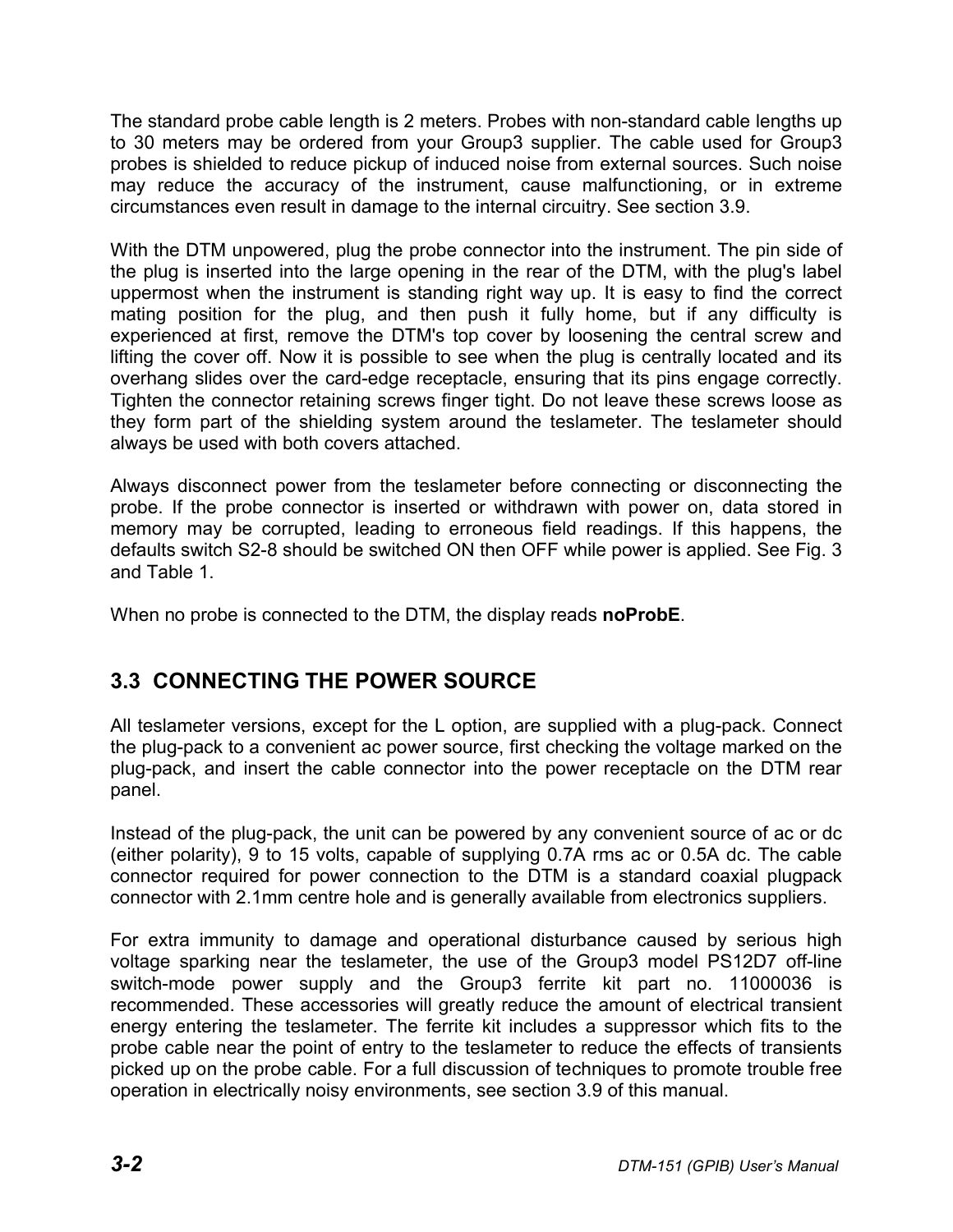#### **Powering the L option teslameter -**

The L option will accept power input from the ac power line.

Access to the power input terminals of the L option is obtained by taking off the orange cover; remove the 3 fixing screws to release the cover.

Use 3-conductor power cord. For safety from electrical shock it is essential to provide a reliable ground connection to the DTM case. Make sure the ground wire is connected as shown in Fig. 1. Strip about 60 mm (2.5 in) of outer jacket from the cord, and strip 5 mm (3/16 inch) of insulation from the 3 wires. Pass the cord through the grommetted hole in the cover. Loosen the screw securing the cable clamp and pass the cord through the clamp. Tighten the clamp on the outer jacket. Terminate the wires and fit links according to the supply voltage as set out in Fig. 1 below. Replace the orange cover, making sure that wires are not pinched in the process. For safety reasons, do not operate the unit with the cover off.

Note that input power protection is provided by a thermal fuse wound into the power transformer. This fuse will open in the event of transformer overheating rather than on excess current. The power input must be connected as shown to include the thermal fuse in the circuit correctly. If a fault causes transformer overheating and subsequently the fuse opens, the transformer must be replaced with the genuine Group3 part.



Fig. 1. Power Input Connections of the -L option

If desired, the wiring may be protected by installing an external fuse in the ac power feed. Suggested fuse ratings are 200 mA for 115 volts, or 100 mA for 208 and 230 volt operation.

When the unit is first powered up, the display shows **Group3** for 2 seconds before field measurements appear. If the Hall probe is not plugged in, the field reading display is replaced with **noProbE**.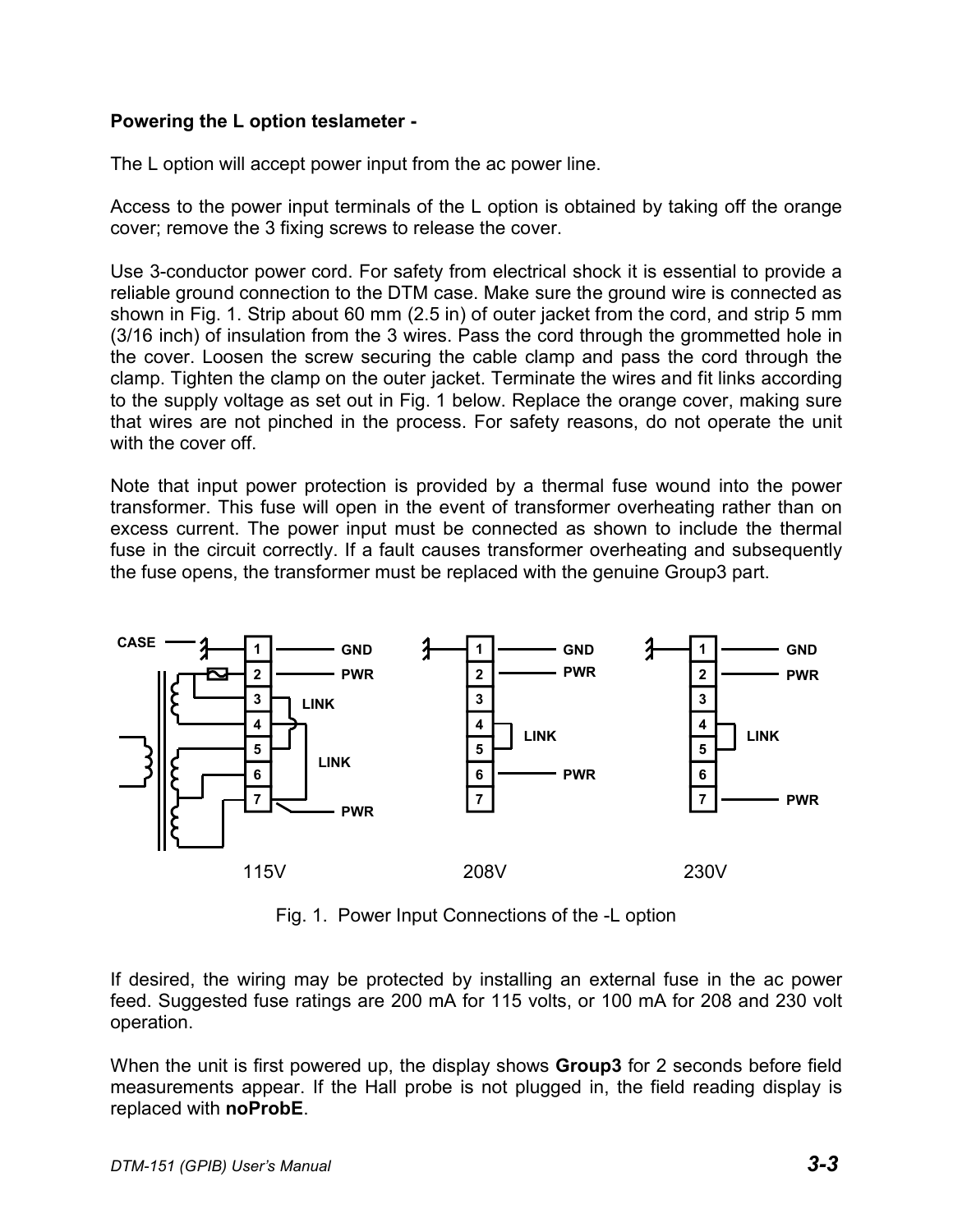# **3.4 GPIB CONNECTION**

Connection to the GPIB connector on the rear of the DTM is made using cables as specified in the IEEE-488-1978 standard document. Briefly, the cable has 24 conductors with an outer shield. The connectors at each end are 24-way Amphenol 57 series or similar with piggyback receptacles to allow daisy-chaining in multiple device systems. The connectors are secured in the receptacles by a pair of captive locking screws with metric threads. The total length of cable allowed in a system is 2 meters for each device on the bus, or 20 meters maximum. A system may be composed of up to 15 devices. Table 1 is a listing of the GPIB connector pin assignments. Fig. 2 shows the connector pin location and signal names as viewed on the teslameter rear panel.

| pin            | symbol           | description                                |
|----------------|------------------|--------------------------------------------|
| 1              | DIO <sub>1</sub> | Data Input Output line 1                   |
| $\overline{2}$ | DIO <sub>2</sub> | Data Input Output line 2                   |
| 3              | DIO <sub>3</sub> | Data Input Output line 3                   |
| 4              | DIO <sub>4</sub> | Data Input Output line 4                   |
| 5              | <b>EOI</b>       | End Or Identify                            |
| 6              | <b>DAV</b>       | Data Valid                                 |
| $\overline{7}$ | <b>NRFD</b>      | Not Ready For Data                         |
| 8              | <b>NDAC</b>      | Not Data Accepted                          |
| 9              | <b>IFC</b>       | <b>Interface Clear</b>                     |
| 10             | <b>SRQ</b>       | Service Request                            |
| 11             | <b>ATN</b>       | <b>Attention</b>                           |
| 12             | <b>SHIELD</b>    | Cable shield - connects to teslameter case |
| 13             | DIO <sub>5</sub> | Data Input Output line 5                   |
| 14             | DIO <sub>6</sub> | Data Input Output line 6                   |
| 15             | DIO <sub>7</sub> | Data Input Output line 7                   |
| 16             | DIO <sub>8</sub> | Data Input Output line 8                   |
| 17             | <b>REN</b>       | Remote Enable - not used in teslameter     |
| 18             | GND 6            | Ground wire of twisted pair with DAV       |
| 19             | GND <sub>7</sub> | Ground wire of twisted pair with NRFD      |
| 20             | GND <sub>8</sub> | Ground wire of twisted pair with NDAC      |
| 21             | GND <sub>9</sub> | Ground wire of twisted pair with IFC       |
| 22             | <b>GND 10</b>    | Ground wire of twisted pair with SRQ       |
| 23             | <b>GND 11</b>    | Ground wire of twisted pair with ATN       |
| 24             | GND              | Teslameter logic ground                    |

Table 1. GPIB Connector Pin Assignments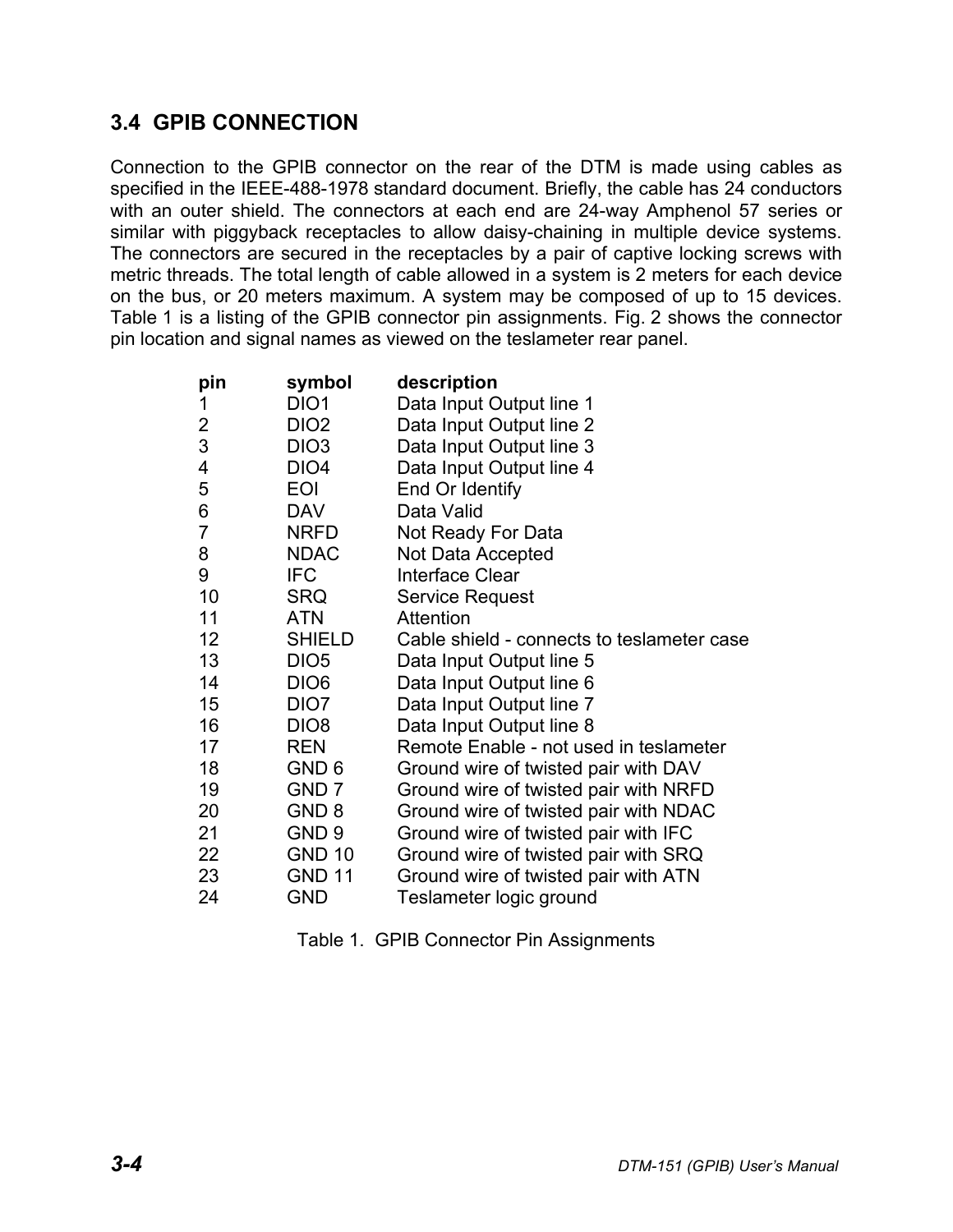

Fig. 2. IEEE-488 Standard Connector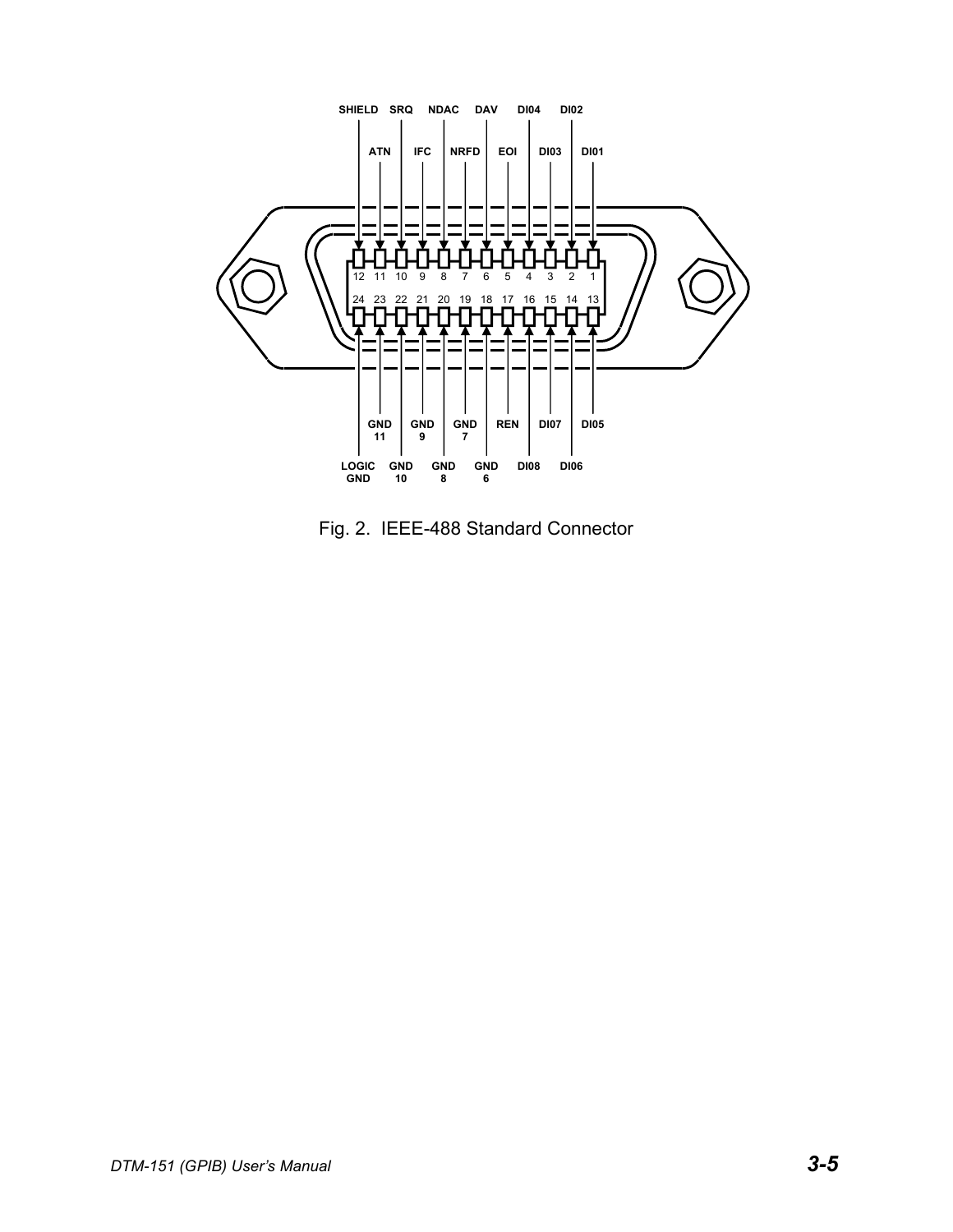# **3.5 INTERNAL DIP SWITCH SETTINGS**

The Processor Board in the DTM is provided with two sets of DIP switches, allowing the user to set up teslameter operation and communications according to system requirements.

To obtain access to the switches, turn the DTM over and take off the bottom cover by loosening the single central screw. Refer to Fig. 3 for switch locations.

Switch functions are as follows:

- S1 8-way DIP switch sets device address on GPIB; sets talker-only mode.
- S2 8-way DIP switch selects operation mode and communication options.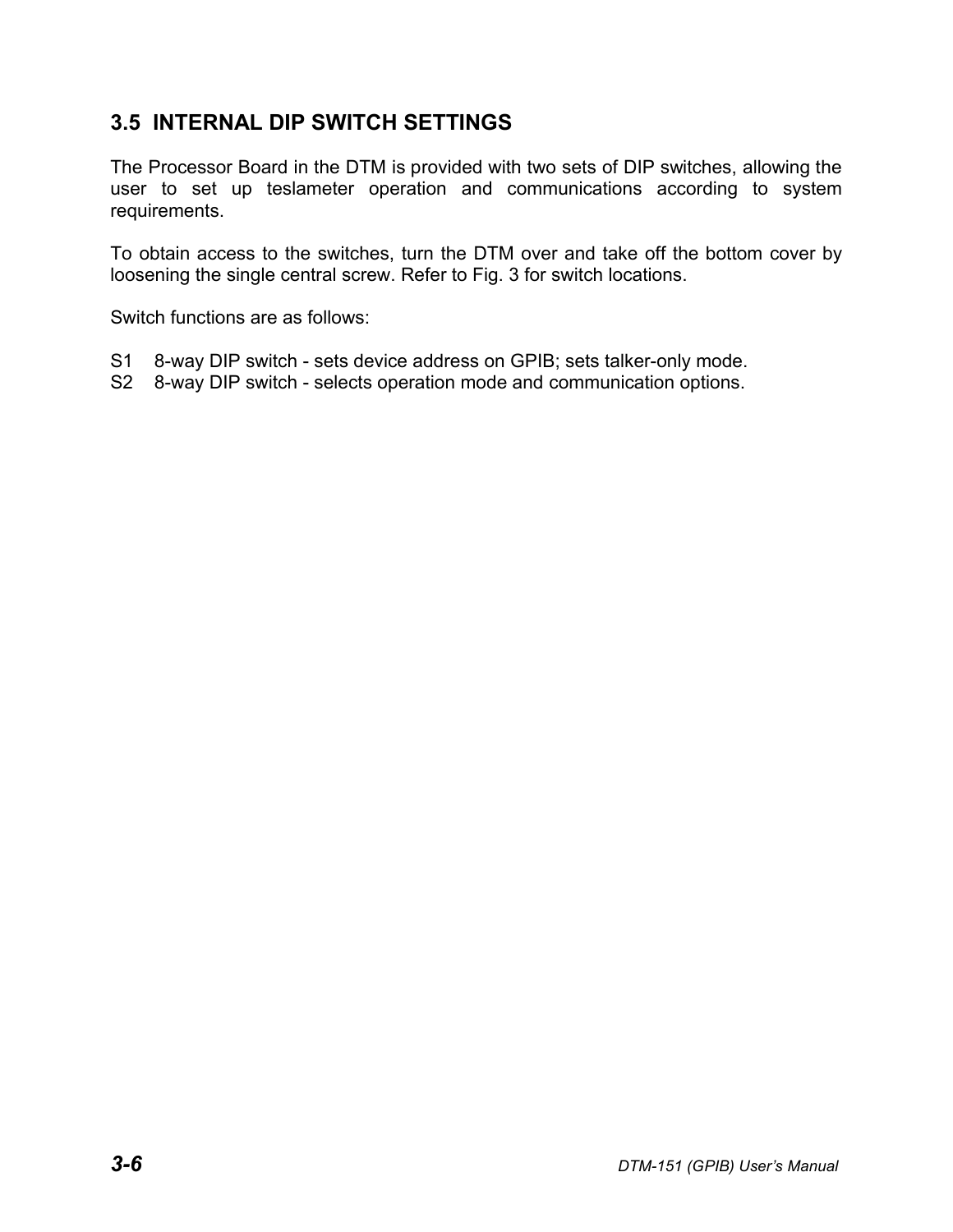



Detailed DIP switch settings are given in Table 2 below.

| switch<br>$S1-1$<br>$S1-2$<br>$S1-3$<br>$S1-4$<br>$S1-5$<br>$S1-6$<br>$S1-7$<br>$S1-8$ | function<br>set device address<br>set device address<br>set device address<br>set device address<br>set device address<br>dual primary addressing<br>talker only mode<br>not used | switch OFF<br>adds 0 to address<br>*adds 0 to address<br>*adds 0 to address<br>*adds 0 to address<br>*adds 0 to address<br>* disable<br>* talker/listener | switch ON<br>*adds 1 to address<br>2 to address<br>adds<br>4 to address<br>adds<br>adds 8 to address<br>adds 16 to address<br>enable<br>talker only |
|----------------------------------------------------------------------------------------|-----------------------------------------------------------------------------------------------------------------------------------------------------------------------------------|-----------------------------------------------------------------------------------------------------------------------------------------------------------|-----------------------------------------------------------------------------------------------------------------------------------------------------|
| $S2-1$<br>$S2-2$<br>$S2-3$<br>$S2-4$<br>$S2-5$<br>$S2-6$<br>$S2-7$<br>$S2-8$           | service requests<br>EOI operation<br>select terminator<br>double terminator<br>field units<br>units symbol<br>digital filtering<br>defaults                                       | disabled<br>EOI not asserted<br>* line feed<br>* disabled<br>* tesla<br>no symbol<br>filtering OFF<br>* no action                                         | * enabled<br>*EOI asserted<br>carriage return<br>enabled<br>gauss<br>* symbol after data<br>* filtering ON<br>defaults loaded<br>* factory setting  |

Table 2. DIP Switch Functions

The switches are read by the processor once per second, so the effects of changed settings can be observed in real time.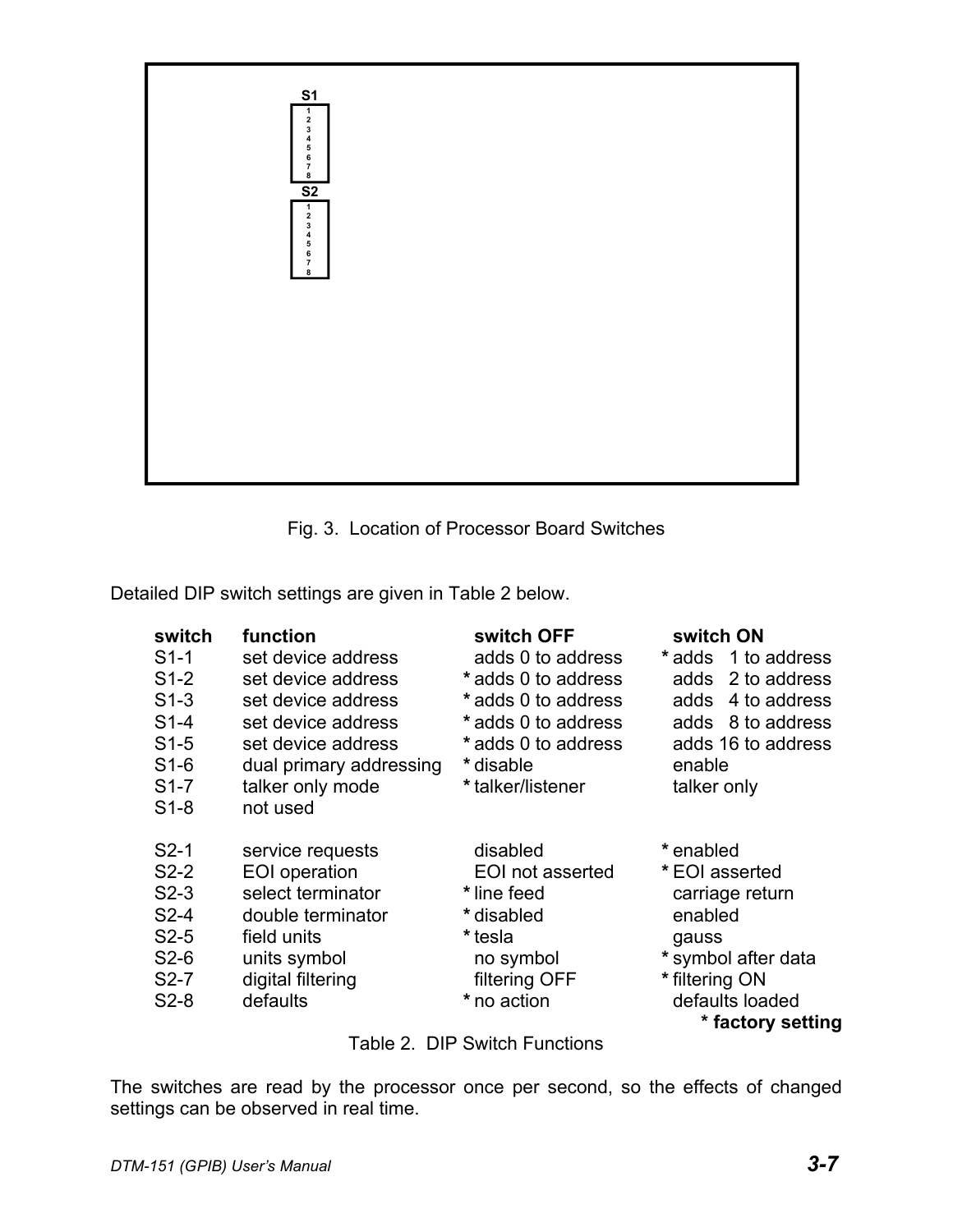S1-1 through S1-5 set the DTM address on the bus. A binary code is used, as shown in the table. Address 31 (all switches ON) is illegal.

S1-6 enables dual primary addressing of the teslameter on the GPIB. In this addressing mode the least significant bit of the device address is ignored, so that the device is activated by two adjacent addresses.

S1-7 when ON makes the teslameter a talker-only. In this mode it sends on the bus every field reading made. It does not respond to commands. This mode is useful in systems without a controller, where the teslameter readings are continuously sent to a listening device, such as a printer.

S2-1 through S2-6 are set according to the GPIB system requirements.

S2-1 is normally ON, which allows the teslameter to assert the SRQ line and the SRQ bit of the serial poll response. However, if the GPIB system controller routines are to run without interrupts, S2-1 should be switched OFF, thus disabling all SRQ action.

S2-2 controls the operation of the EOI bus management line. Normally the switch is ON, so EOI is asserted each time the teslameter sends a string terminator character on the bus, indicating the end of a response. With S2-2 OFF, the teslameter does not assert the EOI line.

S2-3 selects the character sent as string terminator. With the switch OFF, the terminator is the line feed character. When the switch is ON, carriage return is used.

S2-4 when ON introduces a pre-terminator character before the final string terminator selected by S2-3. The pre-terminator is the character not selected by S2-3. The terminator sequence as selected by S2-3,4 is as follows:

|        |            | $S2-3$     |        |
|--------|------------|------------|--------|
|        |            | <b>OFF</b> | ON     |
|        | <b>OFF</b> | lf         | cr     |
| $S2-4$ | ΟN         | cr, If     | If, cr |

Table 3. String Terminator Switch Settings

Check which terminator characters are required by the system controller and/or other devices in your GPIB system, and set the switches accordingly.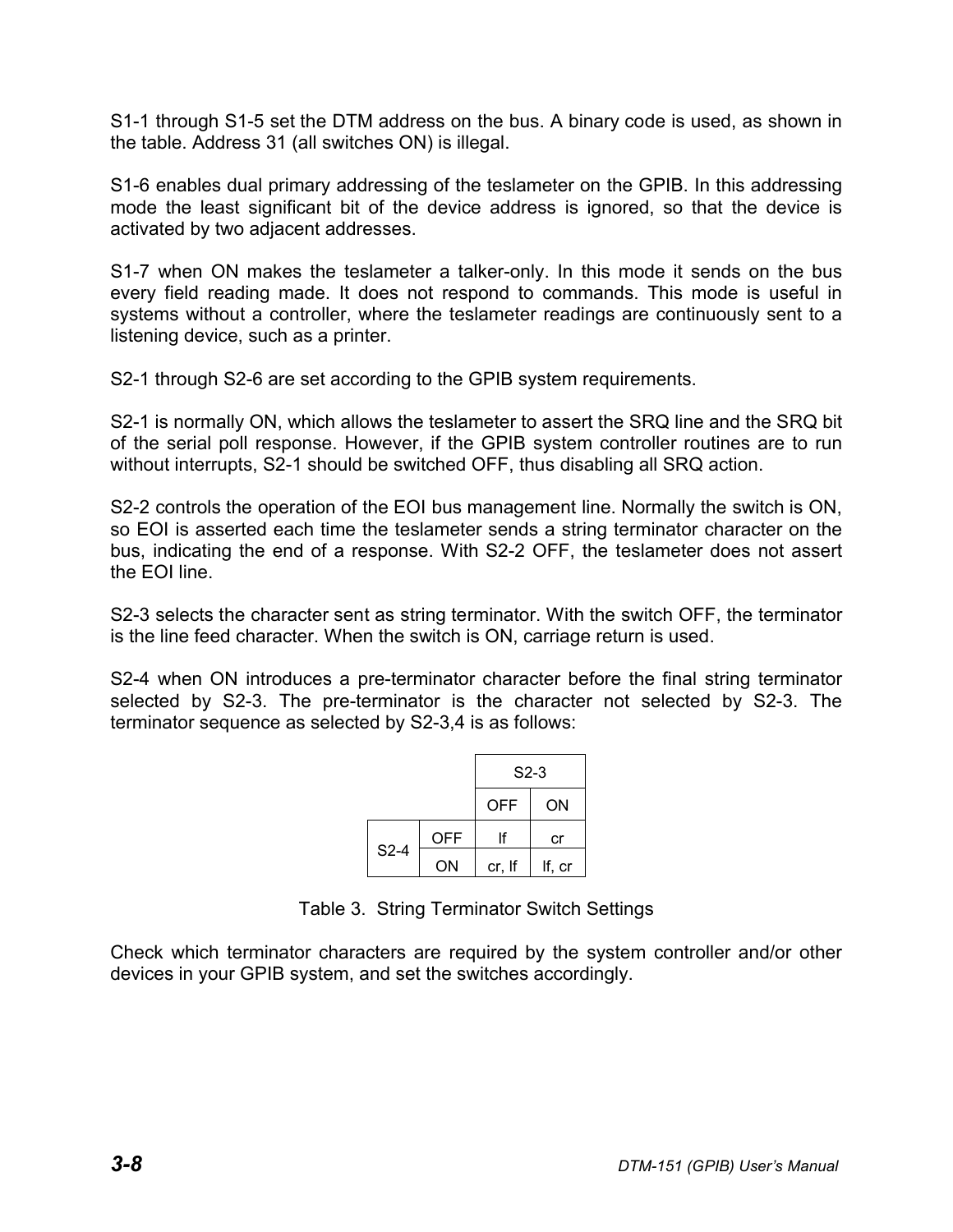S2-5 selects the field units used by the DTM: OFF for tesla, ON for gauss.

S2-6 when ON adds the field and temperature units characters T or G and C to the transmitted string after the numerical values.

S2-7 enables digital filtering of the field value when switched ON.

S2-8 allows the user to reload default settings, where all the numerical values entered by the operator are returned to their default values, and switch selectable functions are instated as set on the switches. To load defaults, switch S2-8 ON, wait 1 second, then switch OFF again. If the switch is left ON, defaults will be loaded each time the teslameter is powered up. The display shows the message **rESEt** each time defaults are loaded. When defaults are loaded on power up, the **rESEt** message follows the Group3 power up message.

The functions of S2-1,2,5,6,7,8 can be selected remotely on the bus by DTM commands. See Section 4.5.3. To revert to switch control, change the switch setting, wait 1 second, then switch to the desired position.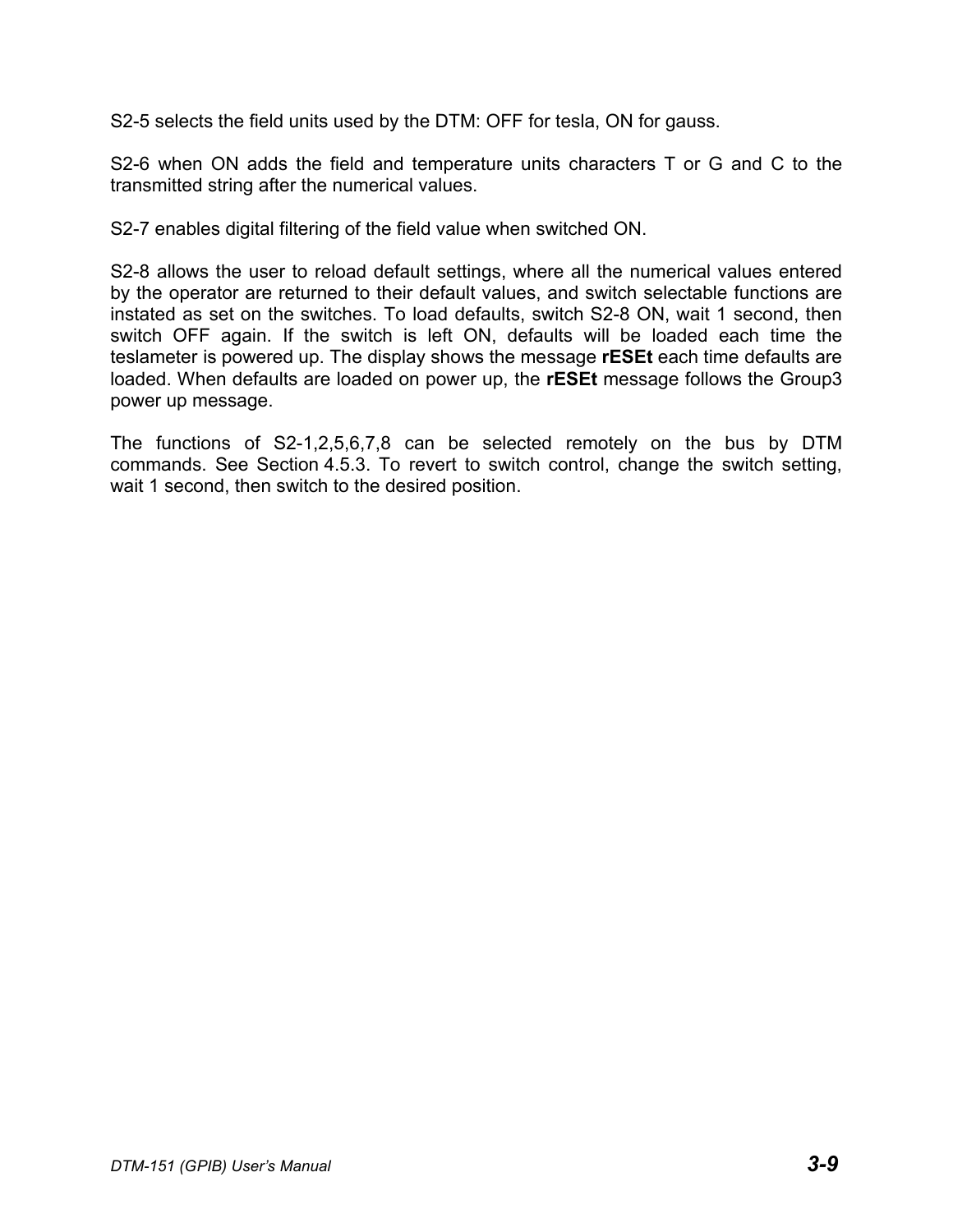# **3.6 ANALOG OUTPUTS**

#### **3.6.1 Connectors**

Two output signals are available at the rear of the teslameter. These signals are referred to as the dc and ac outputs, and are described below. The analog outputs are not corrected for linearity or temperature errors. The cable connector required is a Molex receptacle type M5051-4 fitted with M2759 terminals. It carries both outputs. Pin assignments are given below.

| pin | signal    |
|-----|-----------|
| 1   | ground    |
| 2   | ac output |
| 3   | ground    |
| 4   | dc output |

Table 4. Analog Output Connector Pin Assignments

#### **3.6.2 DC Output**

The dc output is the Hall probe signal amplified to 3 volts full-scale, and gives an indication of the instantaneous field value from dc to 3kHz (-3dB), with a roll-off of 60dB/decade. Field direction is indicated by the output voltage polarity. There is a small zero offset arising from the probe zero-field output and amplifier offsets. The output impedance is 1000 ohm with a 10nF capacitor to common for noise filtering.

## **3.6.3 AC Output**

The ac output is a positive voltage analog of the time-varying or ac field component. To generate this output the instrument removes the dc component of the analog output described above, then full-wave rectifies any remaining ac component. The overall response to varying fields is 8Hz to 3kHz, and the rectified output has a time constant of 0.2 seconds. The rectifier circuit responds to the average value of the ac waveform, but is calibrated such that if the waveform is sinusoidal, the reading corresponds to its rms value. The output impedance is the same as for the dc output.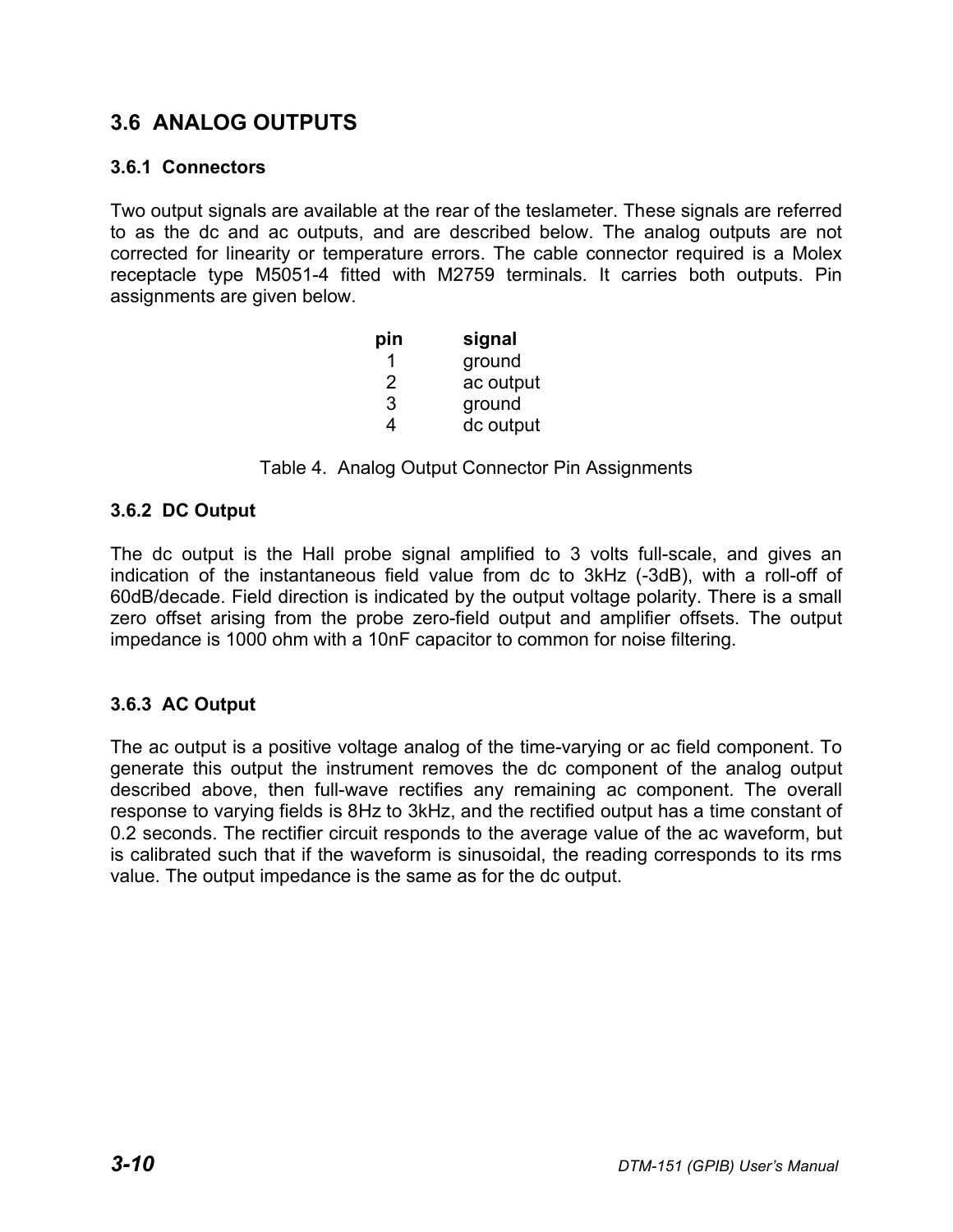## **3.7 GROUNDING**

All parts of the teslameter's metal case are connected together to form an integral electric shield around the circuitry inside. When the probe connector is plugged into the teslameter and the retaining screws are tightened, the probe connector case and the teslameter case are connected together and form an integral shield around the circuitry inside. The cable shield is added to the case shield and extends protection from electrical interference almost up to the probe head.

Because there is an internal connection between teslameter circuit common and the probe connector case, when the probe connector is engaged and the retaining screws tightened the teslameter circuit common will be connected to the case. Do **not** make an additional connection between circuit common and the case at any point, including at the RS-232C connector or at the G3CL connectors on serial teslameters, or at the GPIB connector on teslameters with the IEEE-488 option. Such additional connection will form a ground loop and may introduce errors in the measured field value.

The shielding provided with the above arrangement should be sufficient protection against EMI in most cases, especially when the probe cable is shielded. Sometimes it may be found helpful to ground the teslameter case to a good electrical ground point. Connection can be made to the case by inserting an appropriate lug or terminal under the head of one of the rear panel fixing screws.

Further protection from transient interference can be obtained by using model PS12D7 power supply in place of the usual plugpack supplied with the teslameter, and by installing the Group3 ferrite kit part no. 11000036. See section 3.9 of this manual.

For electrical safety, the case of the L version must be grounded through the third wire of the power input cord.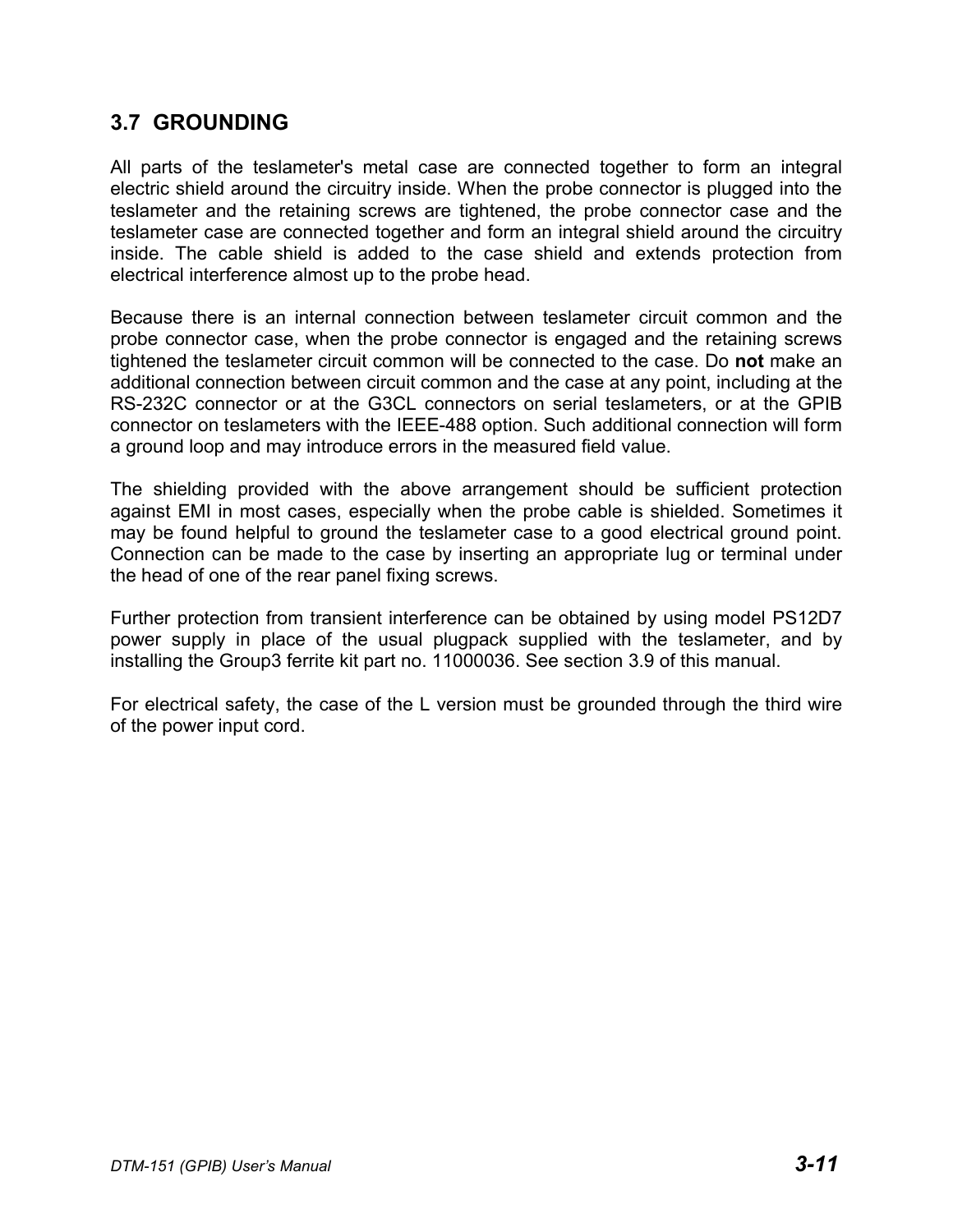# **3.8 INSTALLING THE PANEL MOUNT OPTION**

Model DTM-151-PG is supplied fitted with a special front bezel which has threaded studs to allow panel mounting. A panel mount support bracket (part 17000058) is included to help support the teslameter. Group3 can supply 19-inch wide, 2U (3.5") high rack panels to hold one, two, or three teslameters (parts 17000025, 17000026, and 17000027, respectively). Alternatively, the user can mount the teslameter in any panel of thickness up to 3/16" (4.76mm). Dimensions for the cutout and drilled holes are shown below in Fig. 4.



Fig. 4. Panel Cutout Dimensions

To fit the teslameter to the panel, first remove the nuts and washers from the bezel studs. Push the teslameter through the panel from the front, making sure all the studs fit through the small holes. While holding the teslameter in place, place the support bracket under the teslameter from the rear, pushing it up to the panel with the studs through the holes in the bracket. Put the flat washers on the studs, then the lock-washers, and finally screw on the nuts. Make sure the teslameter is resting on the bracket, then tighten the nuts, preferably using a long-stemmed nut driver.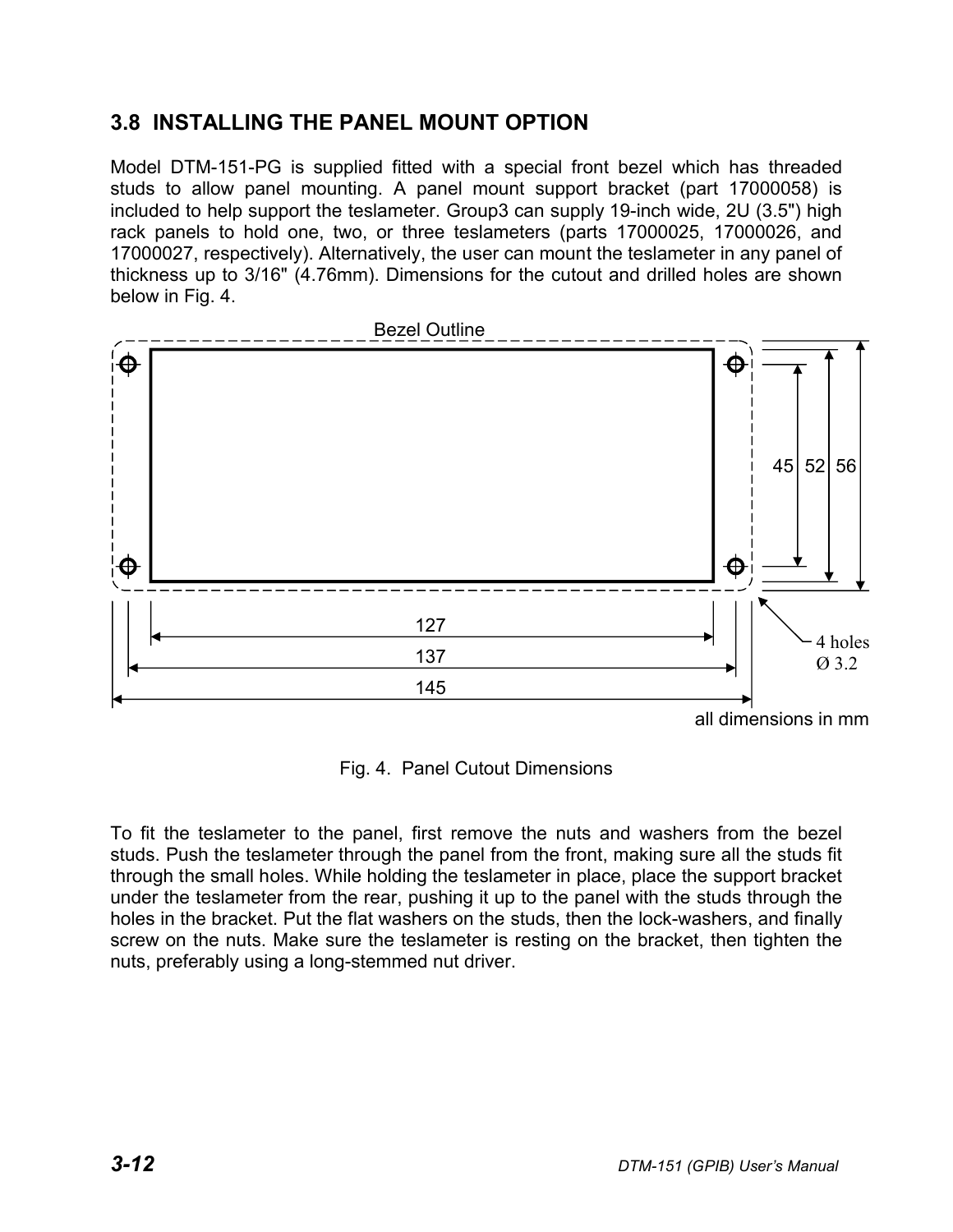## **3.9 INSTALLATION TECHNIQUES FOR ELECTRICALLY NOISY ENVIRONMENTS**

The DTM-151 is a precision electronic measuring device. Because of the nature of the measurements it is asked to do, it is frequently exposed to conditions that are considerably worse than are normally encountered by precision instruments. Therefore, the teslameter has been carefully engineered to be as immune as possible to sparks and other forms of interference through the use of several kinds of power input filtering and a special high-isolation switchmode power module built into its circuitry. The design has been verified by extensive testing, using high energy sparking in close proximity to both the teslameter instrument case and the probe. Nevertheless, due care should always be taken when installing the teslameter system.

The teslameter and its probe must be protected from any chance of receiving a direct hit by a high voltage discharge. The probe should have shielded cable if the meter is to be used in an electrically noisy environment. The cable shield is an RFI screen, not a high current path, so if there is any possibility of an arcing discharge hitting the probe area, then the probe head and part or all of the cable must be enclosed in a metal tube (nonmagnetic near the probe head), or shielded in some other way.

The probe cable should be routed away from any power, high current or high voltage wiring. It should be shielded from any capacitively coupled noise effects. If the cable runs close to any section of the apparatus that could be subjected to a very rapid change of potential when a spark discharge occurs, then the probe cable may need additional shielding to prevent capacitive coupling of the noise.

The retaining jack screws designed to hold the probe connector onto the teslameter must be screwed up finger tight, as they form part of the electrical connection of the shield system. The woven braid of the probe cable is terminated to the probe connector case. The retaining screws then connect the probe connector case to the teslameter case.

The teslameter itself should be sited in a sheltered location, where it will not be exposed to spark discharges or radiated or capacitively coupled noise. The teslameter case is made of metal for shielding reasons. However, of necessity it is less than perfect, as apertures have to be left in the case for the display and various connectors etc. The unit is a precision measuring device, and should be treated with care, not subjected to adverse environmental conditions.

The plugpacks supplied with each teslameter should be plugged in to a clean mains power supply. Noise on the mains will work its way through the transformers and disturb the teslameter. Simple mains filters are readily available if there is only one mains supply for the whole machine. Route the low voltage lead away from high current or high voltage wiring. Ideally cut the low voltage lead to the minimum length required for the installation, and re-connect the plug to it.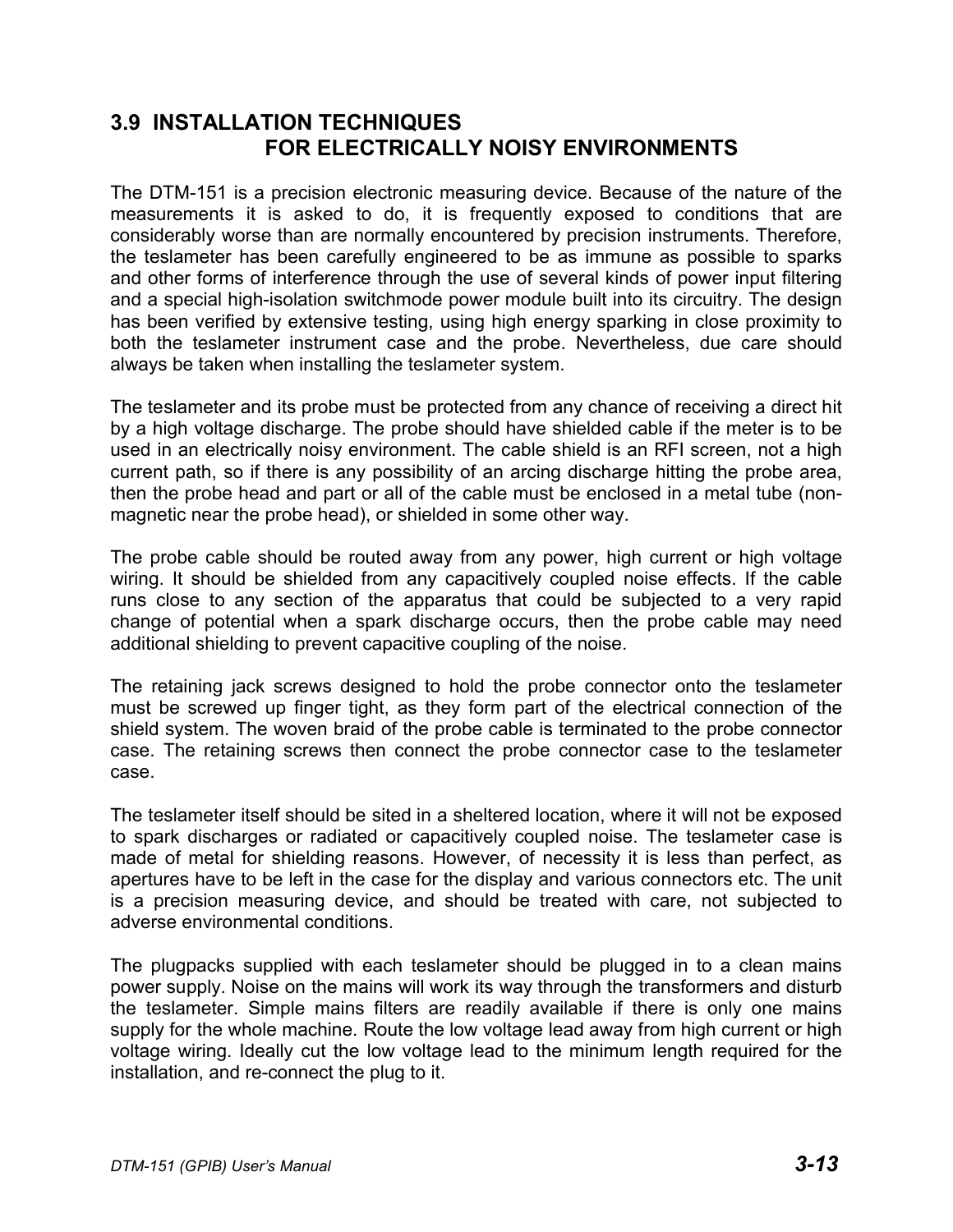#### **Grounding the teslameter case**

The probe shield is terminated to the probe connector case, which is then connected by the retaining screws to the teslameter chassis. At this point the entire shield system is floating. In some installations it is beneficial to have the system floating, but most frequently it is sensible to have the shields grounded.

If the teslameter is panel mounted, then the case is almost certainly electrically connected to the control rack, and grounded that way. However if the teslameter is a bench unit, then the rubber and plastic feet on it will isolate the case. If the case does need to be grounded then loosen one of the screws on the back panel and put a grounding lug under the head of the screw. It is most convenient to use a 1/4inch (6.35mm) quick connect tab. The grounding wire can then be easily disconnected if the teslameter has to be moved. Use a heavy gauge, short wire to ground the unit to a substantial grounding point nearby. If the teslameter is sitting on metalwork, then it should really be grounded to that metalwork so it is at the same potential.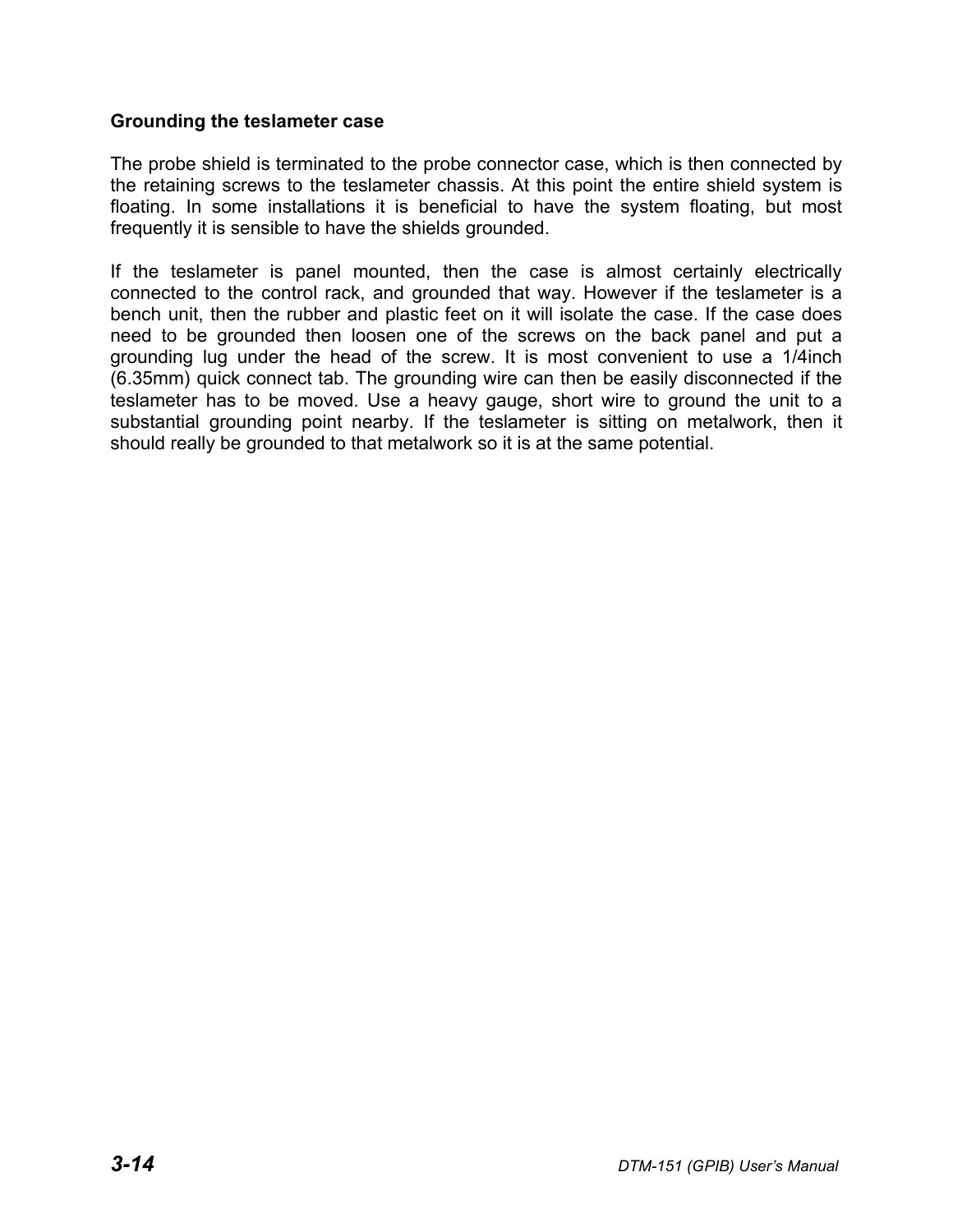#### **Further Preventative Measures**

If problems are still encountered, despite following the precautions detailed above, then there are some further things to try.

Tests have shown that, in an electrically noisy environment, the main path of noise entry to the teslameter is through the low voltage power supply input. The trouble could come from mains borne transients working their way through the plugpack transformer, or from interference picked up on the low voltage lead itself. The quickest and simplest fix for this problem is to wind the power lead several times through a ferrite core. Use a thick walled ferrite tube of substantial size - a simple small torroid is not nearly as effective. A suggested ferrite is the TDK part number HF70RH26x29x13. This is a tubular ferrite, 29 mm long, 26mm outside diameter, and 13mm inside diameter. Winding the power lead four times through this core, really close to the teslameter, significantly reduces noise upsets.

If the analog outputs are wired up, then shielded twisted pair should be used for all wiring, routed away from any high current or high voltage cabling. In a really noisy environment it can be beneficial to put this analog cabling through a ferrite tube for a few turns to suppress induced noise.

The probe cable itself can be passed through a ferrite core. The internal diameter will need to be sufficient to pass the probe head through. An MPT (miniature) probe head is nearly the same size as shielded cable (6.5mm diameter), but an LPT probe head needs an internal ferrite diameter of 14mm or more. Alternatively a split core ferrite variety can be used, such as TDK part HF70RU16x28x9. The core should be placed where the probe cable enters the probe connector, and optionally a second ferrite can be placed where the cable shield layer ends, approximately 300mm back from the probe head.

Group3 can supply an alternative power supply to be used instead of the usual plugpack. The alternative power supply is model PS12D7. It is a universal voltage (85 - 270V 50/60Hz) input, 12Vdc 7W output unit with excellent input-output isolation for noise and transients. The PS12D7 is DIN rail mounted. In conjunction with the PS12D7 we recommend the use of our ferrite kit, part no. 11000036, which implements the ferrite filtering measures described above. The kit consists of a 1.2 meter length of twin cord with a ferrite tube fitted. This cord is intended to connect between the PS12D7 and the teslameter. The kit also contains a split ferrite tube and housing for fitting to the probe cable.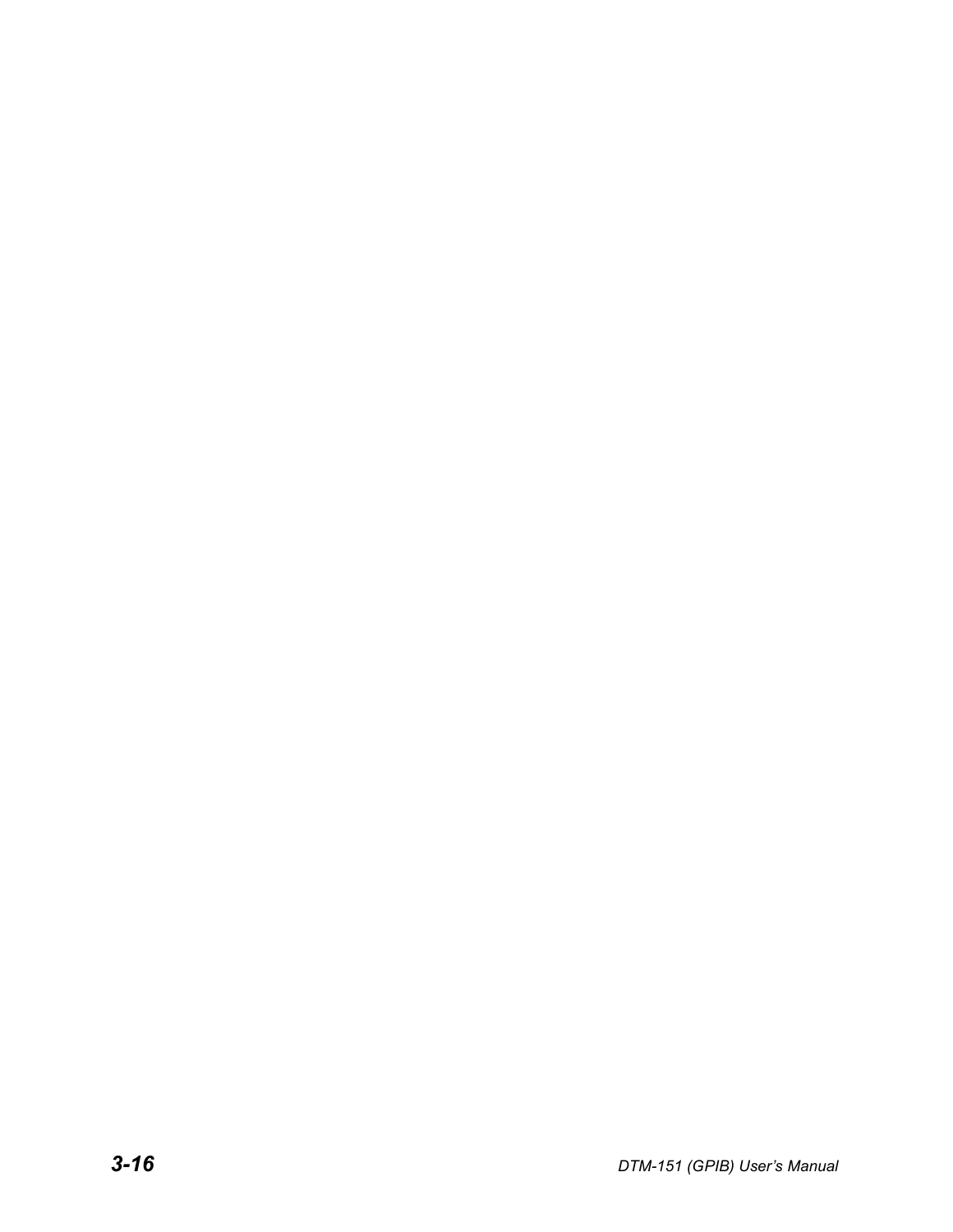# **4 OPERATING INSTRUCTIONS**

# **4.1 ZEROING**

The DTM-151 digital teslameter has a very stable zero field reading. Nevertheless, it is good practice to zero the instrument on all ranges immediately prior to making critical field measurements. The zeroing process takes out residual zero errors in the Hall probe and the instrument's preamplifier "front-end".

The instrument must be zeroed if it has not been powered for 30 days or more, as there is a possibility that its memory back-up may have failed. Zeroing is mandatory if a different probe is to be used since the instrument was last zeroed. You should also zero the instrument when using it for the first time. The ac ranges must also be zeroed individually.

Before zeroing the system, connect up and apply power as described in sections 3.2 and 3.3. Allow 30 minutes for the instrument and probe to stabilise.

For absolute zeroing, place the probe in a zero-field region, either in a zero field chamber or inside a suitable magnetic shield, so that the probe is shielded from the earth's magnetic field and other stray fields.

If desired, a relative zero setting may be done; the instrument is zeroed after the probe is placed in its measurement position. Thus any ambient field is automatically subtracted from subsequent measurements. The probe should not be moved once zeroing is complete. About 5% of full-scale may be zeroed out without reducing full-scale span below specification.

The zero field reading is affected slightly by the presence of metal against the probe's back surface. If the probe is to be used clamped to a metal surface, or in a probe holder, it should be zeroed in the same situation. Allow the probe to stabilise thermally for a minute or two before zeroing.

A range is selected by pressing the RANGE key. The four range indicators show the selected range. The RANGE key selects the ranges in turn in the sequence 0.3, 0.6, 1.2, and 3.0 tesla. If a single-range probe is in use, the RANGE key will have no effect.

The zeroing process is implemented by pressing and releasing both keys together. Alternatively, press and hold either key while pressing the other key twice momentarily. The display will read **ZEro** for a moment, indicating that zeroing has occurred.

The zeroing process should now be repeated for all the remaining ranges. Press the RANGE key to select another range, and zero this range by pressing both keys together, as above. After changing ranges, wait 1 or 2 seconds before zeroing. Continue until all the ranges have been zeroed.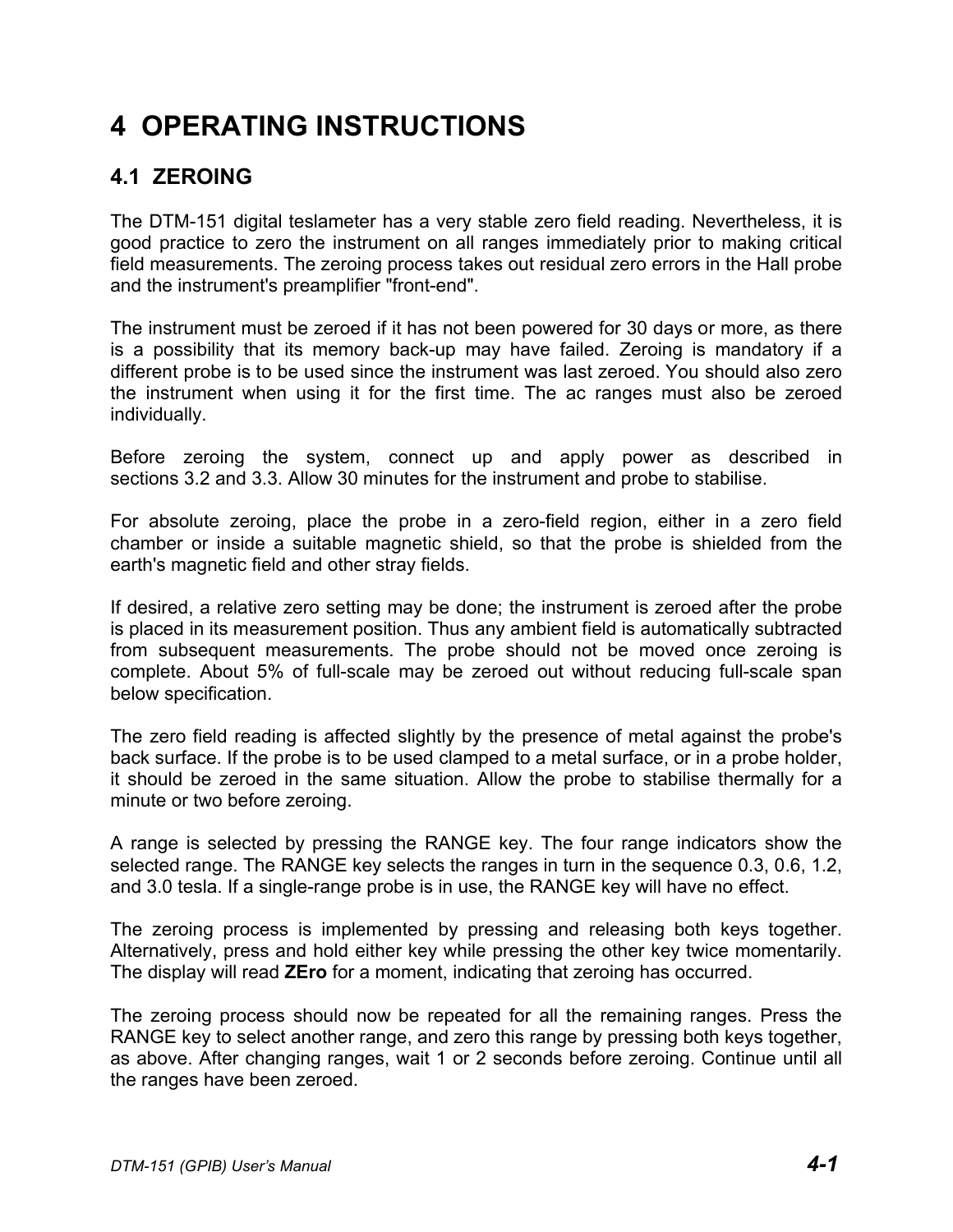To zero the ac ranges, first select the ac mode by pressing the MODE key once. "A" will appear at the left of the main display.

Now perform the zeroing function on all ranges, as described above.

Because the ac measurement circuitry has a 0.2 second time constant, allow the display to settle after changing ranges before zeroing.

Return to normal dc field display by pressing the MODE key 4 times. Once the zeroing process has been completed, the internal processor will apply the appropriate correction to whichever range is selected. It is recommended that the instrument be re-zeroed if the ambient temperature has changed significantly.

# **4.2 INSTALLING THE PROBE**

Group3 Hall probes are built to be as robust as possible for a small, precision device. However, it is most important that certain precautions be taken when handling and installing probes so that they are not damaged or destroyed, and to preserve their accurate calibration.

Mount the probe head so there is no pressure which will tend to bend or depress its ceramic rear surface. If the probe head is clamped, make sure the surface in contact with the ceramic is flat and covers the whole of the ceramic surface. Do not apply more force than is required to hold the probe in place. Any strain on the ceramic will alter the probe's calibration, and excessive force will destroy the Hall element inside.

When the probe head is mounted, the cable should be clamped firmly nearby so it cannot be torn away from the probe head if accidentally pulled. The flexible section adjacent to the probe head can be carefully folded to allow the cable to come away in any direction, but avoid repeated flexing of this section.

Keep the cable out of the way of foot traffic. Do not pinch the cable, or drop sharp or heavy objects on it. A severed cable cannot be re-joined without altering the probe's performance, and requires factory repair and re-calibration.

The probe can be fitted to a Group3 probe holder, part no.17000050 for the LPT-141 and LPT-231, part no.17000081 for the MPT-141 and MPT-231. Probe holders which orient the probe head to the axial position are also available from Group3 suppliers. The holders protect probes and provide additional cable strain relief. Alternatively, the probe can be clamped using the machined detail in each side of the metal cap.

The probe will measure the component of the field which is normal to the flat surface of the probe head. The point of maximum sensitivity is marked by a target printed on the top of the probe head. A positive indication will be obtained when the magnetic field vector enters this side of the probe. The target represents the tail of the vector arrow.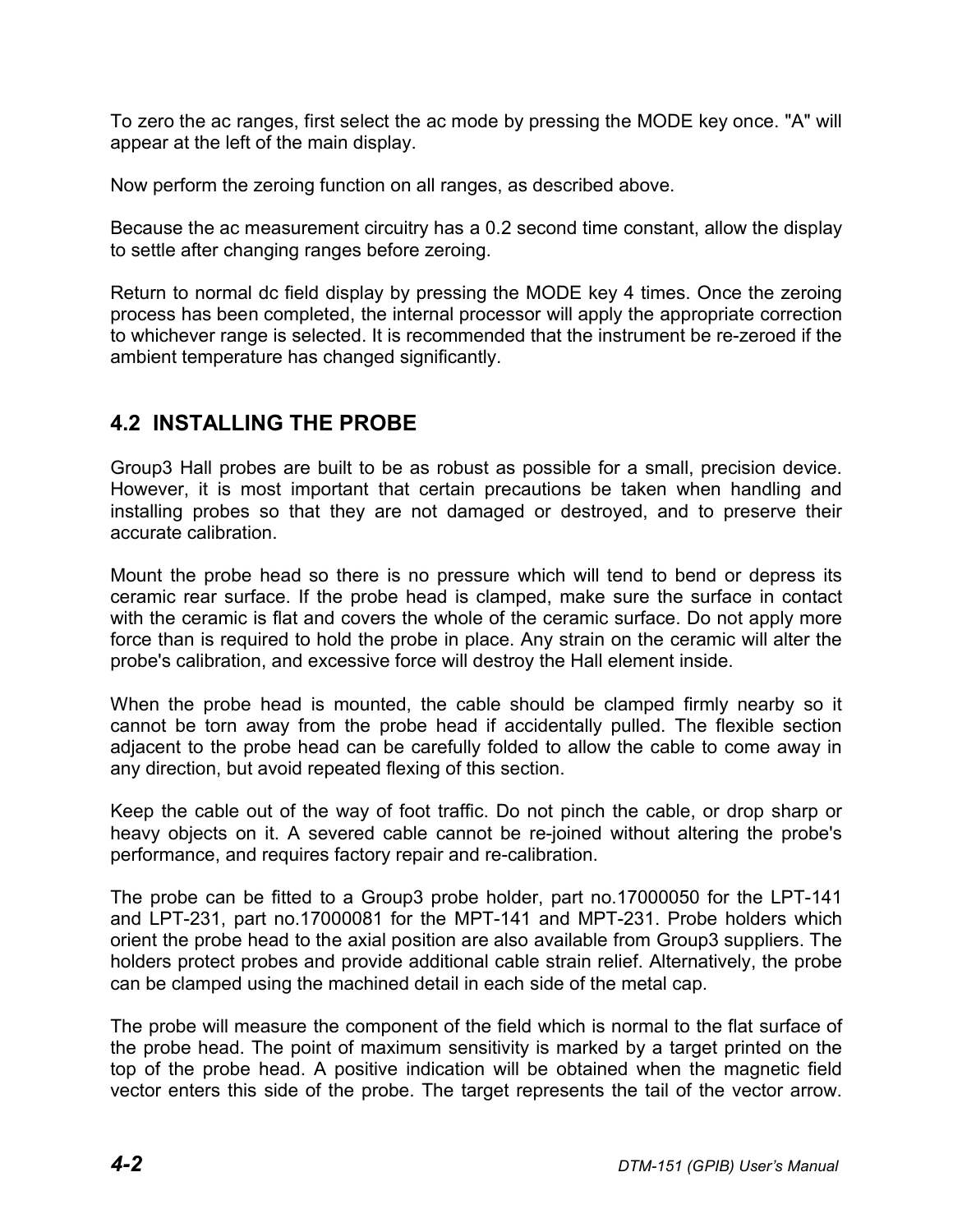Magnetic field convention is that field lines are directed from an N pole to an S pole. Fig. 5 gives the dimensions of the two styles of probe, and shows the position of the most sensitive point.

If the exact direction of the magnetic field is unknown, its magnitude can be measured by putting the DTM in the peak hold mode, and slowly rotating the probe. As the probe turns and the measured field rises and falls, its maximum value is held on the display. See section 4.4.2.







Fig. 5. Probe Dimensions

# **4.3 READING THE FIELD VALUE**

The field value is read directly off the display. A negative sign indicates that the field direction is opposite to that described in section 4.2. For maximum resolution, select the lowest range which will display the field value. See sections 4.1 and 4.4 for range selection instructions. If the field reading is greater than full-scale, the message **o'rAnGE** will be displayed. Change to a higher range until the message clears. The field may be displayed in tesla or gauss, with the appropriate indicator showing the units in use. To change the units, see section 3.5.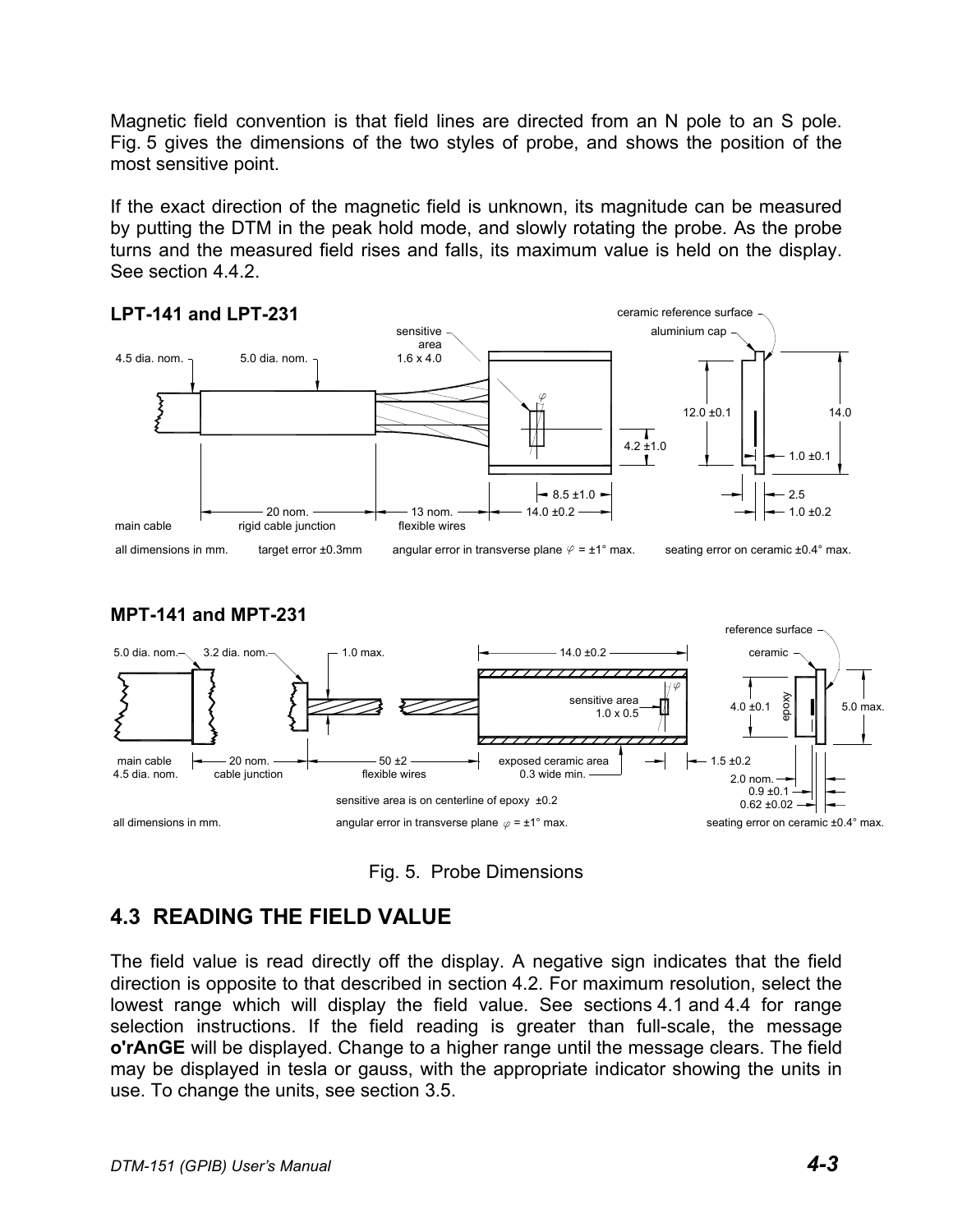# **4.4 DISPLAY MODES, USING THE FRONT PANEL KEYS**

## **4.4.1 The Keys**

Two front panel keys are used to control the teslameter. Changes of state occur as a key is released, not as it is depressed.

The MODE key, used on its own, rolls the instrument through the various operating modes in sequence: dc field, ac field, peak hold field, peak hold ac field, and probe temperature, as described in 4.4.2 below.

The RANGE key selects the range without changing the display mode.

The keys are pressed together (at the same time) to zero the display.

The same action is used to reset the display in the peak hold mode.

#### **4.4.2 Operating Modes**

a. Field (dc) display.

Four ranges, 0.3, 0.6, 1.2, and 3.0 tesla full-scale, are selected in sequence by pressing the RANGE key. Four range indicators show the range in use. If a high sensitivity probe is connected to the teslameter, the actual full-scale ranges are one tenth of those shown above, i.e. 0.03, 0.06, 0.12, and 0.3 tesla. The magnetic field measurement is displayed with up to seven digits. A minus sign is added to indicate reverse polarity fields. Press the keys together to zero the display. The display shows **ZEro**. Field reading is filtered if selected by the internal switch - see p.3-9.

- b. AC field measurement, ranges and zeroing as above. Shows the value of time-varying component of field. This mode is indicated by A appearing in the left-hand display character.
- c. Peak hold display, ranges as above. Displays maximum field measurement taken, either polarity, since entering the mode, or since last reset. HOLD indicator shows peak hold mode is operating. If filtering is on, the filtered field value is held. Reset is performed by pressing both keys together. The peak value is also reset if the field polarity changes.
- d. Peak ac measurement. Combination of b. and c. above.
- e. Probe temperature display in degrees Celsius.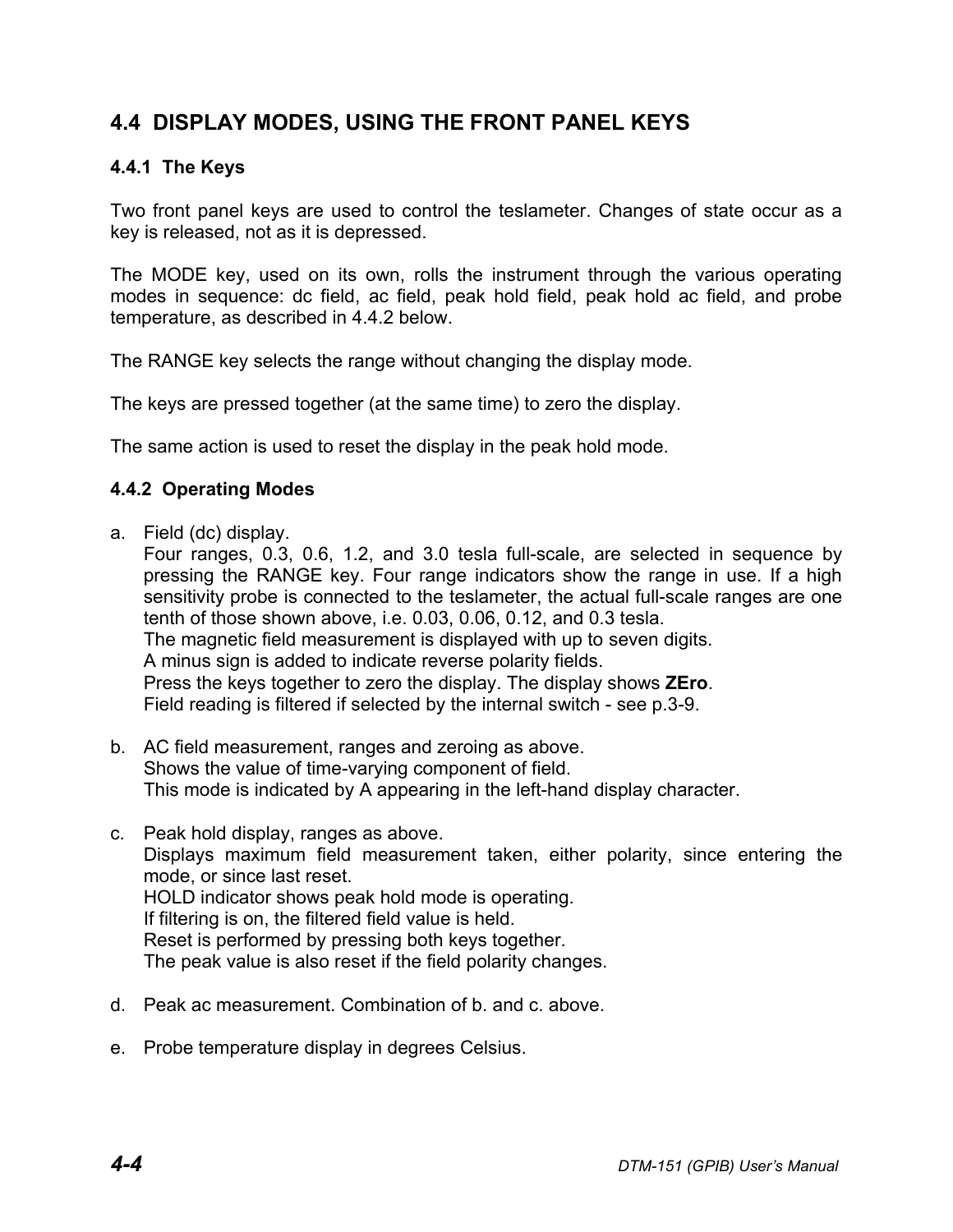#### **4.4.3 Display Messages**

#### **Power up message**

The message **Group3** appears in the display for 2 seconds when the teslameter is first powered, or when a GPIB command restarts the operating software (see section 4.5.3).

#### **No Probe**

The message **noProbE** is displayed if the Hall probe is disconnected from the instrument. While the message is visible, all key functions are disabled.

#### **No Temperature Sensor**

The message **noPrb°C** is displayed for 2 seconds after the Group3 power up message if the probe is not a temperature corrected type, e.g. LPT-130, LPT-230, MPT-132, MPT-230. The message is also displayed if the MODE key is pressed to display what would have been the probe temperature reading. This message warns the user that the field reading is not temperature corrected, and therefore the accuracy will be less than would be obtained with a temperature corrected probe (LPT/MPT-141/231).

#### **Temperature Error**

The message **Error°C** is displayed in place of the temperature reading if a temperature corrected probe is in use but there is a fault with the probe's temperature sensor or associated wiring or circuitry. Again, this is to warn the user that the field reading will not be to full accuracy.

#### **Over-range**

The message **o'rAnGE** appears when the DTM is displaying dc or ac field or is in peak hold, if the field measurement exceeds the instrument's input capacity. To clear the over-range message, select a higher range or reduce the magnetic field at the probe, or both if necessary. During over-range, all key operations are locked out, except for range selection.

#### **Overflow**

The message **o'FLo** is displayed in dc or ac field modes, or in peak hold mode, if the computed value of the field reading exceeds the capacity of the display, that is, if the number to be displayed is outside the range ±99999.9. In overflow, the instrument is not over-ranged, but rather the computed reading is too large to be displayed. However, if over-ranging occurs at the same time as overflow, then the over-range message is displayed preferentially. The usual cause of overflow is a large calibration factor, scale factor, or offset entered through the GPIB port. See section 4.5.3.

#### **Reset**

The message **rESEt** appears for 1 second when defaults are reloaded, either by a CTRL X command, or by switching S2-8 ON.

#### **No Local Control**

The message **noLOCAL** appears if a key is pressed when local control is locked out by the SO1 command. See Table 9 in section 4.5.3.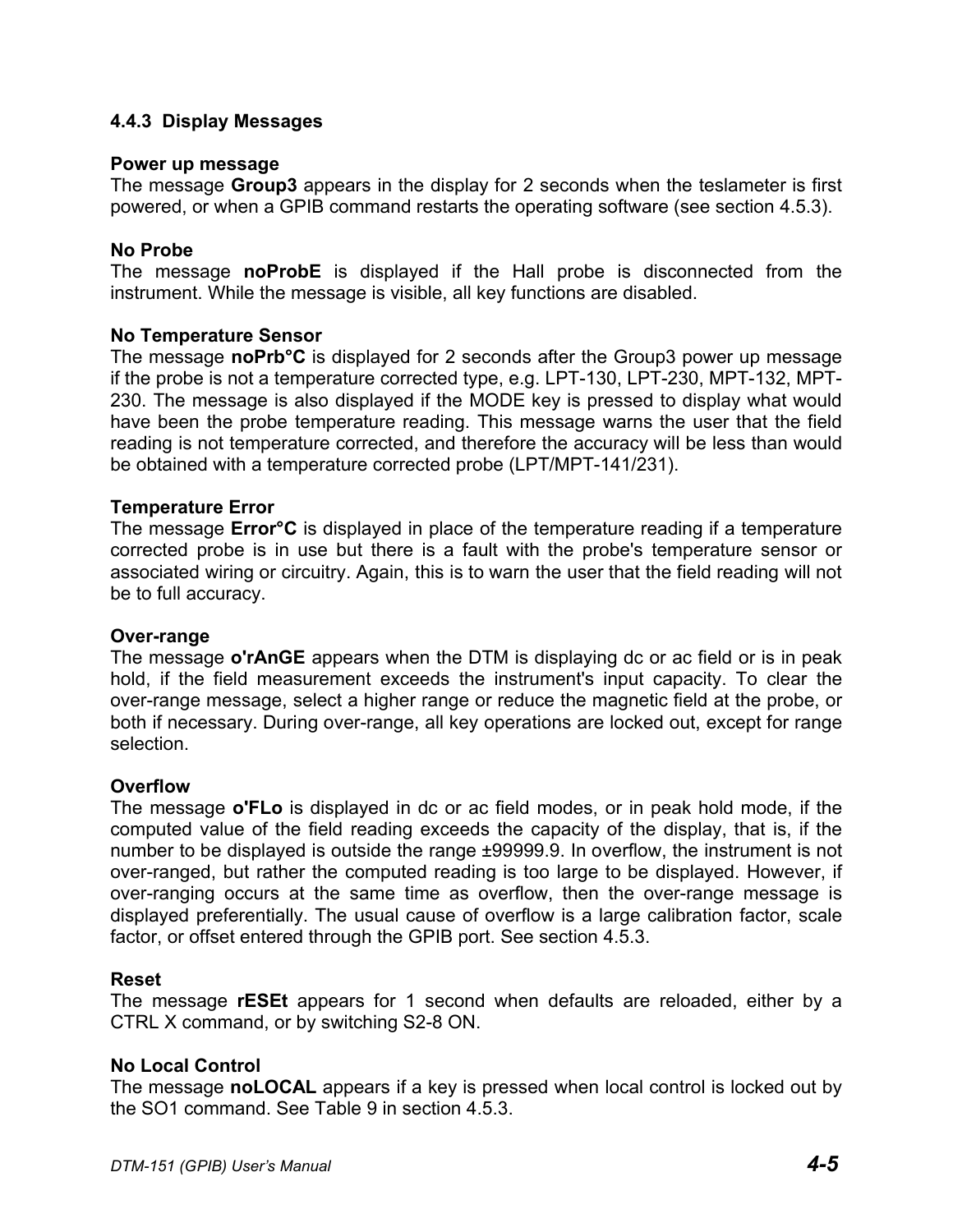## **Address setting display**

With the teslameter in dc field display mode, when the MODE key is pressed twice very quickly the display shows **Addr** *nn* where *nn* is the address of the teslameter as set on switches S1-1 though S1-5. Press the mode key once again to cancel this display.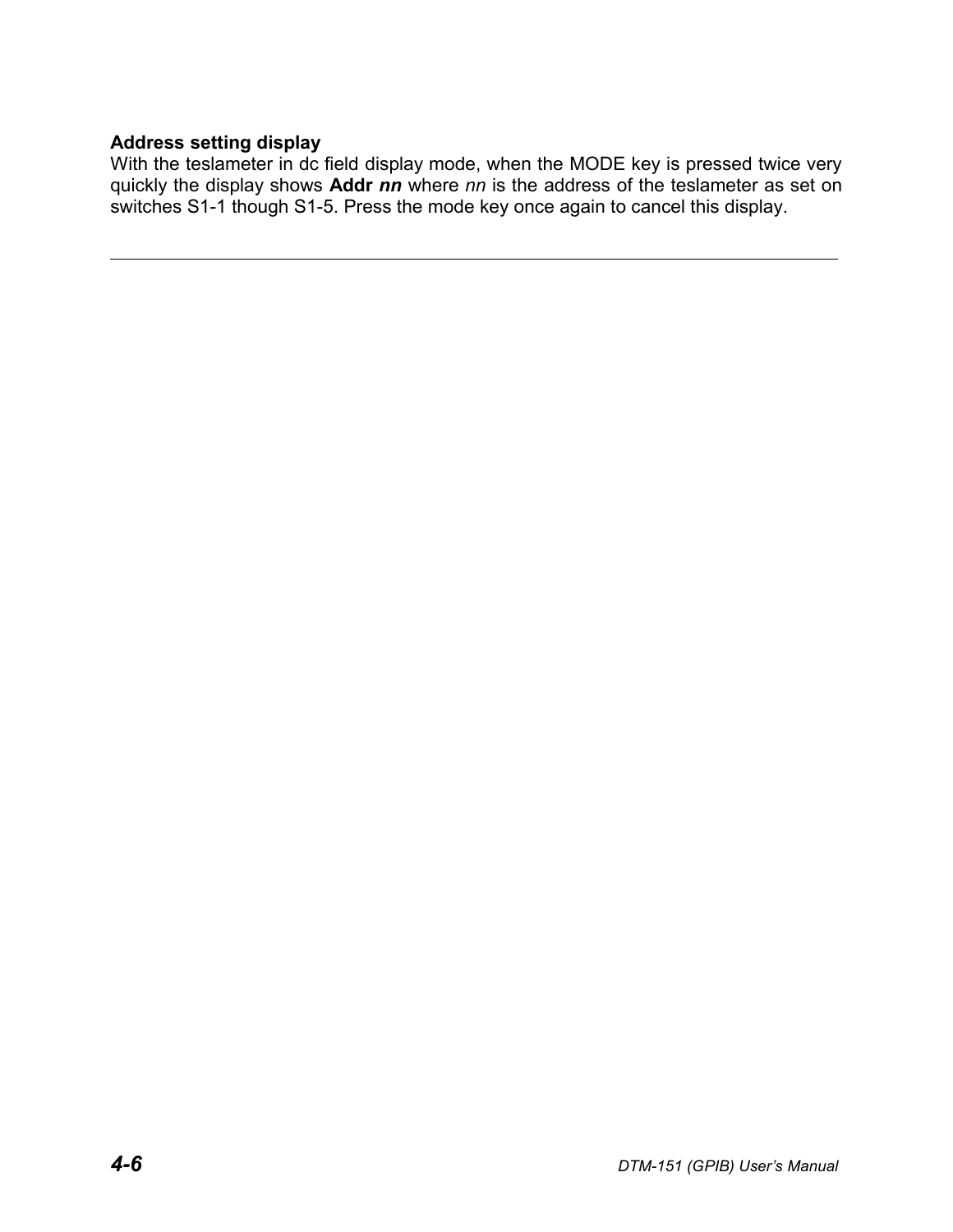## **4.5 USING THE IEEE-488 GPIB INTERFACE**

#### **4.5.1 General Purpose Interface Bus - Overview**

The IEEE-488 standard describes a means of communication to and from programmable instruments through a standard bus and associated protocol called the General Purpose Interface Bus (GPIB). Any instrument manufactured to this specification will be able to communicate on the bus. Up to 15 instruments may be connected on the bus at any one time, and they are considered to be listeners (able to receive data), talkers (able to transmit data) or controllers (able to control and configure the bus).



Fig. 6. A Typical IEEE-488 System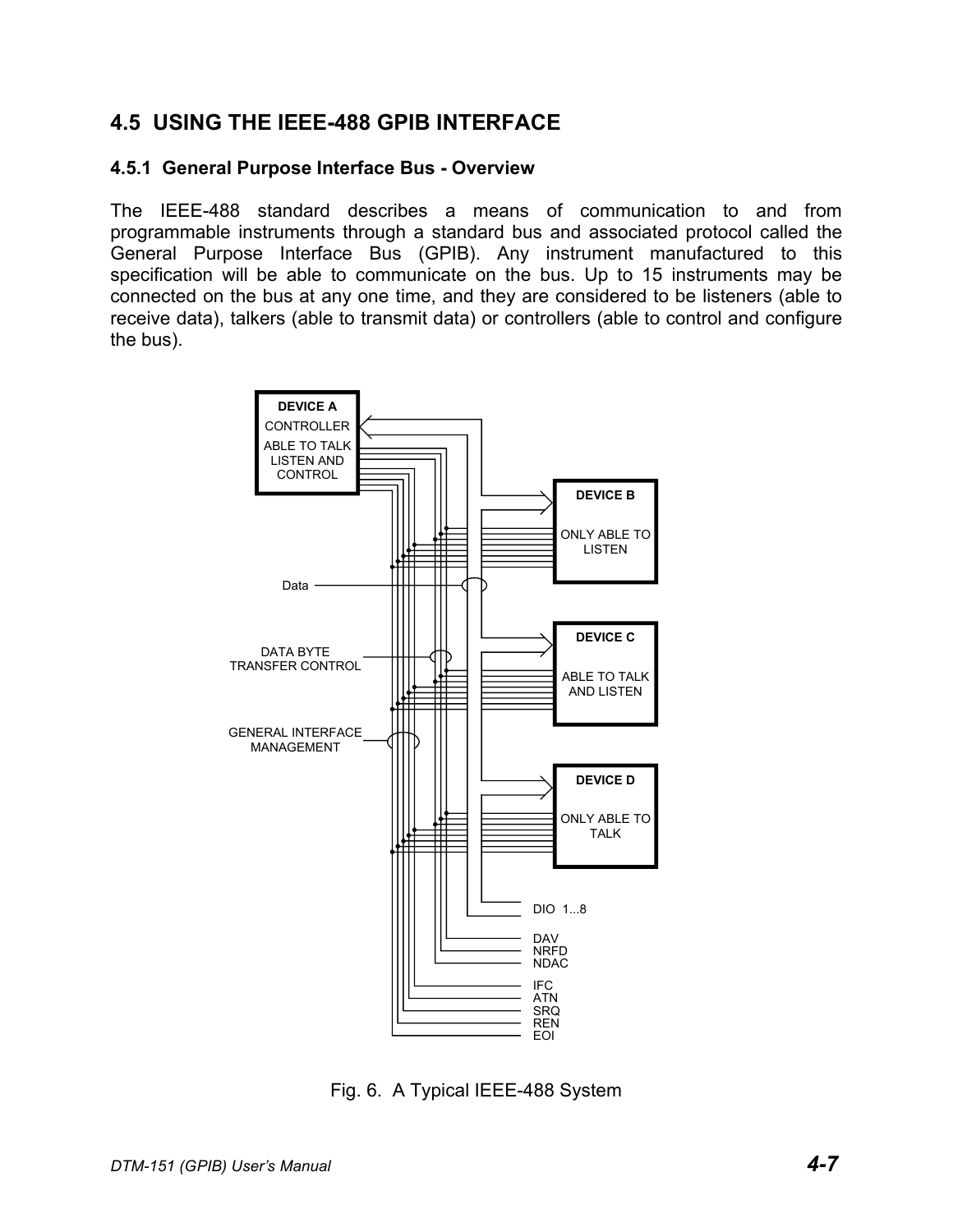A typical IEEE-488 setup is shown in Fig. 6. This system contains a controller and a selection of talkers and listeners. However, a wide range of system complexity is possible, from systems with just one talker-only and one listener-only and no controller, to systems including several controllers linked with many talker/listener devices.

The IEEE-488 interconnection cable contains 16 signal lines in three groups:

8 data lines 3 handshake lines 5 bus management lines.

All these lines connect to all the instruments on the bus. The logic sense on the actual bus wires is low true.

The 8 data lines allow bit-parallel, byte-serial data transmission between units on the bus. The data lines are used to send data from talkers to listeners, and to send data and commands from controllers to talkers and listeners.

| The three handshake lines are: | Valid – DAV               |  |
|--------------------------------|---------------------------|--|
|                                | Not Ready For Data - NRFD |  |
|                                | Not Data Accepted - NDAC. |  |

NRFD is high (false) to indicate that all devices on the bus are ready for the next data transmission. If any device is not ready, it pulls NRFD low (asserted), which inhibits data transmission. When a talker is ready to send data it places the data on the 8 data lines and asserts the DAV line. As each listener on the bus accepts and reads the data, it removes its assertion of the NDAC line. Thus the NDAC line stays asserted until the slowest unit on the bus has accepted the data and releases the line. Now the talker can take the data off the bus, which becomes available for the next transaction.

There can be only one System Controller on the bus. However the System Controller can pass control to another controller, which is then called the active controller. It is the responsibility of the active controller to determine which device can next talk and which can listen. At any time there can be only one active talker, but as many active listeners as desired. The speed of data transmission between talker and listener will be limited by the speed of the slowest listener.

Each device on the bus is assigned a unique address in the range 0 to 30. The address is usually set by switches on the device. The switches may be located on the back panel or internally.

When the controller wishes to designate the talker and listeners for the next sequence of bus transmissions, it asserts the bus management line called Attention (ATN) and then sends the appropriate talker and listener address commands to assign the desired talker and listener(s) required for the next transaction. The controller then releases the ATN line, thus allowing the talker to start sending its data on the bus. The ATN line distinguishes commands from data. When a controller is about to set up such a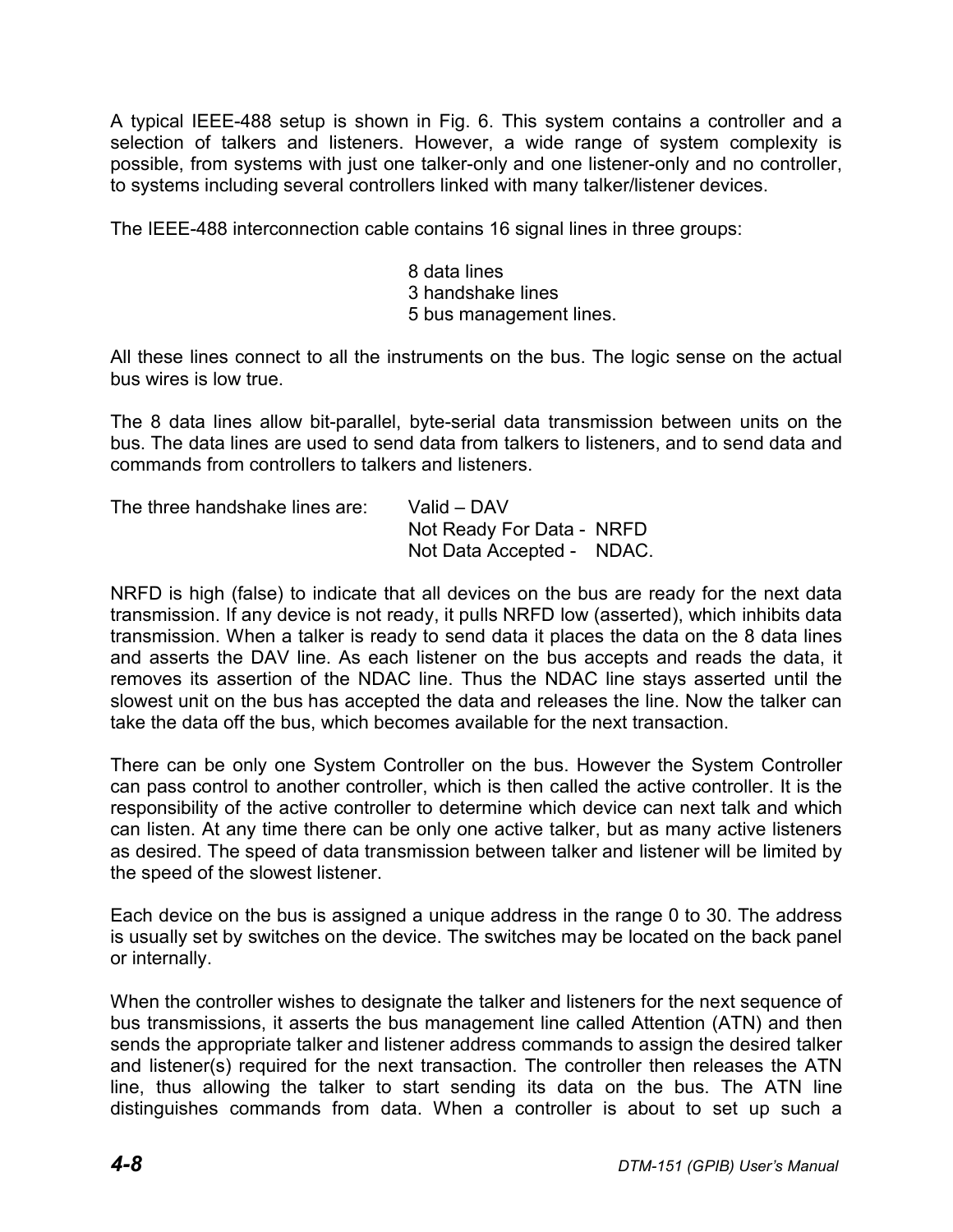transaction, it is normal practice first to send a single command, which causes all devices to unlisten.

Devices which have not been addressed to listen simply ignore the data being sent and so have no effect on the transmission.

When configuring a system, the controller can send commands to the other devices in one of three ways:

- 1) a command can be sent by asserting one of the 5 bus management lines; for example, asserting the Interface Clear (IFC) line resets the bus to an idle state irrespective of bus activity at the time;
- 2) a command can be sent by asserting the ATN line and placing the command on the data lines; the command is read by every device on the bus, with normal handshaking, as described above. An example of this is the Device Clear command which resets all devices on the bus to their specific predefined device-dependant states;
- 3) a command can be sent to specific devices. First the controller sends the listen address command of the devices which are to receive the command. Then the command itself is sent, to be received only by the devices addressed to listen.

Command messages are sent on the data bus using 7-bit ASCII code, and are distinguished from data messages by the state of the ATN line - ATN is asserted for commands. Command messages fall into four groups as shown in Table 5 below. The groups are the Primary Command Group, the Listen Address Group, the Talk Address Group, and the Secondary Command Group.

#### **Address Commands**

When the controller wants to make a device behave as a listener, it places the appropriate listen address command on the bus. The command is given by

#### **listen address command = decimal 32 + device address**

For example, if the device address is decimal 18 (hex 12), then the decimal number 50 (hex 32, ASCII 2) is placed on the data lines as a binary coded 7-bit number, while the ATN line is held asserted. This causes the device whose address is decimal 18 to become a listener. In IEEE-488 parlance, the device is said to be "selected". Any or all devices on the bus, which have listener capability, may be in the selected state simultaneously.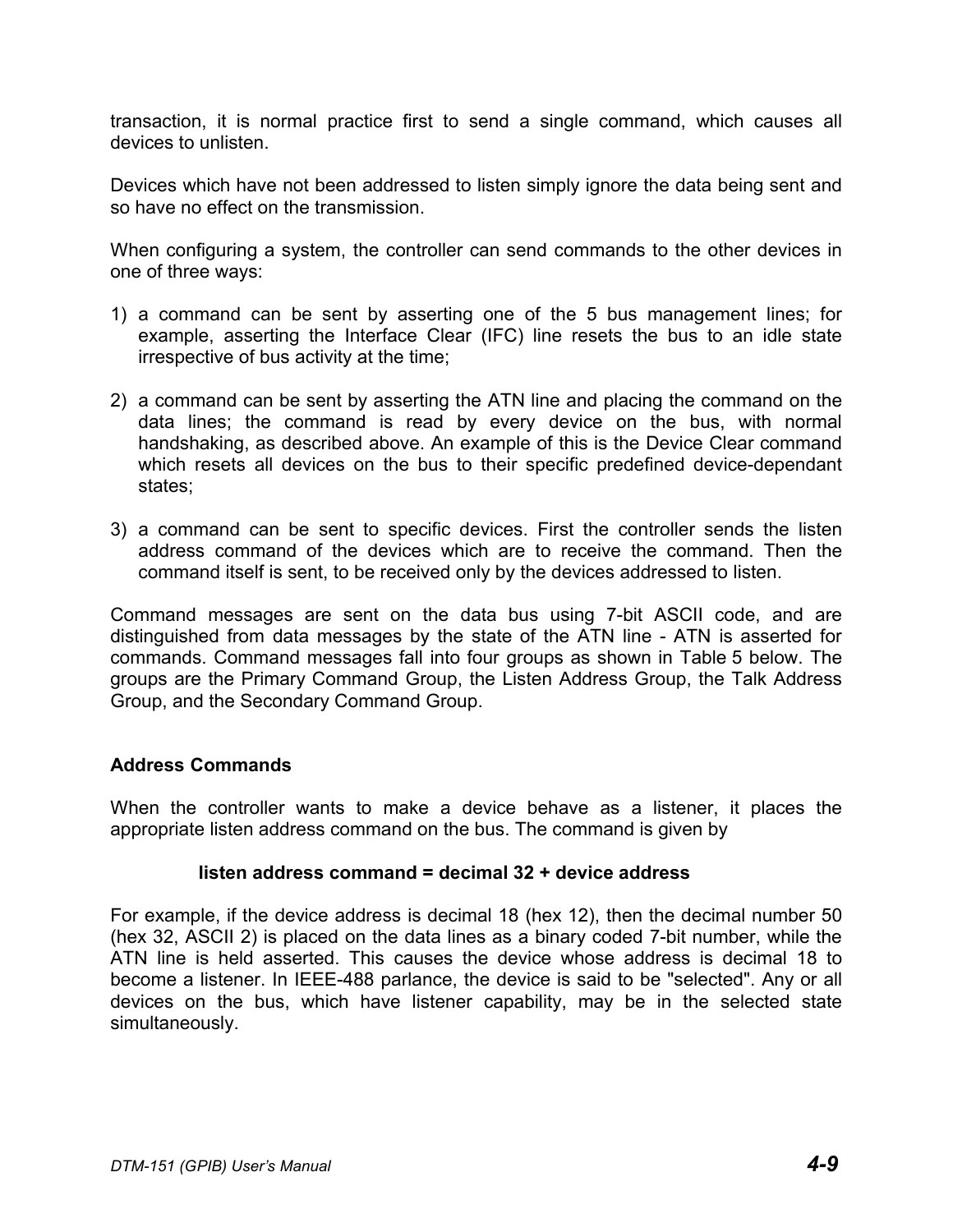| decimal<br>value | hex<br>value | <b>ASCII</b><br>character | <b>IEEE-488</b><br>mnemonic | description                                                       |
|------------------|--------------|---------------------------|-----------------------------|-------------------------------------------------------------------|
|                  |              |                           | <b>PCG</b>                  | <b>Primary Command Group</b>                                      |
| 1                | 01           | <b>SOH</b>                | <b>GTL</b>                  | Go To Local                                                       |
| 4                | 04           | <b>EOT</b>                | <b>SDC</b>                  | <b>Selected Device Clear</b>                                      |
| 5                | 05           | <b>ENQ</b>                | <b>PPC</b>                  | <b>Parallel Poll Configure</b>                                    |
| 8                | 08           | <b>BS</b>                 | <b>GET</b>                  | <b>Group Execute Trigger</b>                                      |
| 9                | 09           | HT                        | <b>TCT</b>                  | <b>Take Control</b>                                               |
| 17               | 11           | DC <sub>1</sub>           | LLO                         | Local Lockout                                                     |
| 20               | 14           | DC4                       | <b>DCL</b>                  | <b>Device Clear</b>                                               |
| 21               | 15           | <b>NAK</b>                | <b>PPU</b>                  | <b>Parallel Poll Unconfigure</b>                                  |
| 24               | 18           | <b>CAN</b>                | SPE                         | Serial Poll Enable                                                |
| 25               | 19           | EM                        | <b>SPD</b>                  | <b>Serial Poll Disable</b>                                        |
| $32 - 62$        | 20-3E        | $sp---$                   | <b>LAG</b>                  | <b>Listen Address Group</b><br>Listen addresses 0 through 30      |
| 63               | 3F           | 7                         | <b>UNL</b>                  | Unlisten                                                          |
| 64-94            | 40-5E        | $@^{--^{\wedge}}$         | <b>TAG</b>                  | <b>Talk Address Group</b><br>Talk Addresses 0 through 30          |
| 95               | 5F           | underscore                | <b>UNT</b>                  | Untalk                                                            |
| 96-126           | 60-7E        |                           | <b>SCG</b>                  | <b>Secondary Command Group</b><br>Secondary Commands 0 through 30 |
| 96-111           | 60-6F        | $- -0$                    | PPE                         | Parallel Poll Enable (SC0 thru SC15)                              |
| 112              | 70           | p                         | <b>PPD</b>                  | Parallel Poll Disable (SC16)                                      |
| 127              | 7F           | <b>DEL</b>                |                             | ignored                                                           |

Table 5. IEEE-488 Command Codes

When the controller wants to make a device into a talker, it places the device's talk address command on the bus. This command is given by:

#### **talk address command = decimal 64 + device address**

For example, a device whose address is decimal 18 has a talk address of decimal 82 (hex 52, ASCII R). At any time, only one device may be a talker.

To cause all listeners to stop listening, the controller sends the Unlisten command, decimal 63 (hex 3F, ASCII ?).

To stop the talker being a talker, the Untalk command is sent, i.e. decimal 95 (hex 5F, ASCII).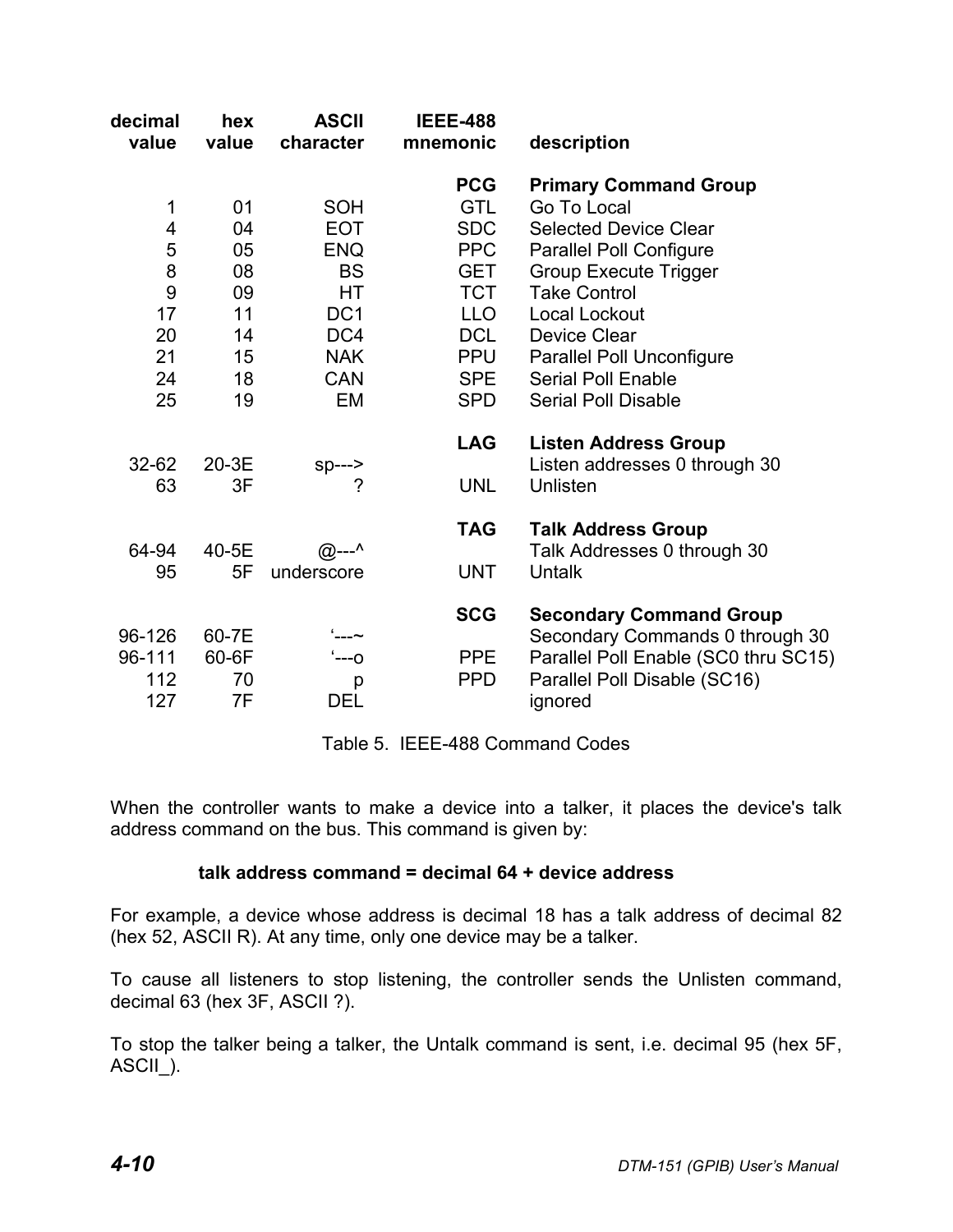#### **Bus Management Lines**

- **ATN** Attention asserted when the controller is sending commands. Not asserted while data is on the bus. Also used with EOI - see EOI below.
- **IFC** Interface Clear when asserted by the controller, all bus activity is unconditionally terminated and the System Controller regains active control if control has previously been passed to another controller. Any talkers or listeners are unaddressed.
- **REN** Remote Enable if asserted while a device listen address is on the bus, then the device will go into its remote mode.
- **EOI** End Or Identify dual function.
	- 1) when output from a talker, indicates the end of a multi-byte message when asserted during transmission of the last byte.
	- 2) during parallel polling, the controller asserts EOI and ATN simultaneously. This causes each device, which has been configured for parallel poll to place its status on the appropriate status line.
- **SRQ** Service Request asserted by a device when it requires attention from the controller. The controller responds by servicing the device in an appropriate way. Often the service request is used to indicate that the device has data ready to be sent. The controller is not obliged to respond to the service request, but the device will hold the line asserted until it has been serviced.

#### **Service Requests**

Often IEEE-488 compatible devices have the ability to generate a service request when they require some action on the part of the active controller. A service request is usually issued when the device has completed a task, or if an error condition has occurred. To request service, the device asserts the SRQ line. This usually causes an interrupt in the active controller, so it enters an interrupt service routine, which services the event. In general, the service routine will take the following actions:

- 1) determine which device is requesting service (parallel poll)
- 2) ascertain the action required (serial poll)
- 3) execute the required action
- 4) re-enable interrupts
- 5) return to the task in hand before being interrupted.

The SRQ line is released by the device when the serial poll is performed.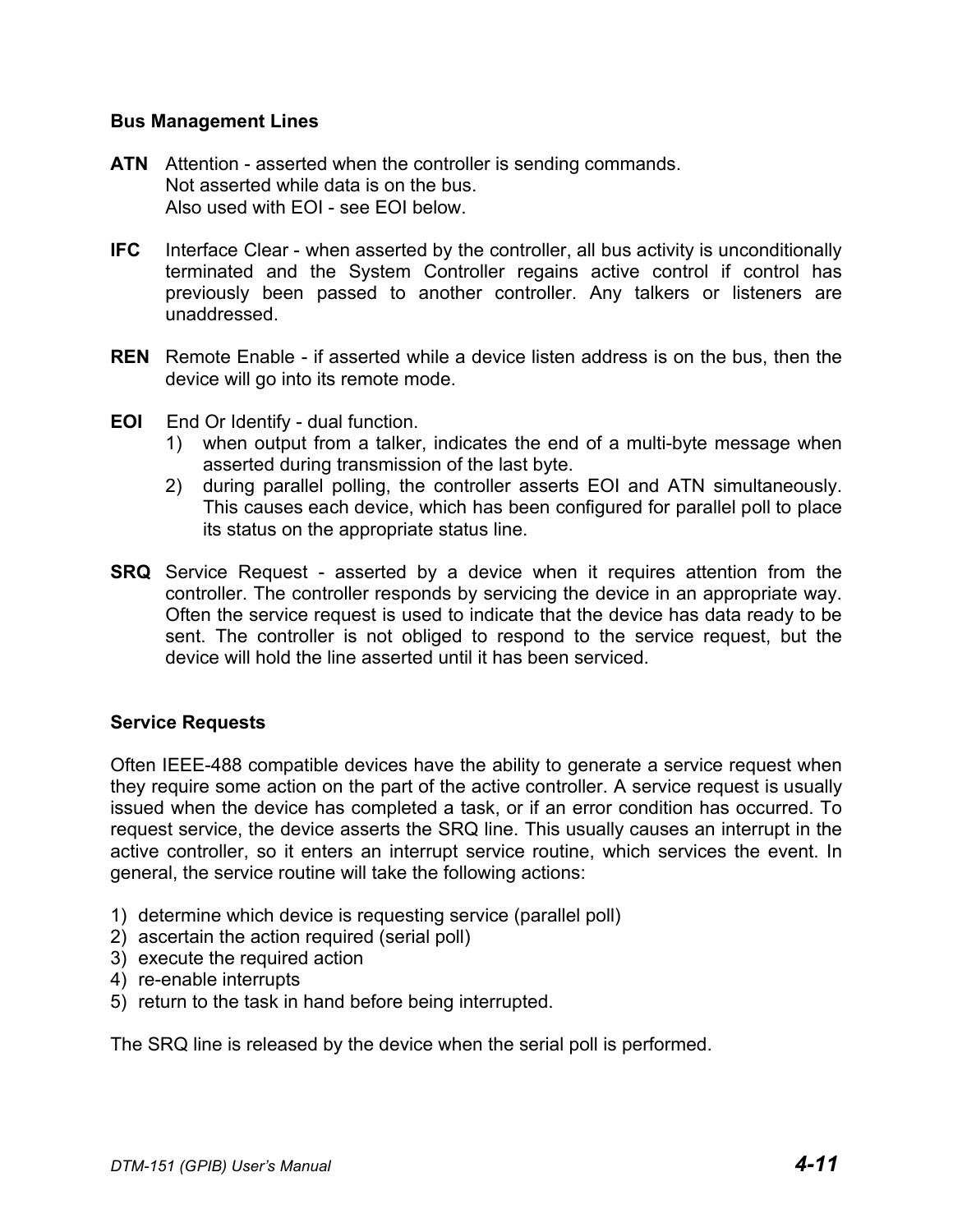#### **Serial Polling**

When a serial poll is done on a device, it causes the device to output a byte which indicates its status or condition. Each bit indicates the status of some device-dependant parameter. Usually data line 7 reflects the status of the SRQ line.

#### **Parallel Polling**

The fastest way for the active controller to ascertain the status of several devices on the bus is to perform a parallel poll. The devices to be polled must have parallel poll capability and must have been previously configured by the controller. During a parallel poll each configured device responds by placing its status on its own designated bus data line. More than one device can respond on each data line.

The data line assigned to a device and the logic sense of the response is configured by a PPOLL CONFIGURE sequence, as follows:

- 1) The device is addressed to listen
- 2) The Parallel Poll Configure command PPC, hex 05, is sent
- 3) The Parallel Poll Enable code is sent. This code belongs to the Secondary Command Group, decimal 96 to 111. In this code bits 6 and 7 are always set. Bits 1, 2, and 3 carry a binary code to specify which of the 8 data lines the device will use to send its status, and bit 4 is used to determine the logic sense of the status. For example, if bits 1 through 4 were all 0, the device would place 0 on data line 1 during a parallel poll if its status response were in the affirmative.
- 4) The Unlisten command is sent

Now if the controller executes a parallel poll by asserting the ATN and EOI lines simultaneously, the configured device(s) respond as described above and the controller reads the data lines.

The parallel poll response can be disabled in two ways:

- Parallel Poll Unconfigure (PPU) command from the controller will cause all devices on the bus to ignore subsequent parallel polling. The devices are not addressed to listen before this command.
- The PPC command followed by Parallel Poll Disable (PPD) will disable parallel polling only in devices which have been selected (addressed to listen).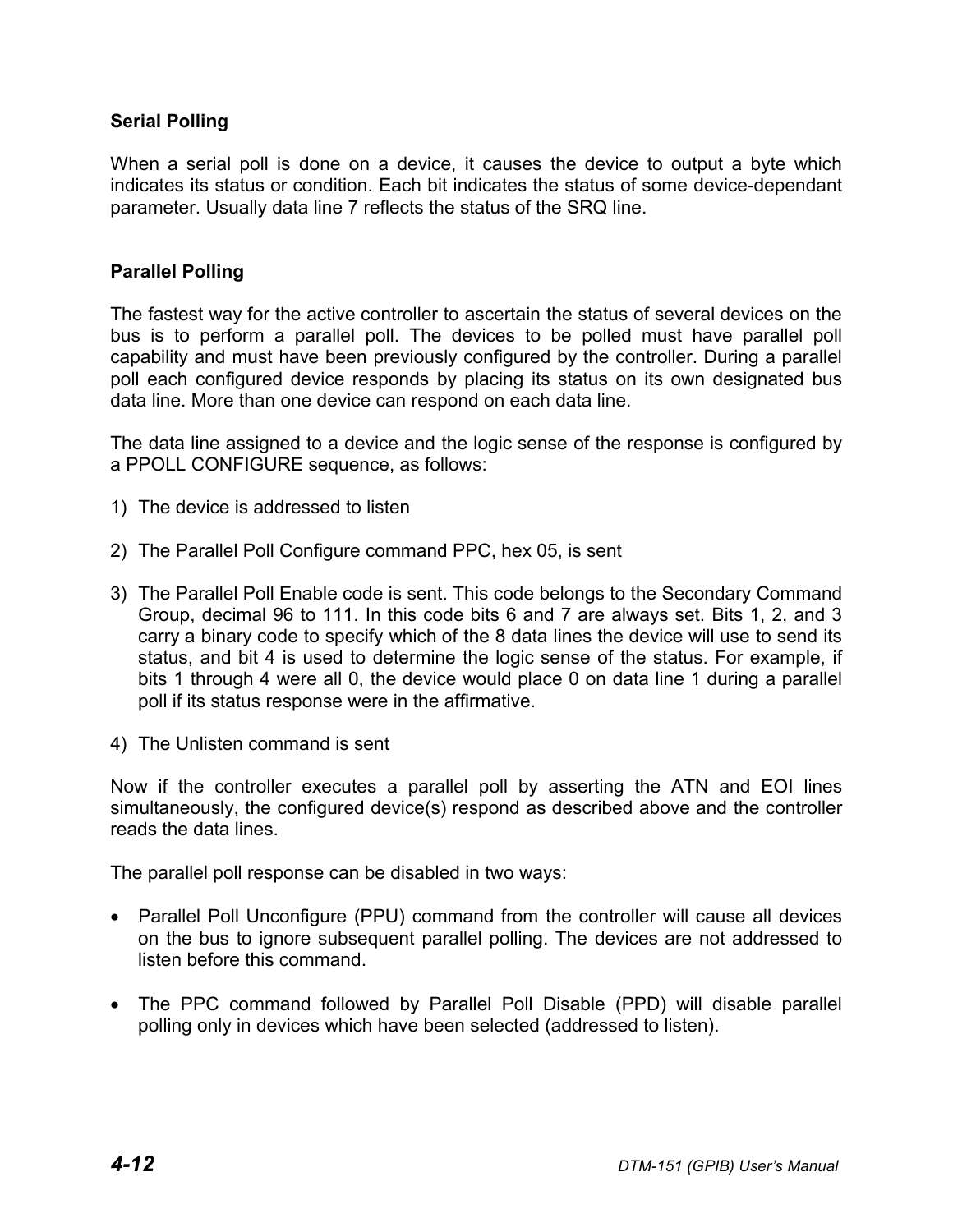#### **Device Clear and Selected Device Clear**

A device on the bus is cleared by sending a Device Clear Command. The device is then initialised to a pre-defined, device-dependant state. There are two forms of this command; the Device Clear command (decimal 20) causes all devices on the bus to be cleared, whereas the Selected Device Clear command (decimal 4) clears only devices selected to listen.

#### **Talker-Only Mode**

If a device is set to be a talker-only, it will output data on the bus, using normal handshaking, whenever it has data to send. This mode is useful in simple systems where a talker-only is connected to one or more listener-only devices without the need for a controller. A talker-only cannot receive data and it cannot be programmed through the bus.

#### **Listener-Only Mode**

A listener-only can only receive data. It cannot be programmed through the bus, nor can it output data. For example, a printer as a listener-only will continuously print all data it receives.

For full details on the IEEE-488, see the IEEE standard 488-1978.

## **4.5.2 DTM-151-\_G IEEE-488 Capability**

The IEEE-488 Standard defines ten interface functions, some with as many as 28 allowable subsets. The DTM-151- G teslameters support the interface functions as listed below. See also Appendix C of the IEEE-488-1978 Standard.

- SH1 source handshake capability
- AH1 acceptor handshake capability
- T5 talker (basic talker, serial poll, talk-only mode, unaddressed to talk if addressed to listen)
- TE0 no address extension talker capability
- L4 listener (basic listener, unaddressed to listen if addressed to talk)
- LE0 no address extension listener capability
- SR1 service request capability
- RL0 no remote local capability
- PP1 parallel poll capability (configured by controller)
- DC1 device clear capability
- DT1 device trigger capability
- C0 no controller capability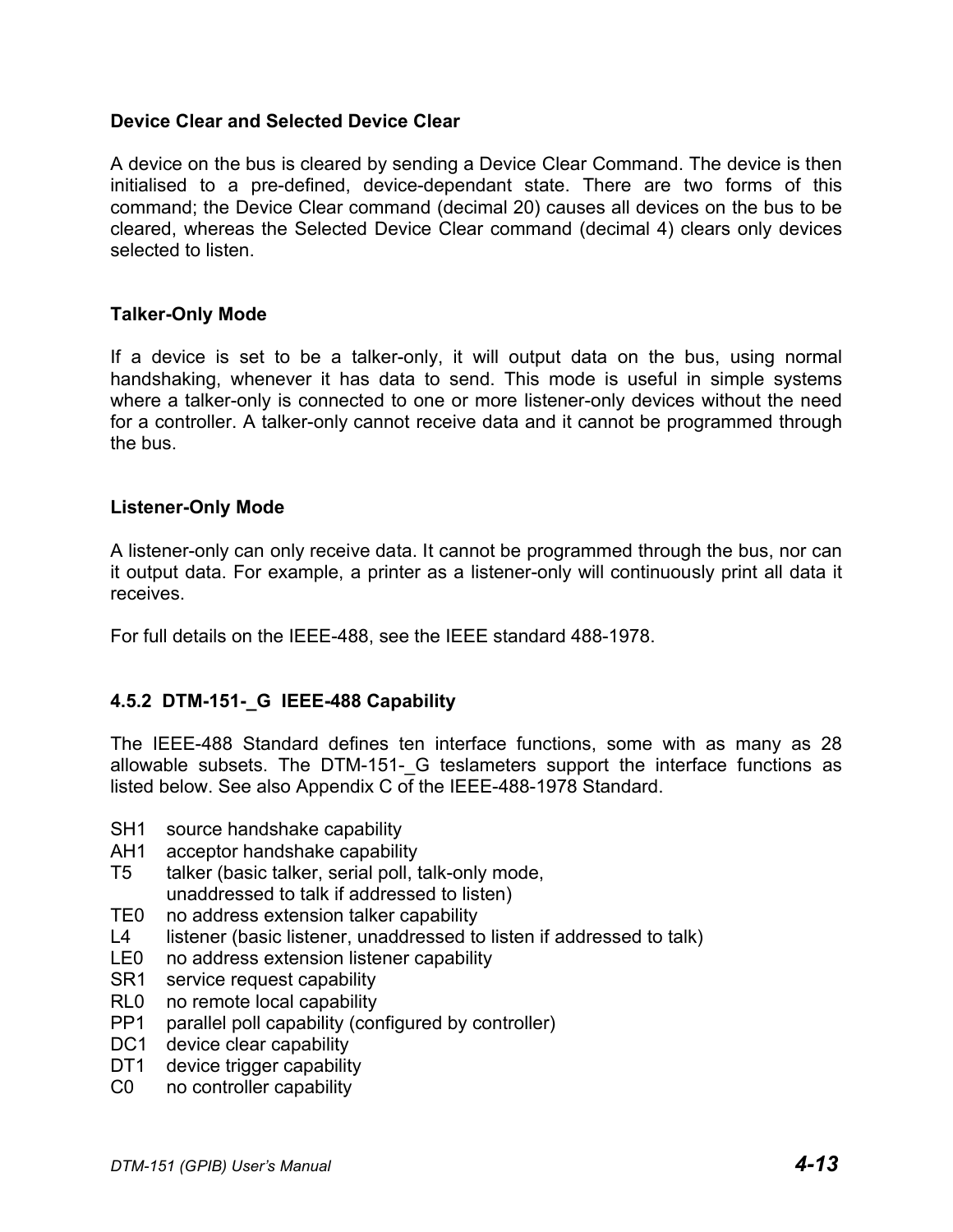In general, the teslameter may act as a listener to receive commands from a system controller, and as a talker to send field readings and other responses to the controller and other listening devices in the bus system.

The teslameter may be set by means of an internal switch to act as a talker-only. See section 3.5. This mode is used in systems which have no system controller, in which the teslameter continuously sends field readings on the bus to listener-only devices, for example printers, terminals, or the Group3 COM-488 IEEE-488 to Serial Adaptor, which converts the bus traffic to serial data format.

The teslameter responds to the following command messages on the bus. This is a subset of the complete repertoire of bus commands given earlier.

| decimal<br>value | hex<br>value | <b>ASCII</b><br>character | <b>IEEE-488</b><br>mnemonic | description                          |
|------------------|--------------|---------------------------|-----------------------------|--------------------------------------|
|                  |              |                           |                             |                                      |
| 1                | 01           | <b>SOH</b>                | <b>GTL</b>                  | Go To Local                          |
| 4                | 04           | <b>EOT</b>                | <b>SDC</b>                  | <b>Selected Device Clear</b>         |
| 5                | 05           | <b>ENQ</b>                | <b>PPC</b>                  | <b>Parallel Poll Configure</b>       |
| 8                | 08           | <b>BS</b>                 | <b>GET</b>                  | <b>Group Execute Trigger</b>         |
| 17               | 11           | DC <sub>1</sub>           | <b>LLO</b>                  | Local Lockout                        |
| 20               | 14           | DC4                       | <b>DCL</b>                  | Device Clear                         |
| 21               | 15           | <b>NAK</b>                | <b>PPU</b>                  | Parallel Poll Unconfigure            |
| 24               | 18           | <b>CAN</b>                | <b>SPE</b>                  | <b>Serial Poll Enable</b>            |
| 25               | 19           | EM                        | <b>SPD</b>                  | <b>Serial Poll Disable</b>           |
| $32 - 62$        | 20-3E        | $sp---$                   |                             | Listen addresses 0 through 30        |
| 63               | 3F           | ?                         | <b>UNL</b>                  | Unlisten                             |
| 64-94            | 40-5E        | $@^{--\wedge}$            |                             | Talk Addresses 0 through 30          |
| 95               | 5F           | underscore                | <b>UNT</b>                  | Untalk                               |
| 96-111           | 60-6F        | '---0                     | <b>PPE</b>                  | Parallel Poll Enable (SC0 thru SC15) |
| 112              | 70           | р                         | <b>PPD</b>                  | Parallel Poll Disable (SC16)         |

Table 6. DTM-151- G IEEE-488 Command Codes

The Device Clear and Selected Device Clear commands perform device-specific functions. In the teslameter these commands cause the following to occur:

> normal field display selected highest range selected if 4 range probe is in use peak hold value reset triggered mode cancelled IEEE-488 I/O buffers cleared IEEE-488 software reinitialised serial poll byte and SRQ cleared parallel poll unconfigured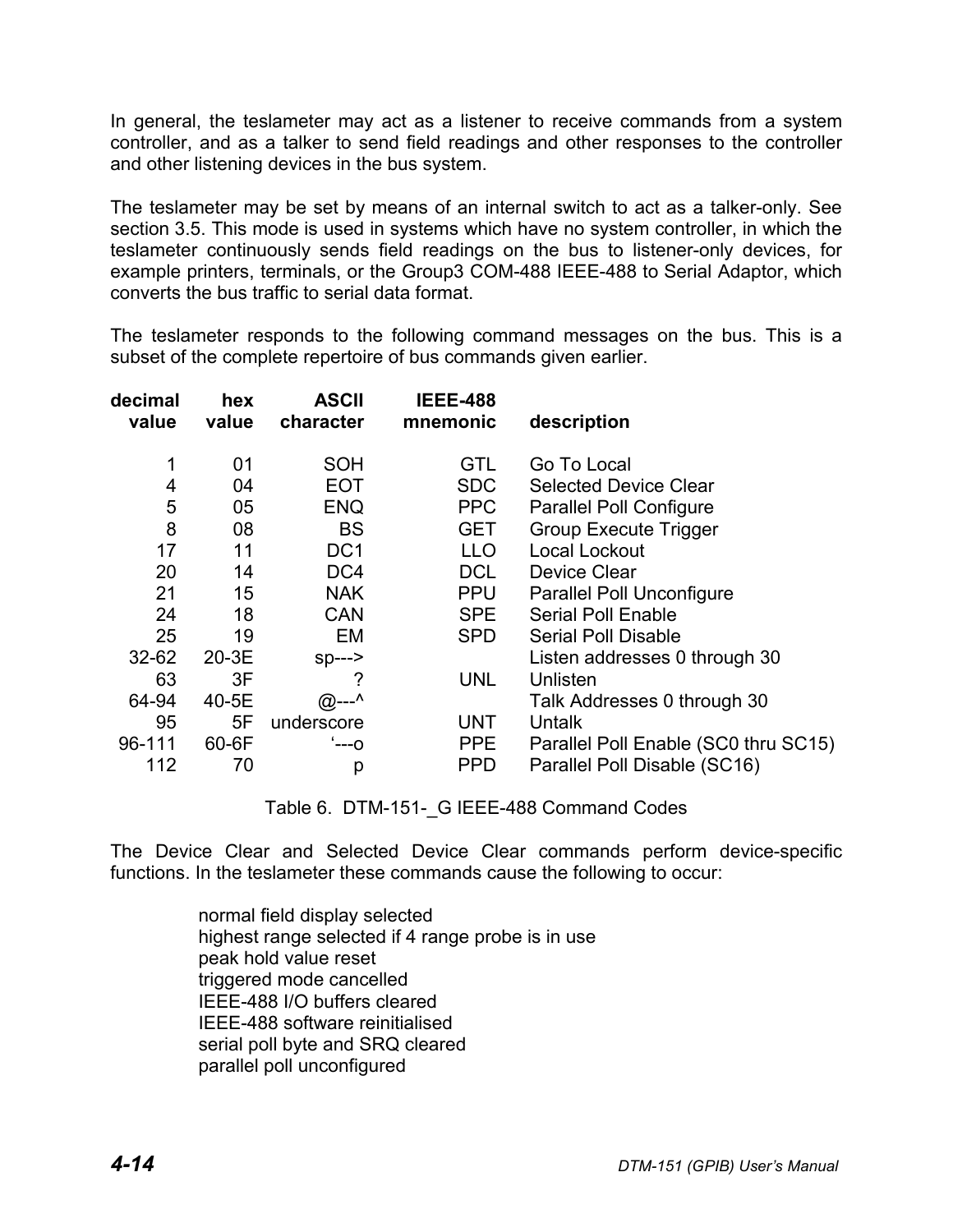#### **4.5.3 DTM commands**

In addition to the IEEE-488 commands listed in the previous section, the teslameter responds to a set of DTM commands, which are listed in Table 7 below. These commands are in the form of ASCII coded data, which are sent to the teslameter by the system controller on the bus. Note that DTM commands are data as far as the bus is concerned and are not to be confused with IEEE-488 commands. The distinguishing feature is that with IEEE-488 commands the controller asserts the ATN line.

The commands are in the form of one to three characters, in some cases followed by a decimal number represented by n in the table. Such numeric commands must be terminated by a carriage return <cr> character. If no number is entered where one is expected, the command is ignored. A decimal point is not required in whole number entries. Numerical values entered by commands are retained in non-volatile memory when power is off. Default values shown below apply after system reset command CTRL X or if S2-8 is ON. The processor automatically executes a reset if the memory back-up has failed after more than 30 days without power applied.

Switch-selectable defaults are instated on power-up, reset, and when a switch setting is changed. See Table 2, section 3.5.

All responses from the teslameter start with a space character. Decimal numbers include a decimal point. Some are in exponential format.

If an error message is returned, the complete command must be re-entered.

## **TABLE 7. DTM-151-\_G IEEE-488 COMMANDS**

#### **command description**

B<text><cr> Displays ASCII text on teslameter display; 7 characters maximum.

- B<cr> Cancel text mode, return to normal display.
- Cn Calibrate calls up the calibrate function and defines the current field measurement as equal to the entered value n.

Command applies to the range selected only.

Separate calibration factors are stored for each range.

Default: field measurement not modified (calibration factor = 1).

- D0 Turns OFF digital filtering.
- D1 Turns ON digital filtering. Default set by S2-7.
- EC Erase calibration sets calibration factor to 1 on current range.
- EL Erase scale factor sets scale factor to 1 (all ranges).
- EO Erase offset sets offset to 0 (all ranges).
- EP Erase (reset) peak hold field value.
- EZ Erase zero cancels zero correction on current range.
- F Field reading requests a field reading from the teslameter.
- GA General function AC puts teslameter in ac field measurement mode.
- GD General function DC puts teslameter in dc field measurement mode.
- GC General function Continuous teslameter measures continuously.
- GV General function Triggered teslameter measures when triggered by V.
- IC Inspect calibration factor -

Returns calibration factor as mantissa and exponent.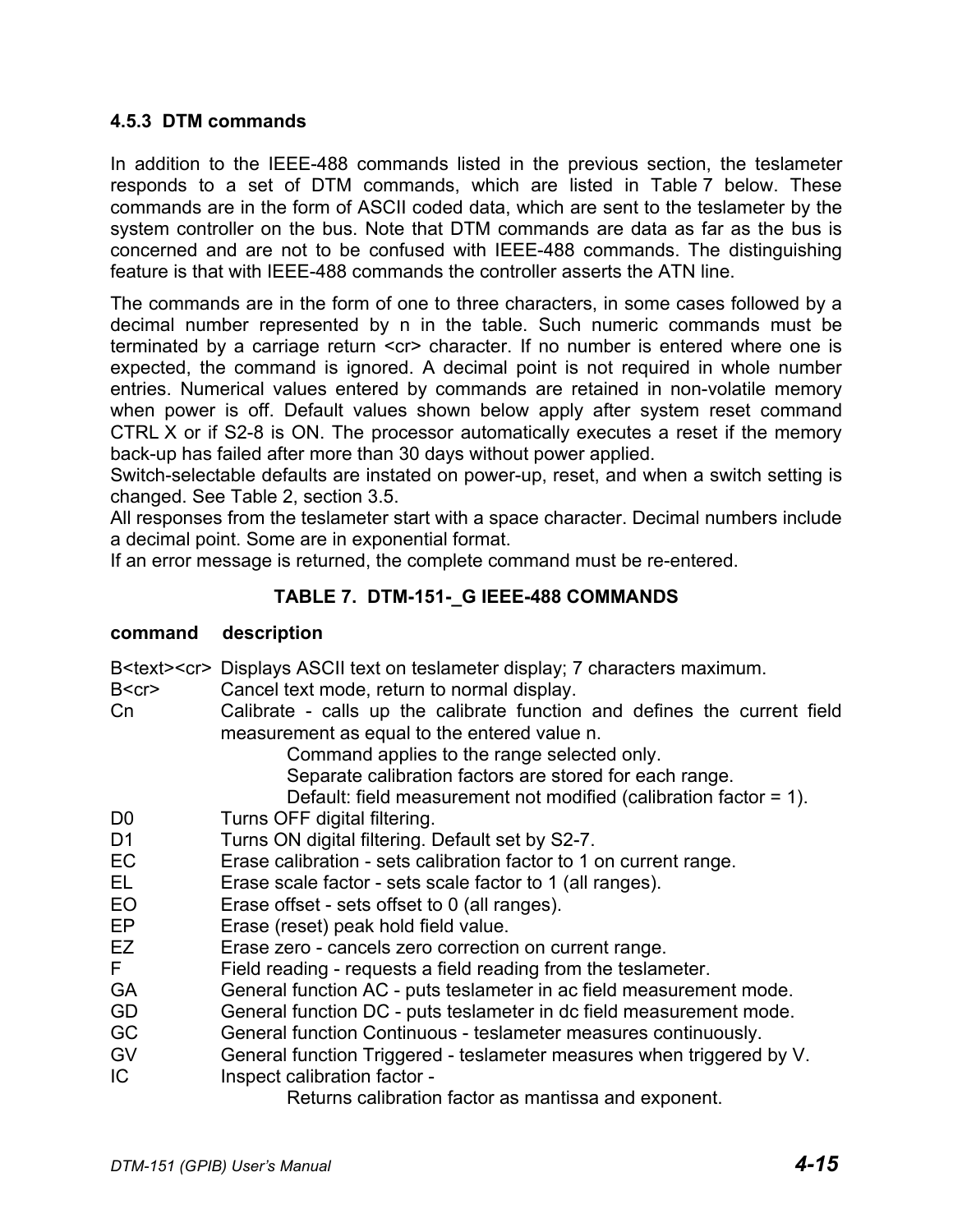| ID<br>IG       | Inspect digital filtering status - returns 0 for OFF, 1 for ON.<br>Inspect general function - returns two letters:                 |
|----------------|------------------------------------------------------------------------------------------------------------------------------------|
|                | D for dc field mode or A for ac mode, followed by<br>C for continuous or V for triggered measurements.                             |
| IJ             | Inspect filter factor - returns filter factor as mantissa and exponent.                                                            |
| IK             | Inspect sampling interval - returns interval in seconds between output field<br>readings. 0 implies readings sent at maximum rate. |
| IL             | Inspect scale factor - returns current scale factor.                                                                               |
| IN             | Inspect display mode - returns:                                                                                                    |
|                | H for hold display                                                                                                                 |
|                | N for normal field display                                                                                                         |
|                | T for temperature display                                                                                                          |
| IO             | Inspect offset - returns current value of offset.                                                                                  |
| IR.            | Inspect range - returns:                                                                                                           |
|                | 0 for 0.3 tesla range                                                                                                              |
|                | 1 for 0.6 tesla range                                                                                                              |
|                | 2 for 1.2 tesla range                                                                                                              |
|                | 3 for 3.0 tesla range                                                                                                              |
| IY             | Inspect window - returns current value of window within which digital<br>filtering operates.                                       |
| IZ             | Inspect zero - returns current zeroing offset added to field values.                                                               |
| Jn             | Filter factor - enters filter factor n. Default $n = 41$ .                                                                         |
|                | $n = 0$ or 1, no filtering                                                                                                         |
|                | n > 1, filtering more severe as n increases, max. 65534.                                                                           |
|                | $0 < n < 1$ , reading overshoots.                                                                                                  |
| Kn             | Sampling interval - enters interval between output field values.                                                                   |
|                | Default n = 0, every reading sent, rate is 10 samples/second;                                                                      |
|                | n = any integer, time in seconds between output field values,                                                                      |
|                | maximum $n = 65534$ (approx. 18 hours).                                                                                            |
| Ln             | Scale - computes a scale factor to make the field reading equal to the                                                             |
|                | entered value n.                                                                                                                   |
|                | The one scale factor applies to all ranges.                                                                                        |
|                | The computed scale factor may be in the range -9.9999 to 9.9999.<br>Default: field measurement not modified (scale factor = 1).    |
| <b>NH</b>      | Display mode: hold - teslameter display shows peak dc or ac field.                                                                 |
| <b>NN</b>      | Display mode: normal - teslameter display shows current field value.                                                               |
| NT             | Display mode: temperature - teslameter display shows temperature.                                                                  |
| On             | Offset - calls up offset mode and enters offset, which is added to all field                                                       |
|                | readings. Default = $0.$ n in range -79999.9 to +79999.9.                                                                          |
|                | The one offset applies to all ranges.                                                                                              |
| P              | Peak hold field - requests a peak field reading from the teslameter.                                                               |
| Q              | Test teslameter front panel display.                                                                                               |
| R <sub>0</sub> | Range selection, selects 0.3 tesla range.                                                                                          |
| R <sub>1</sub> | Range selection, selects 0.6 tesla range.                                                                                          |
| R <sub>2</sub> | Range selection, selects 1.2 tesla range.                                                                                          |
| R <sub>3</sub> | Range selection, selects 3.0 tesla range.                                                                                          |
| SCn            | Set calibrate - enters calibration factor n for the selected range;                                                                |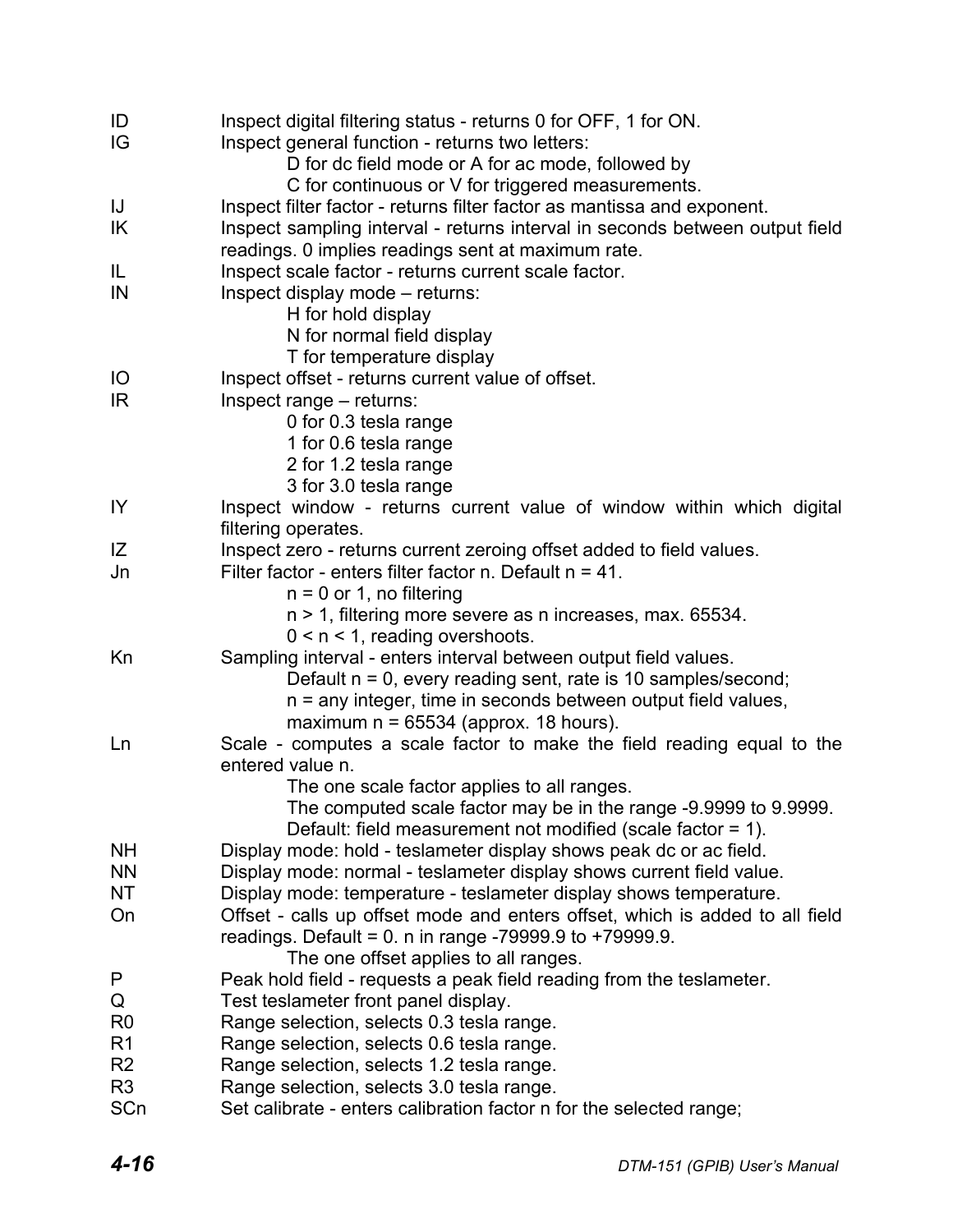|                 | Like Cn, but enters factor, not desired field reading. Default $n = 1$ .                 |
|-----------------|------------------------------------------------------------------------------------------|
| SE <sub>0</sub> | Turn OFF EOI line assertion when string terminator is sent.                              |
| SE <sub>1</sub> | Turn ON EOI line assertion. Default set by S2-2.                                         |
| SFn             | Put in a simulated field to replace the measured reading. See note p.4-17.               |
| <b>SLn</b>      | Set scale - enters scale factor n for all ranges;                                        |
|                 | Like Ln, but enters factor, not desired field reading.                                   |
|                 | Default $n = 1$ .                                                                        |
| SM <sub>0</sub> | Send mode: field readings sent when requested by F command only.                         |
| SM <sub>1</sub> | Send mode: field readings sent at intervals defined by Kn command.                       |
| SS <sub>0</sub> | Turns off SRQ line assertion when data is available.                                     |
| SS <sub>1</sub> | Turns on SRQ line assertion. Default set by S2-1.                                        |
| STn             | Put in a simulated temperature to replace the real reading. See note below.              |
| SU <sub>0</sub> | Turns OFF units symbol sent after field and temperature readings.                        |
| SU <sub>1</sub> |                                                                                          |
|                 | Turns ON units symbol sent after field and temperature readings.<br>Default set by S2-6. |
| SWAn            | Put in a simulated raw field at the ADC output. See note below.                          |
| SWEn            | Put in a simulated raw field after EEPROM calibration. See note below.                   |
| SWZn            | Put in a simulated raw field after zeroing. See note below.                              |
| SZn             |                                                                                          |
|                 | Set zero - enters a zero offset n for the selected range.                                |
| T.              | Temperature - requests a temperature reading from the teslameter.                        |
| <b>UFG</b>      | Units: field values displayed and sent in gauss.                                         |
| <b>UFT</b>      | Units: field values displayed and sent in tesla. Default set by S2-5.                    |
| V               | Triggers field measurement after triggered operation selected by GV.                     |
| <b>WA</b>       | Raw field - returns uncalibrated field reading direct from ADC.                          |
| <b>WE</b>       | Returns raw field reading after teslameter internal calibration.                         |
| <b>WZ</b>       | Like WE, but field reading has user-entered zero offset applied.                         |
| X.              | Cancels simulated field and temperature.                                                 |
| Yn              | Window - enters $n =$ window within which digital filtering occurs.                      |
|                 | Default 1 gauss.                                                                         |
|                 | Maximum $n = 65534$ .                                                                    |
| Ζ               | Zeroing - calls up zeroing mode and defines current field reading as zero                |
|                 | for selected range only.                                                                 |
|                 | The ranges are individually zeroed.                                                      |
|                 | Default sets zeroing offset to zero.                                                     |
| <b>CTRLD</b>    | Returns a 16-bit binary number representing the states of the 16 DIP                     |
|                 | switches, $0 =$ OFF, $1 =$ ON; once the command has been given, changing                 |
|                 | the switches does not alter the teslameter operating mode until some other               |
|                 | command is sent.                                                                         |
| <b>CTRL U</b>   | Restarts operating software as if teslameter had been freshly powered up.                |
| <b>CTRL X</b>   | Reload defaults - all default values reinstated. Message RESET is sent.                  |

Note: SFn, STn, SWAn, SWEn, SWZn modes are cancelled by GPIB commands SDC and DCL – see Table 6, section 4.5.2.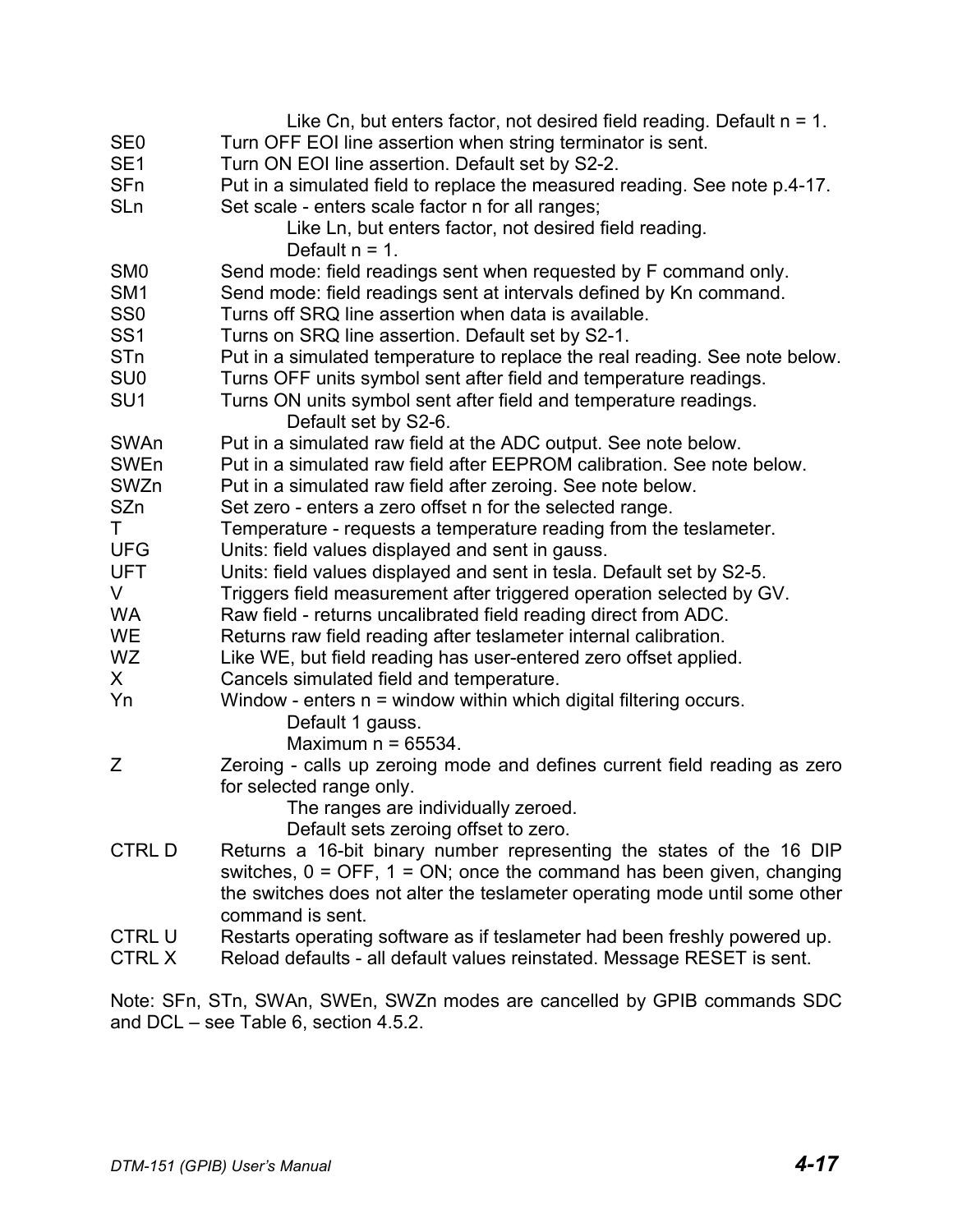### **4.5.4 GPIB Messages**

The following error messages are transmitted under the circumstances described:

**INVALID COMMAND ENTRY** - the command entered did not comply with Table 7.

**NUMBER TOO BIG** - the number entered in a command was too big.

**POSITIVE NUMBER REQUIRED** - erroneous entry of minus sign.

**DIVIDE BY ZERO** - a command entered a number which gave this arithmetic error.

**RESET** - defaults were reloaded by CTRL X command or switching S2-8 ON.

**NO TEMPERATURE PROBE** - a temperature reading was requested from a nontemperature corrected probe.

**BAD TEMPERATURE READING** - a temperature reading was requested from a temperature corrected probe, but the temperature sensor or associated circuitry is giving an invalid reading.

**FIXED RANGE PROBE** - an attempt was made to change the range with a single range probe connected to the teslameter.

**NO PROBE** - a field reading was requested when a probe was not connected.

**OVERFLOW** - the computed field value was outside the range ñ99999.9.

**OVER RANGE** - the current field being measured is too high for the selected range.

## **4.5.5 GPIB Handshaking**

Once a handshake sequence has begun on the bus it should always be allowed to finish in a normal fashion. If it is stopped part way through by an asynchronous bus take-over, then an IFC uniline command should be issued before another handshake sequence is initiated. If the second handshake starts with ATN false before the IFC, while the teslameter is in the listener state, the device will not read from the bus correctly and will have to be reset. When the controller performs a serial poll on the teslameter, it must ensure completion of the handshake for the status byte. If it does not do this the device's ability to function as a talker is adversely affected until such time as the controller places the teslameter into the SPAS (serial poll active state) and completes the handshake for the serial poll status byte.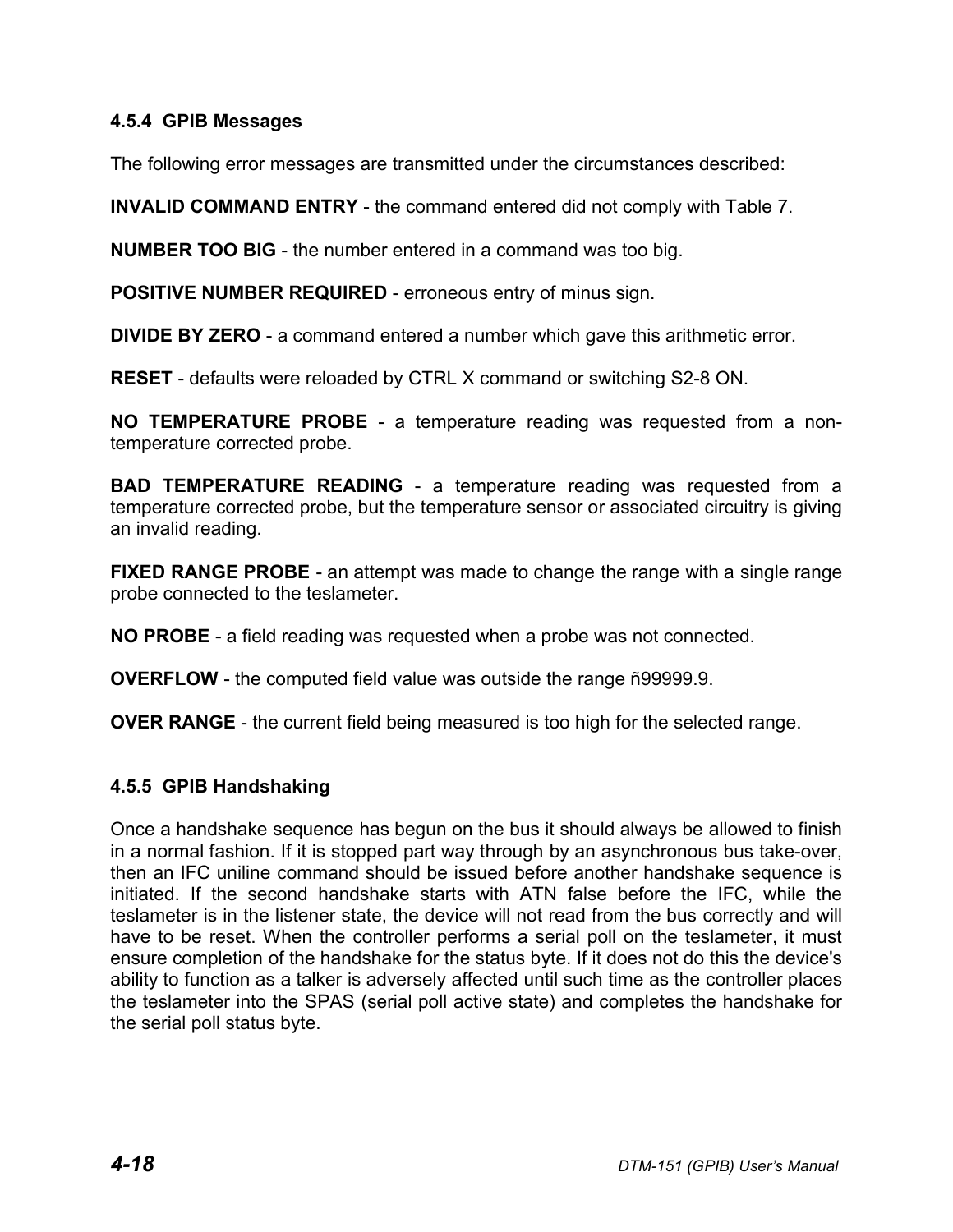### **4.5.6 Serial Poll**

A serial poll is performed on a device, in this case a teslameter, for two reasons:

- to check on its status by decoding the byte output in response to the serial poll, and
- to reset the SRQ line.

In systems employing interrupts (SRQ function is enabled), the serial poll will usually be performed after a parallel poll has indicated which device issued the SRQ. Performing the serial poll will immediately reset the SRQ line. Data must be read from the teslameter by the bus before the device is able to assert the SRQ line again.

The status byte from the teslameter in response to the serial poll has 2 bits assigned to indicate its status:

- the least significant bit, which appears on bus line DIO1, indicates that the device has data available if asserted, and
- the next to most significant bit, on line DIO7, reflects the status of the SRQ line.

The status bit in the serial poll response will always be asserted if there is data available to be read. The SRQ bit is reset to the false state after the serial poll, and is only reenabled when data is read from the teslameter.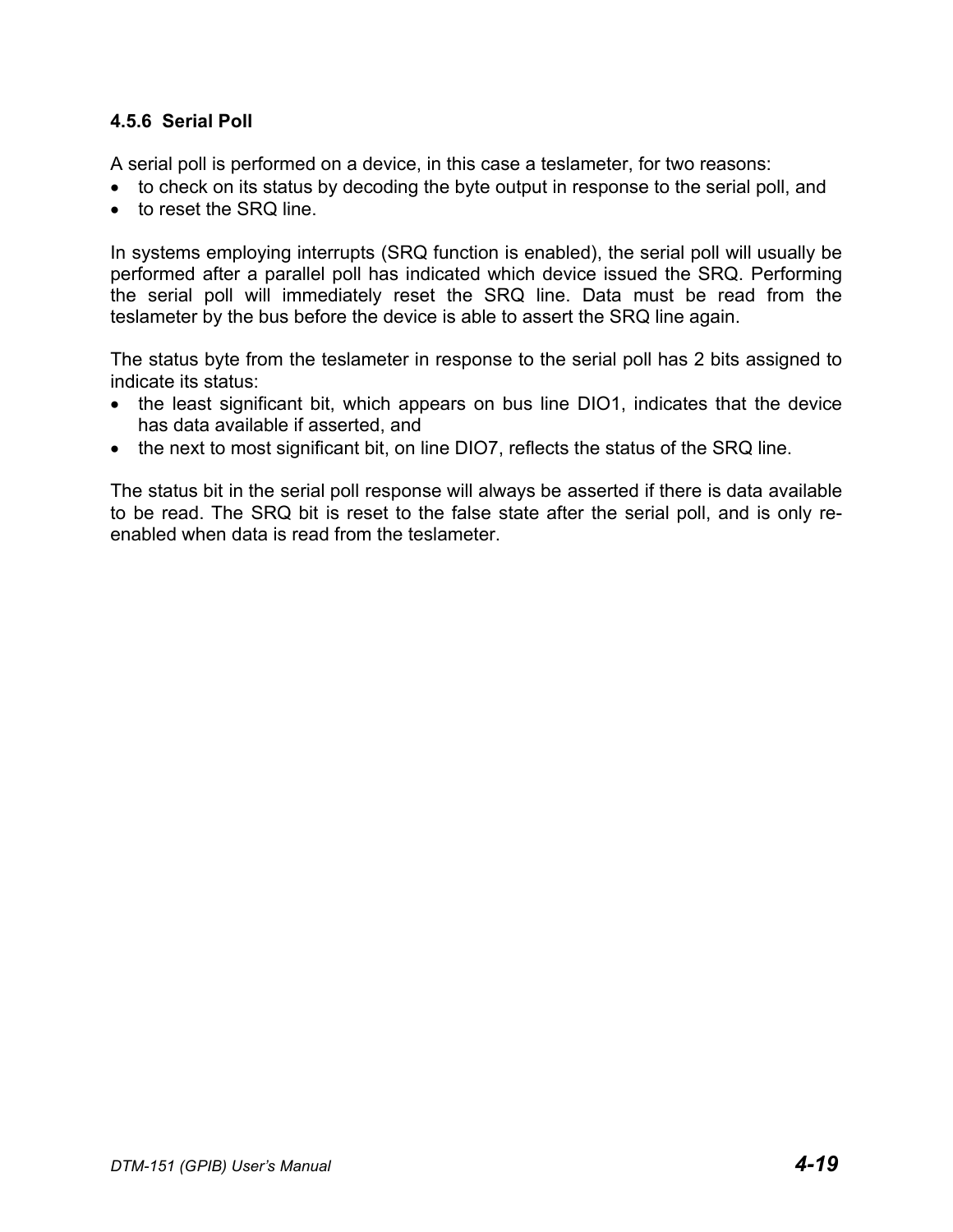## **4.6 DIGITAL FILTERING**

The digital teslameter software includes a digital filtering algorithm which may be invoked by an internal switch or by remote command. See sections 3.5 and 4.5.3. Filtering is useful for smoothing out small fluctuations in the field reading.

In order to speed up the response to large field changes when filtering is on, a window can be set to define a band about the current displayed field value. Filtering will only occur while the unfiltered field value remains within the window. If the field value changes rapidly enough, the filtered field reading will not be able to follow fast enough to keep the unfiltered value within the window, and filtering is temporarily disabled. This allows the field reading to follow large rapid field changes, while providing good filtering of constant or slowly varying fields.

The window width can be set using the Y command. See Table 7, section 4.5.3. The value entered is the half-window on either side of the current field reading. The default value on system reset is 1 gauss, for a total window width of 2 gauss, independent of range.

The digital filter takes the field readings before processing by zero, calibrate, offset, and scale functions, and filters the values by performing the following computation:

$$
F(new) = F(old) + F - F(old)
$$

where F(old) is the previous field reading display F(new) is the updated field reading display F is the most recent unfiltered field reading J is the filter factor.

The effective time constant of the filter is dependent upon both the rate at which field measurements are made and the value of J, according to the formula:

## **T = P/{ln[J/(J-1)]}**

where T is the filter time constant P is the period between field measurements.

Field measurements are made at a fixed rate of 10 per second, so  $P = 0.1$ . A default value of 41 for J is effective when the DTM is reset with the CTRL X command or S2-8. This gives an effective time constant of 4 seconds. The filter time constant may be changed by entering a new value of J using the Jn command. See section 4.5.3.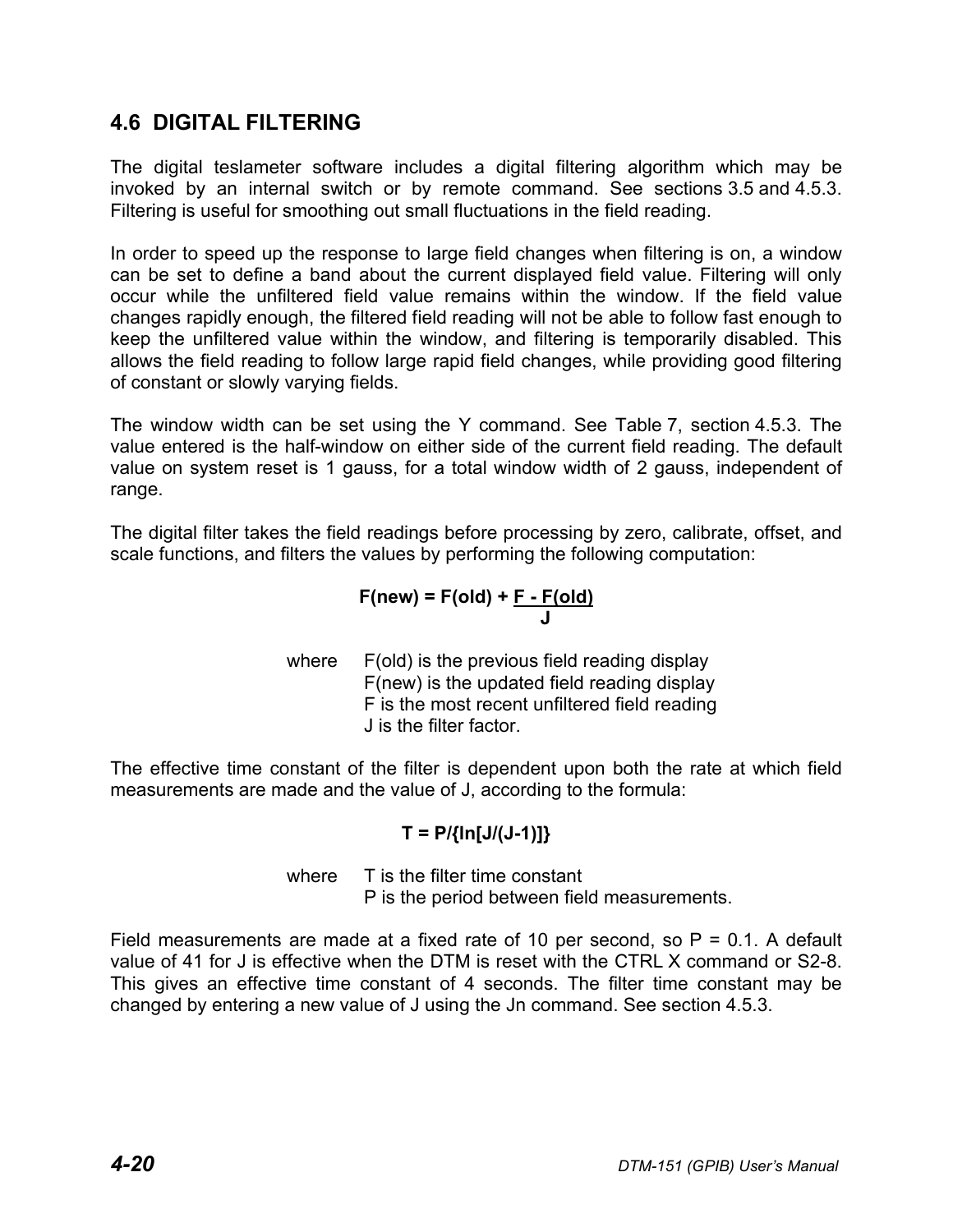## **4.7 TRIGGERED OPERATION**

Triggering allows one or more teslameters to make synchronised field measurements on demand.

The teslameter is set for triggered operation by entering the command GV.

Once the GV command has been entered, there are two ways of triggering a field measurement:

- Send the IEEE-488 Group Execute Trigger (GET) command. This invokes the device trigger capability of the teslameter's IEEE-488 interface, and is implemented by placing the GET code (decimal 8) on the data lines and asserting the ATN line.
- Enter the command V, as follows:
- 1) Address as listeners all the teslameters which are to be triggered.
- 2) Send the teslameter command V. As with all other teslameter commands, the V is sent as ASCII data on the bus without the ATN line asserted.

The two triggering methods produce identical results, except that the GET command triggers all teslameters which have been set for triggering by GV, while V triggers only those units which have been addressed to listen.

The new measurement will immediately appear on the teslameter display, and can be read out via the bus by entering the F command. Alternatively, if the teslameter is set for continuous transmission with the SM1 command after being set for triggered operation, then following V or GET the device will issue a service request (if service request is enabled). The device can then be parallel polled and the field value read without needing the controller to send the F command.

As a useful diagnostic aid while a system is being set up, the effects of the GV, V, and GET commands on the teslameter can be observed directly by removing its top cover and watching the LED on the analog board. During normal continuous operation the LED will be seen to flash about twice per second. After the GV command the LED will stop flashing. Then each time the GET or V command is given, the LED will flash once. Continuous operation is restored using the GC command.

The following sections describe details of triggered operation.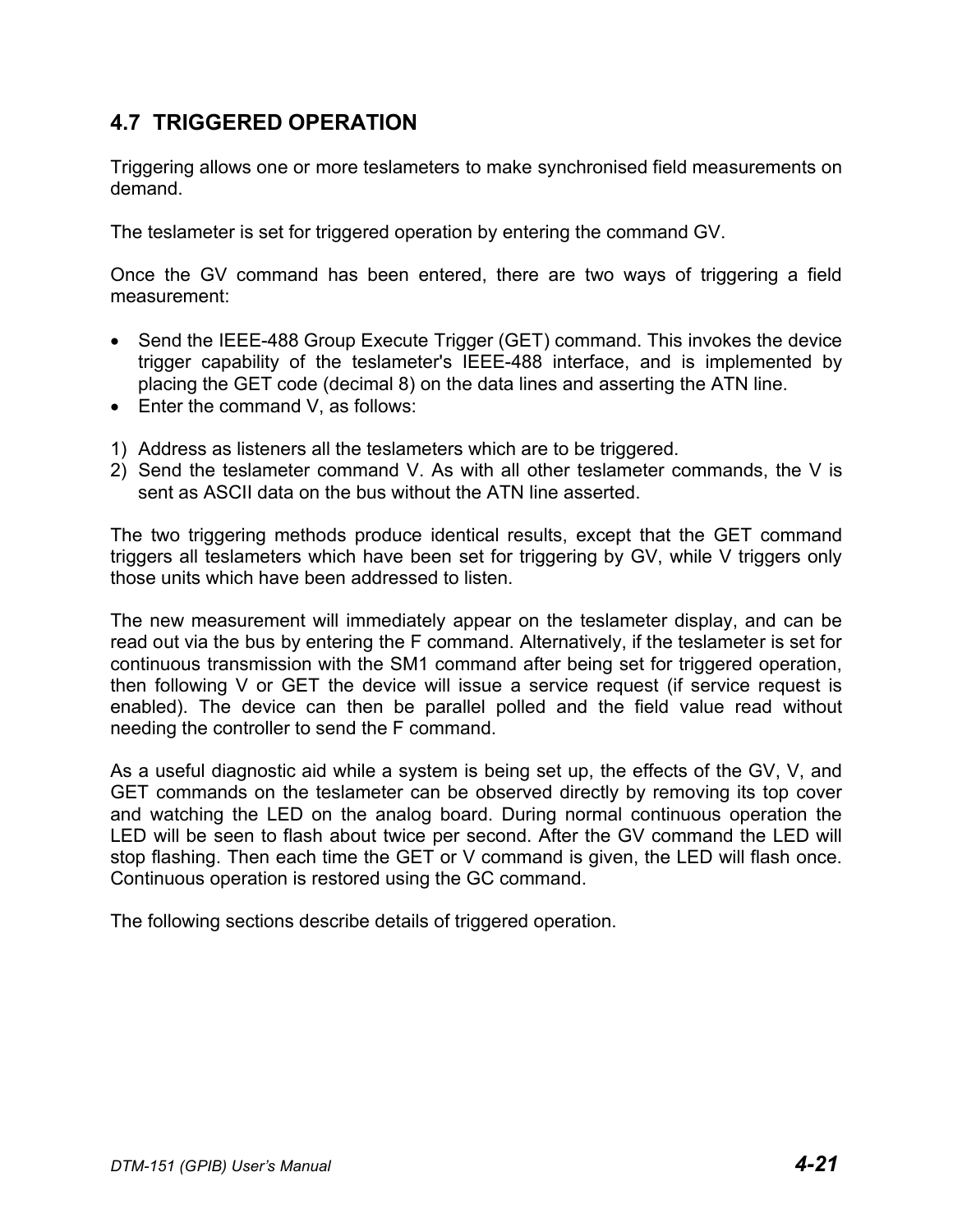## **4.7.1 Digital filtering with triggered operation**

If filtering is ON, then each time a measurement is triggered the filtering algorithm will calculate a new field value for display and transmission, as described in section 4.6.

The effective time-constant will depend on the timing of the V commands.

If the field values obtained on triggering are required to reflect only the field at the time of triggering and not contain any history, then filtering should be turned OFF.

## **4.7.2 Triggered operation timing**

The teslameter stores a new field value from 0 to 10ms after the V is received. After storing, computations are done.

The new field value is ready no later than 175msec after the V command is received. Do not request the new field value (using F) sooner than 175msec after the V command, or the old field value may be sent.

## **4.7.3 When the V command is ignored**

The V command is ignored by teslameters which have not been initialised for triggering by the GV command.

The V command is ignored by teslameters which have been initialised for triggering, if the command is received while the device is still in the process of making a measurement in response to a previous V command.

## **4.7.4 Zeroing while in triggered mode**

If the teslameter is zeroed, either with the keys or by remote command, while in the triggered mode, a new zero offset will be calculated and stored, using the last field measurement made. The effect of the zero operation will be reflected in the next field measurement, when the V command is given.

To ensure the most accurate zero, it is best to place the teslameter in continuous mode with filtering on, allow time for the display to settle, then give the zero command.

The unit will zero correctly in triggered mode if first the V command is given while the probe is in zero field with filtering off; then the Z command (or pressing both keys together) will zero the instrument.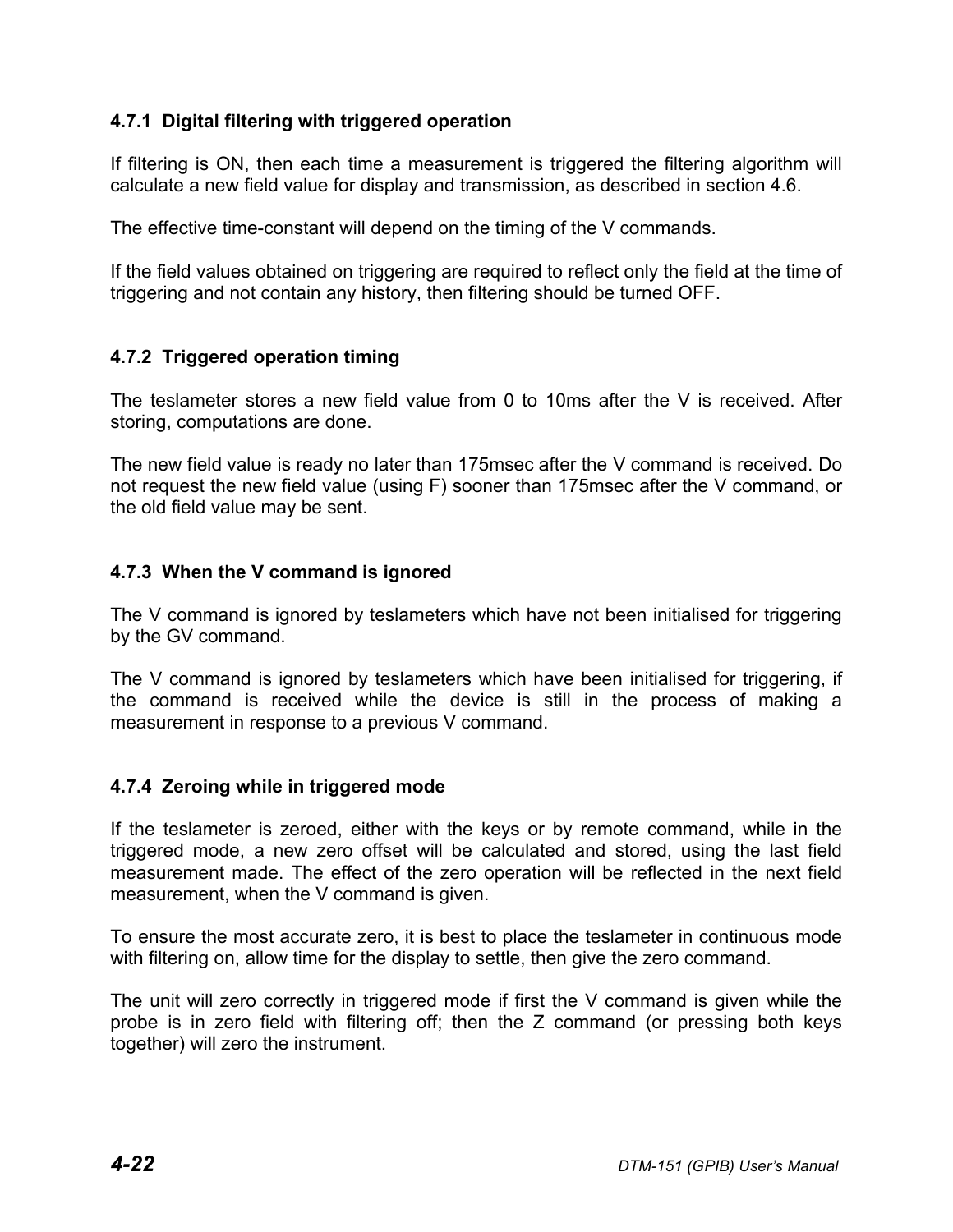# **5 TECHNICAL**

The schematics, component overlays, and parts lists of the four circuit boards in the DTM-151 GPIB interfacing teslameter and probe are provided for general reference. It is not recommended that the user attempt repair or servicing because in many cases replacing parts will affect the calibration of the instrument. In case of trouble or malfunction we strongly recommend that the user first contact the local distributor or Group3 directly for advice as to the best procedure for addressing the problem. Group3 may be contacted at the address below:

Group3 Technology Ltd.,

Physical address: 2 Charann Place, Avondale, Auckland 1026, New Zealand.

Postal address: P.O. Box 71-111, Rosebank, Auckland 1348, New Zealand.

Tel. +64 9 828 3358 Fax +64 9 828 3357.

email: info@group3technology.com

website: http://www.group3technology.com

| $5-9, 10$  |
|------------|
|            |
| $5-12, 13$ |
| $5 - 11$   |

# **The remainder of this chapter has been removed.**

# **This chapter will be made available upon request and at the discretion of Group.**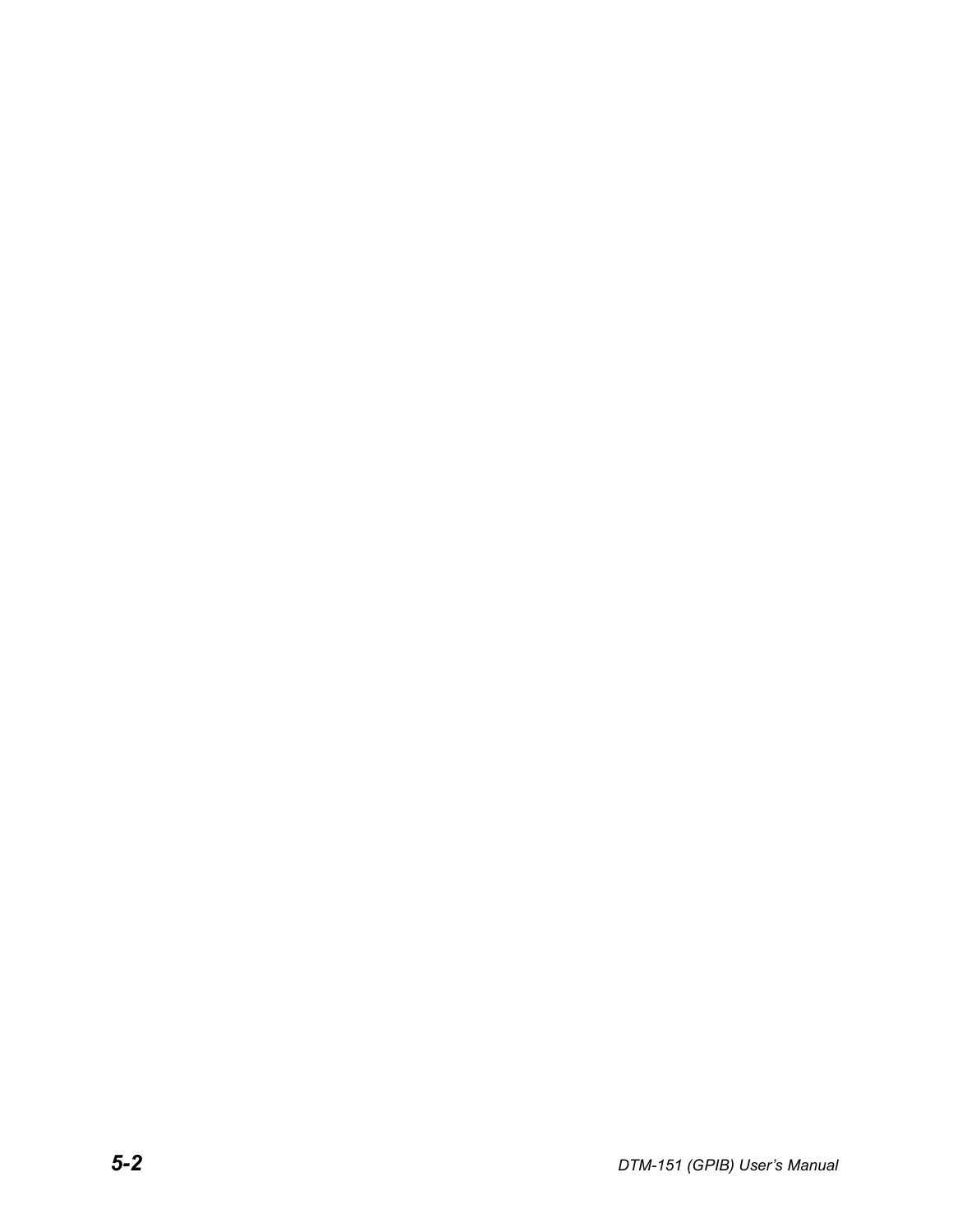# GROUP3 TECHNOLOGY LTD

# **LIMITED WARRANTY**

Group3 Technology Ltd. (hereinafter called the Company) warrants instruments and other products of its manufacture to be free from defects in materials and workmanship that adversely affect the product's normal functioning under normal use and service for a period of one year from the date of shipment to the purchaser.

The obligation of this warranty shall be limited to repairing or replacing, at the discretion of the Company and without charge, any equipment which the Company agrees is defective as set out above within its warranty period. The Company will reimburse lowest freight rate two-way charges on any item returned to the Company's factory or any authorised distributor or service centre, provided that prior written authorisation for such return has been given by the Company.

This warranty shall not apply to any equipment which the Company determines to have become defective owing to mishandling, improper installation, alteration, negligence, inadequate maintenance, incorrect use, exposure to environmental conditions exceeding specifications, or any other circumstance not generally acceptable for equipment of a similar type.

The Company reserves the right to make changes in design without incurring any obligation to modify previously manufactured units.

No other warranties are expressed or implied, including, but not limited to, the implied warranties of merchantability and fitness for a particular purpose. The Company is not liable for consequential damages.

83000001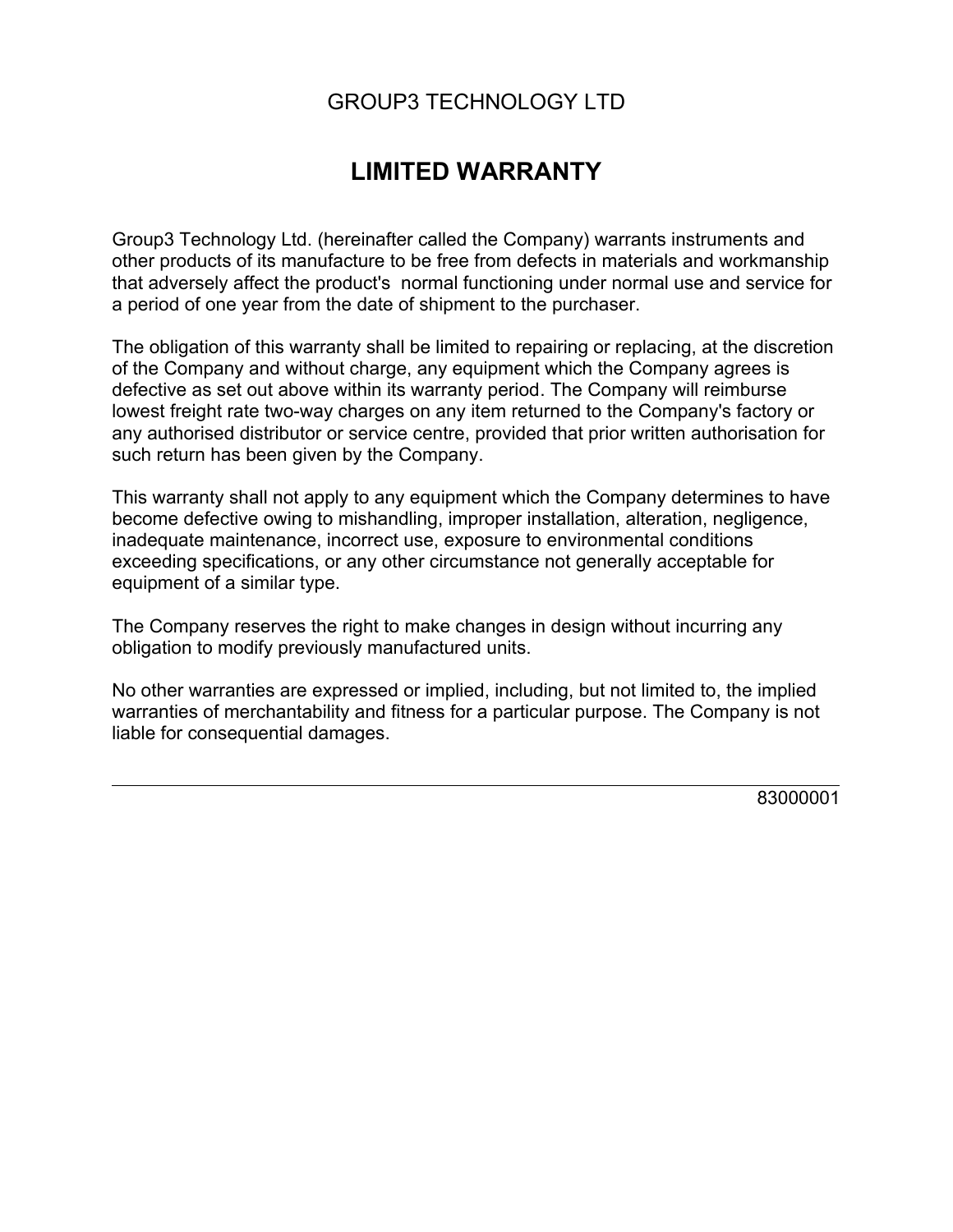## **Australia & New Zealand**

**Group3 Technology Ltd.** 2 Charann Place Avondale Auckland New Zealand Tel: +64 9 828 3358 Fax: +64 9 828 3358 email: info@group3technology.com website: www.group3technology.com

#### **European Region**

#### **United Kingdom**

**Pulse Power & Measurement Ltd** 65 Shrivenham Hundred Business Park Watchfield, Swindon, Wiltshire, SN6 8TY, UK Tel: +44 (0)1793 784389 Fax: +44 (0)1793 784391 email: mryan@ppm.co.uk website: www.ppmpower.co.uk

#### **Denmark, Sweden, Norway, Finland, Iceland, Belgium, Holland, Italy, Turkey, Russia, India**

#### **Danfysik A/S**

Møllehaven 31, P.O. Box 29, DK-4040 Jyllinge, Denmark. Tel. +45 4679 0000 Fax +45 4679 0001 Contact: Erik Steinmann email: es@danfysik.dk website: www.danfysik.com

#### **Germany, Poland, Czech & Slovak Republics, Ukraine**

**Schaefer Technologie GmbH** Mörfelder Landstrasse 33, D-63225 Langen, Germany. Tel. +49 6103 79085 Fax +49 6103 71799 Contact: Martin Schaefer email: info@schaefer-tec.com website: www.schaefer-tec.com

#### **Switzerland, Austria**

**Schaefer-Tec AG** Badimatte 21, Postfach 431, CH-3422 Kirchberg, Switzerland Tel. +41 34 423 70 70 Fax +41 34 423 70 75 Contact: Martin Bossard email: ch@schaefer-tec.com website: www.schaefer-tec.com

#### **France, Spain, Portugal**

**Schaefer-Techniques Sarl** 1, Rue du Ruisseau Blanc, F-91620 Nozay, France Tel. +33 1 6449 6350 Fax +33 1 6901 1205 Contact: Christophe Dubegny email: info@schaefer-tech.com website: www.schaefer-tech.com

#### **Italy**

#### **Schaefer Italia SRL**

Via Minzoni, 57, I-45100 Rovigo, Italy Tel. +39 0425 460 218 Fax +39 0425 462 064 Contact: Paulo Bariani email: italia@schaefer-tec.com website: www.schaefer-tec.com

#### **Singapore**

#### **Automated Micron Assembly Pte Ltd**

629 Aljunied Road #07-14 Cititech Industrial Building, Singapore Tel: 65-6846-2118 Fax: 65-6842-5015 email: amaasia@singnet.com.sg website: www.amaasia.net

#### **South Korea**

#### **Komitec**

#664-1 Shin Dong Gumi City KyungSang North Province, South Korea Tel: +82-544-533766 Fax: +82-544-552061 email: sales@komitec.com website: www.komitec.com

#### **China Joint Systems Co.**

Room 718, HangGangFuChun Business Mansion, ShenNan Blvd. Shenzhen, China 518040 Contact: Typhoon Xiang Tel. +86 755 8829 9771 Fax +86 755 8829 9776 email: sale@gaussmeter.com.cn website: www.gaussmeter.com.cn

#### **India Transact India Corporation**

5/1A, Grants Building, Arthur Bunder Road, Colaba, Mumbai 400 005, India Tel. +91 22 2285 5261, or 2283 4962 extn 22, or 2202 8735 Fax +91 22 2285 2326 email: trans@vsnl.com Contact: Arish Patel arish@transact.co.in direct dial +91 22 563 64866

#### **Israel Scientific Products & Technology 3000 Ltd.** P.O. Box 3629, Petach Tikva 49130, Israel Tel. +972 3 901 4479 Fax +972 3 901 4481 Contact: Rafael Thaler email: info\_spt@netvision.net.il website: www.spt.co.il

**Japan Hakuto Company Ltd.**, Scientific Equipment Department, 1 - 13, Shinjuku 1-chome, Shinjuku-ku, Tokyo 160-8910, Japan PO Box 25 Tokyo Central 100-8691 Tel. +81 3 3225 8051 Fax +81 3 3225 9011 website: www.hakuto.co.jp email: takahashi-shunsuke@hakuto.co.jp Contact: Mr Shunsuke Takahashi